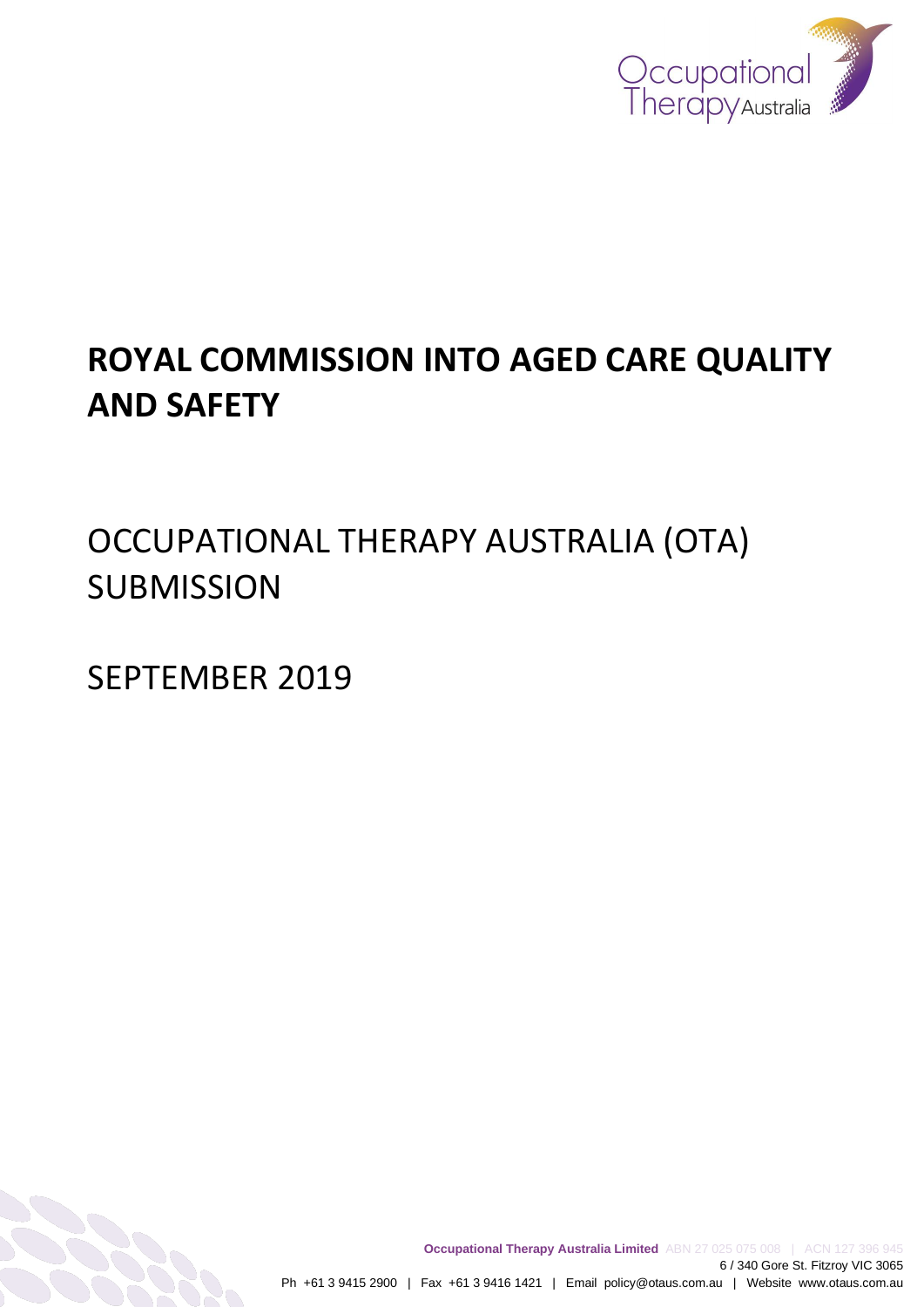# **Introduction**

Occupational Therapy Australia (OTA) welcomes the opportunity to provide this submission to the Royal Commission into Aged Care Quality and Safety.

OTA is the professional association and peak representative body for occupational therapists in Australia. As of June 2019, there were around 22,000 nationally registered occupational therapists working across the government, non-government, private and community sectors in Australia. Occupational therapists are allied health professionals whose role is to enable their clients to participate in meaningful and productive activities.

Occupational therapists provide services such as physical and mental health therapy, vocational rehabilitation, chronic disease management, assessments for assistive technology and home modifications, and key disability supports and services. Occupational therapists provide healthcare to people across all ages, including older Australians accessing aged care services.

# **The role of occupational therapists in aged care**

Occupational therapists play a vital role in providing aged care services to older people, both in Residential Aged Care Facilities (RACFs) and in the community. These include:

- A range of reablement-focused interventions that aim to enhance health and wellbeing and to preserve, restore, enable and/or improve function and independence (Langeland et al, 2019);
- Assessing and modifying consumers' homes and community environments to enable them to age in place, living at their own homes for longer and participating in their everyday activities (Nielson et al, 2019);
- Prescribing aids, equipment and home modifications to increase safety and minimise the incidence of falls, and to enhance mobility and participation in everyday activities (Pighills et al, 2019);
- Prescribing a range of adaptive strategies and providing education and advice aimed at maintaining or improving people's mobility, independence and function (addressing, for example, joint protection, energy conservation techniques, and falls prevention) (Rahja, 2018);
- The prevention, assessment and management of chronic disease (Garvey et al, 2015); and
- Health and wellbeing services specific to change across the lifespan, including the impact of the environment and its impact on people's independence, and psychological, cognitive, physical and functional health (Behm et al, 2015).

OTA is committed to supporting those occupational therapists working in aged care, particularly as the demand for aged care services rises in line with Australia's ageing population (Grove & Dunkley, 2017; Australian Government Department of Health, 2018).

OTA recently consulted with members who are currently working, or have recently worked, in RACFs. A number of therapists have become disillusioned with these facilities due to the extremely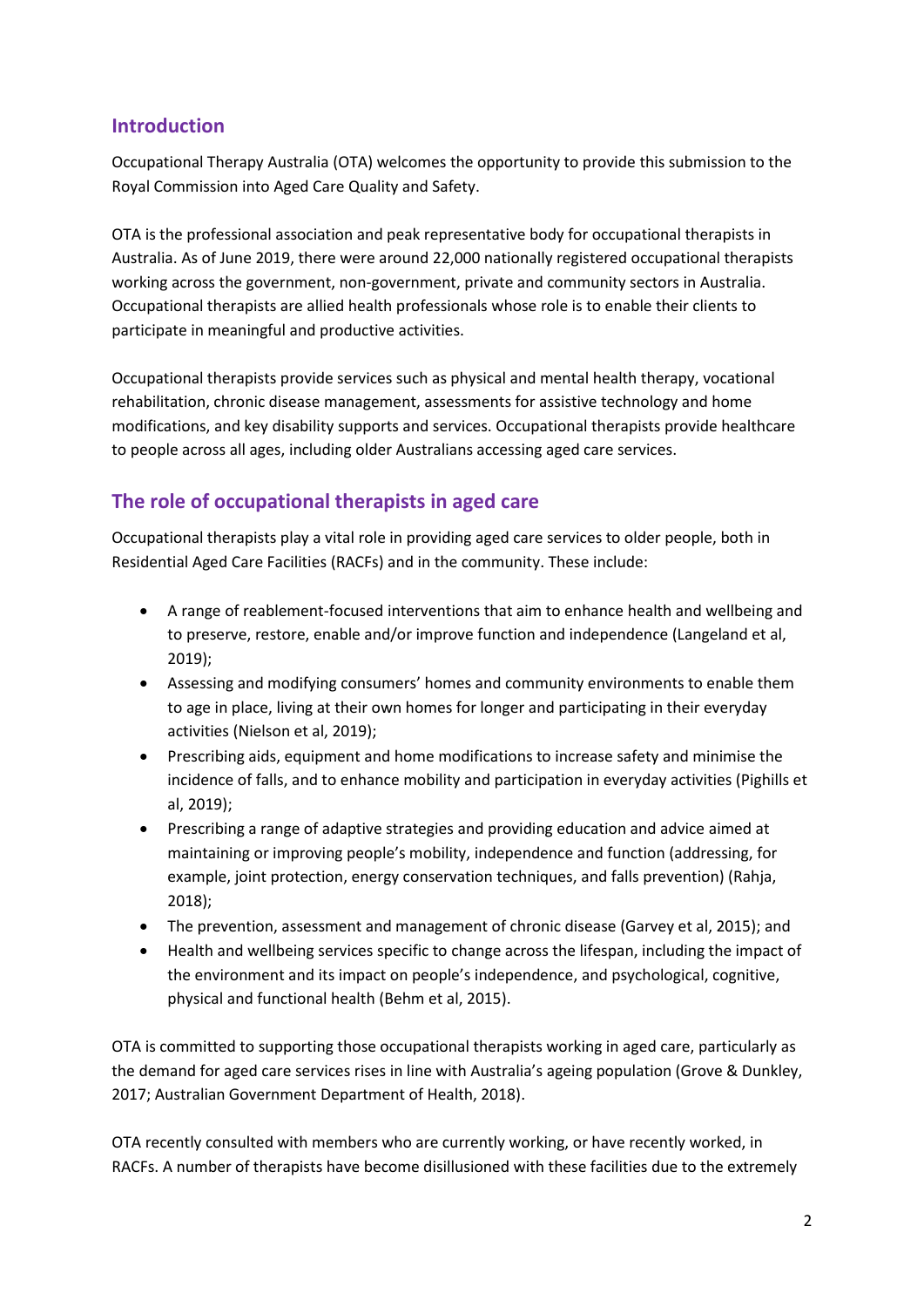varied standard of care provided to clients (Connolly et al, 2015). This is simply unacceptable in a country as wealthy as Australia. These failings need to be addressed as a matter of urgency in order to provide older Australians who have no alternative but to enter a RACF with the care they need and deserve.

A recent survey undertaken by a group of occupational therapists (Hubbard, 2019) indicated that although there is ample opportunity to provide "best practice" healthcare to older Australians, occupational therapists are greatly restricted in what they are, and are not, able to prescribe and do.

The survey found that most older Australians being seen by occupational therapists are diagnosed with dementia-related diseases, stroke, arthritis and/or Parkinson's disease, and/or are facing challenges associated with mobility, falls and frailty, depression and/or anxiety.

The occupational therapy provided to residents in RACFs should ideally improve independence, and it should certainly aim to maximise function, quality of life, health and well-being (Richards et al, 2015). However, the survey found that occupational therapy provided to residents of aged care facilities was too often focussed almost exclusively on pain management, and that occupational therapists were being actively trained to provide pre-determined care, and that this care was a means of generating funds via the Aged Care Funding Instrument. OTA notes that this practice was one of the reasons for the recent review of the funding instrument.

Although ageing is often a process of gradual decline, occupational therapists believe that older people, regardless of the severity of their condition, have the potential to engage in activities that are personally meaningful to them (Shanas et al., 2017).

As modelled by the World Health Organisation, health is not just about disease, disability or injury. It is also about activity, participation, personal factors and environmental factors (Liu, 2017). This aligns neatly with the work of occupational therapists, who adopt a holistic approach to health, function, quality of life and well-being.

# **The importance of evidence**

One of the key challenges facing the aged care sector is the collection of standardised and accurate data to track the care provided in facilities. Ideally, this data should measure: levels of active participation; quality of life and user-satisfaction; the incidence of pressure injuries; medication errors; unexplained weight loss; falls; infection rates; admissions to hospitals; and staffing levels and training.

OTA notes that the disclosure of staffing levels is supported by recent submissions to the Federal Parliament's Inquiry into the *Aged Care Amendment (Staffing Ratio Disclosure) Bill 2018*.

OTA contends that increased transparency is essential to evidence-based consideration of RACFs and the quality of the care they provide for consumers and their carers. Any accreditation and compliance framework, and the requirements it imposes on care providers, will need to be evidence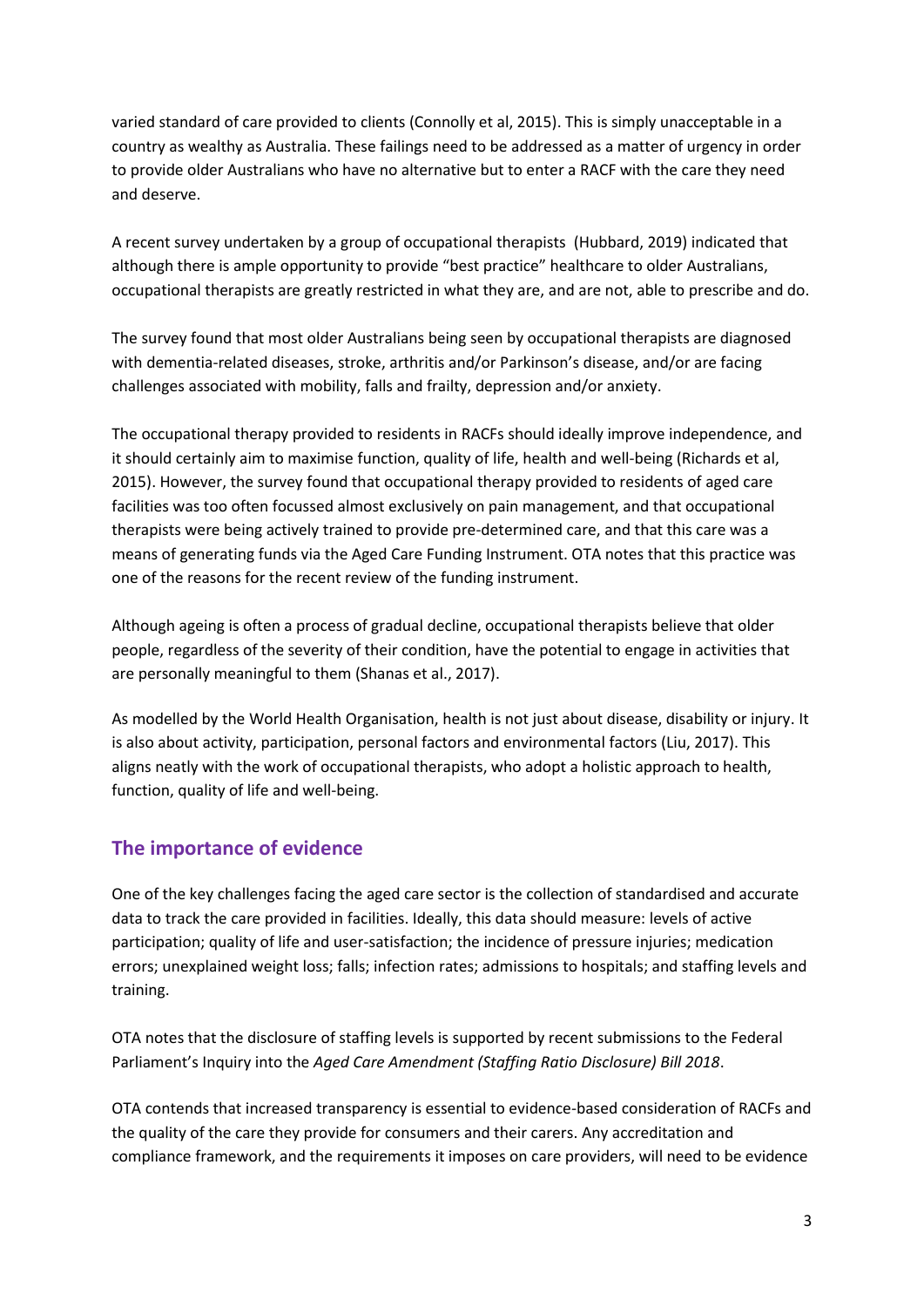driven. This will require adequate resourcing to ensure data is collected in a timely and transparent manner.

OTA calls for an aged care system that functions effectively and efficiently, as evidenced by positive outcome measures, such as quality of life indicators and participation in everyday activities (Franck, 2016). Unfortunately, the aged care sector is not currently at a developmental stage which allows for the provision of this evidence. It is the recommendation of OTA that RACFs be subject to the highest and most rigorous standards of accreditation available, such as those that govern health care environments. It is vital that the new Aged Care Quality and Safety Commission's Aged Care Quality Standards, introduced on 1 July 2019, operate to these standards.

# **Concerns around the Aged Care Funding Instrument (ACFI)**

OTA understands that companies involved in hiring occupational therapists and physiotherapists to perform pain management under ACFI items 4a and 4b tend to hire new graduates. There is a very high staff turnover rate because of the pressure to see high volumes of clients and provide only massages or apply transcutaneous electrical nerve stimulators (TENS). There is no real occupational therapy or physiotherapy work involved in this, and there is often a great deal of pressure in the job to meet a daily quota.

We have received several complaints from members who expressed concern about the suitability of the ACFI system and the subsequent utilisation of funds provided under the Complex Health Care domain.

#### *Clinical and Managerial Workforce – Provision of complex pain management*

There is increasing demand for occupational therapists to provide pain management services. Although broadly within their scope of practice (Occupational Therapy Australia, 2017), occupational therapists working in this field report that they are unable to implement the range of treatment modalities central to their expertise (Hill, 2016). This is attributable to constraints in the ACFI user guidelines and to RACF management demands.

One occupational therapist who has worked in a number of RACFs reported that they responded to a job advertisement and were promised that they would gain experience across a range of clinical skills and have opportunities to perform splinting. This was completely false, as the job only involved managing the 4a/4b caseload using hand massagers. Residents often did not want a massage, however management strongly encourage staff to ask again and again if this is refused. If they continually refuse, the manager of the facility will talk to the resident and persuade them to change their mind.

Other therapists have reported that they have been employed to deliver pain management programs so that RACFs can claim extra funding under the ACFI. Many are finding that their work roles do not allow for 'occupational practice' and at times they are being asked to work 'out of scope' (in terms of treatment modalities) (Occupational Therapy Australia, 2017). Several occupational therapists had been trained by the facility in various modalities (such as TENS,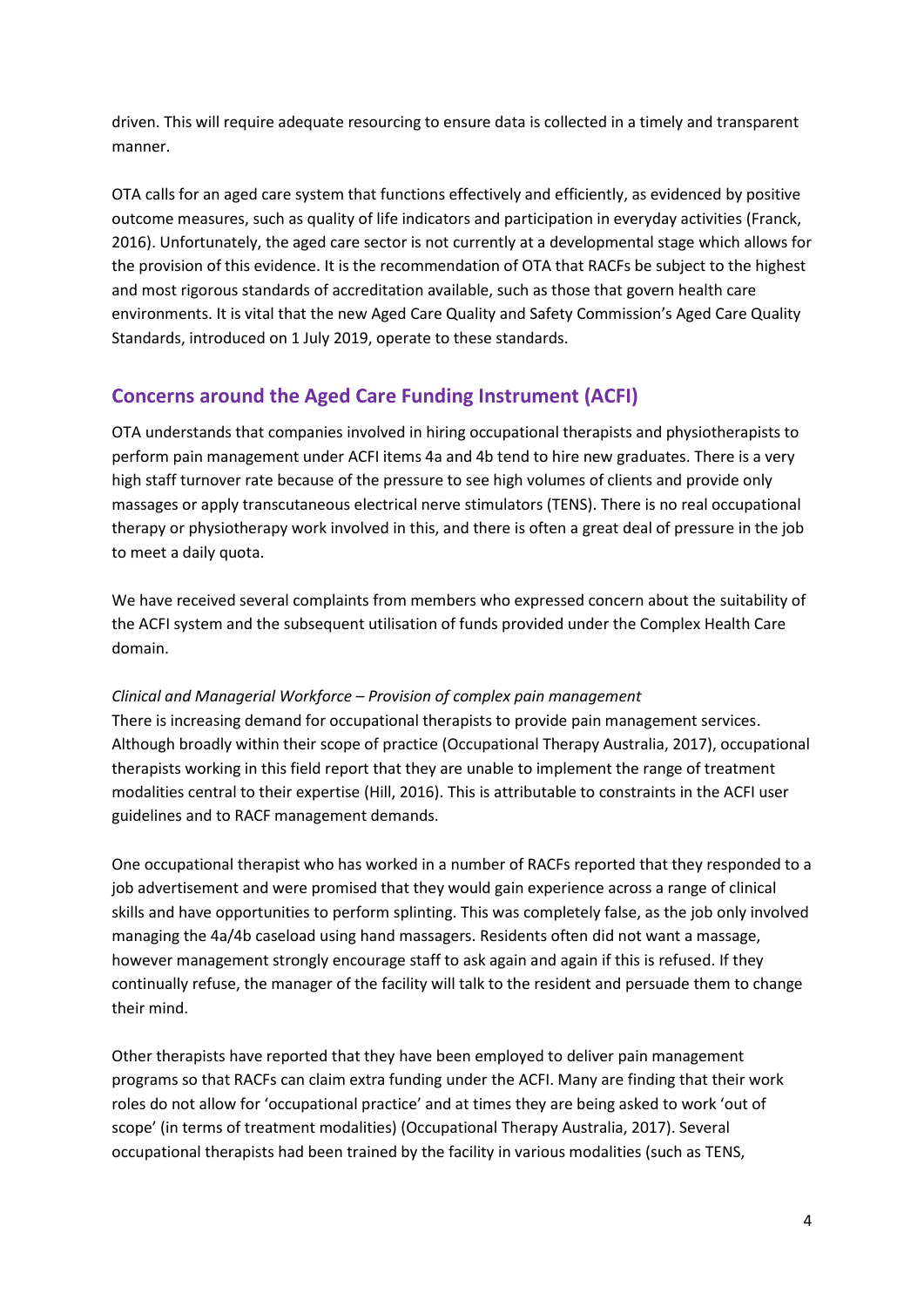ultrasound and acupuncture) but were concerned that, among other things, they did not have the scope to make these interventions occupationally relevant to clients (Hill, 2016).

Occupational therapists are trained in assessment and management of pain as part of undergraduate and graduate entry curricula. The occupational therapy management of pain may use modalities common to other disciplines (such as relaxation, massage, time management, cognitive strategies and environmental adaptation). However, the unique contribution of occupational therapy to pain management is the occupational analysis and occupational adaptation approach – that is, person-centred evaluation of goals, tasks or occupations, and environments, with judicious use of a range of modalities to work towards occupational engagement. Additionally, pain in older people, particularly those with dementia, is complex to assess and treat and requires a multidisciplinary and multifaceted response. Use of remediation strategies such as massage, TENS, ultrasound and acupuncture, has greater likelihood of success if used in conjunction with other modalities as mentioned above. The ultimate aim is to enable the older person to be comfortable and engaged in purposeful activity, and to minimise pain using non-pharmacological methods (Hill, 2016).

Another occupational therapist who provided feedback to OTA noted that the wording of the ACFI guidelines is far too narrow in that it does not take into account the full breadth of services that occupational therapists are trained to provide. The interpretation and application of the ACFI is not holistic enough and does not support therapeutic engagement. OTA has been advised that clients with dementia are disengaged in the current model – Poulos et al. (2017) recommend a reablement approach in dementia.

Pain management is not the totality of the occupational therapist's skills and experience in chronic disease management. Occupational therapy is not about simply managing pain; rather, occupational therapists are trained to assess changes in a person's functional capacity. Concerns have been raised that the ACFI is not aimed at improved or sustained quality of life, and residents are therefore deprived of goal or function-directed therapy.

Quite often residents do not display overt signs of pain. In situations such as these, the skillset of an occupational therapist may be required to assess all their care needs. This can reduce the likelihood of chronic pain and reduce hospital readmissions (Schofield et al, 2018).

Multidisciplinary care teams are needed in all facilities to provide a range of options for residents who may be suffering from a multitude of conditions, and to reduce hospital admissions from residential aged care (Connolly et al, 2016). There should be ongoing dialogue between members of a client's care team to better manage their condition and identify the most appropriate interventions.

Above all, wherever possible, the focus of staff should be on maximising client occupation. This is inherently positive and proactive care and, as such, should be more important than pain management alone. Ageing should be, to the greatest extent possible, an activity.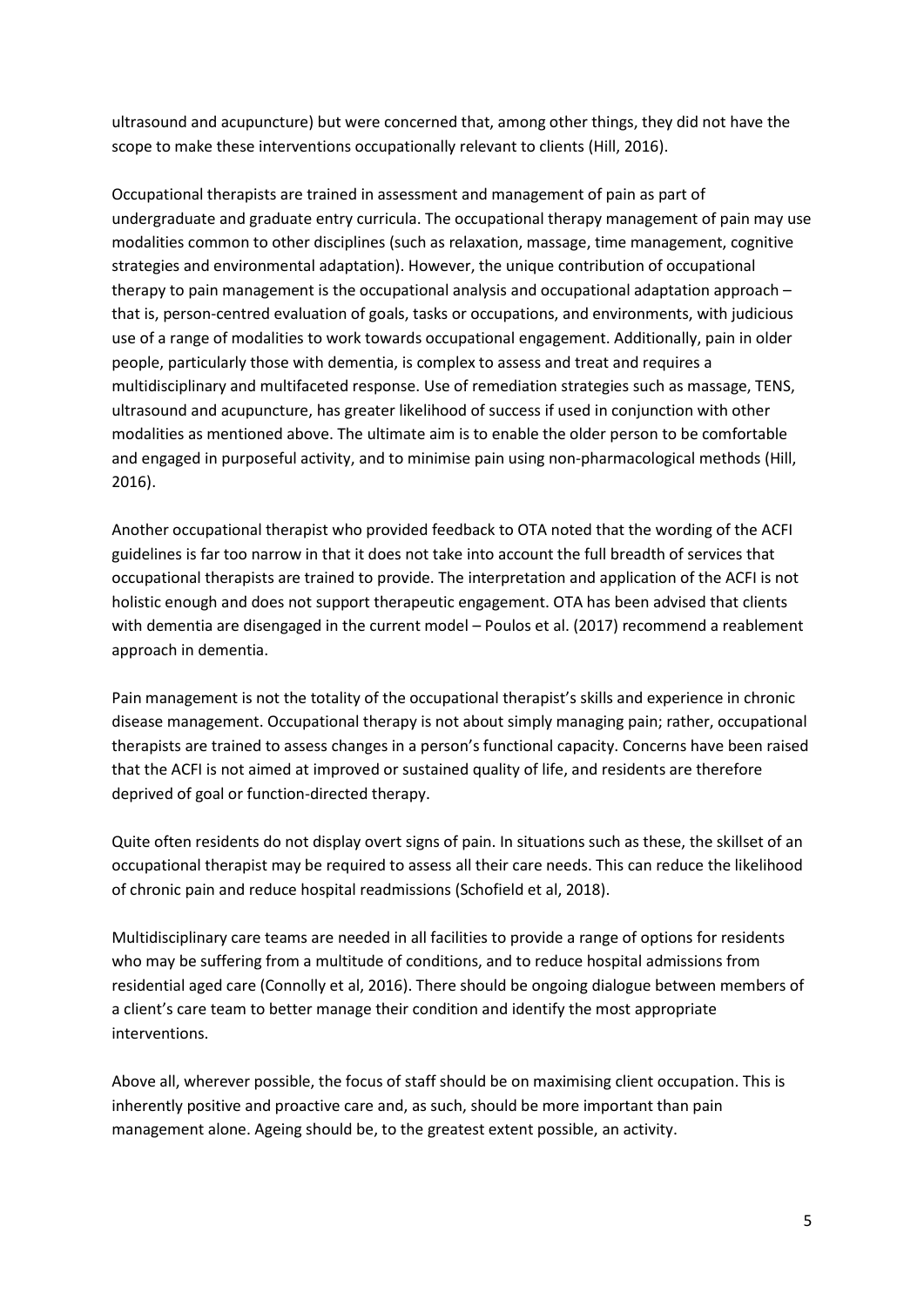#### *Clinical care planning*

An important aspect of clinical care is adopting a holistic approach to care planning (Davitt, Madigan, Rantz, & Skemp 2016). Occupational therapists have the clinical expertise to contribute to the maintenance of skills, capacity building, reablement and the improvement of health and well-being. With a focus on 'activity' and 'doing with', occupational therapists have identified many areas of care planning that are contrary to this wellness approach and may contribute to decline in health, increased staff needs, and overall care costs.

*Recommendation: Aged care facilities should be required to clearly specify the duties and responsibilities involved in any positions they advertise. Additionally, any false claims regarding opportunities to gain experience in a particular area should be thoroughly investigated by the relevant authority.*

*Recommendation: Interventions and modalities funded under the ACFI should be expanded to take into account the broad scope of occupational therapy practice. Currently, residents requiring pain management are limited to a choice of transcutaneous electrical nerve stimulation (TENS), massage or heat packs. Choice of treatment modality should be clinically determined, as other occupational therapy interventions may be more beneficial (eg. reviewing seating/posture, or prescribing aids and equipment to increase mobility).*

*Recommendation: Aged care facilities should be required to invest in consumer-focused aged care teams that include allied health professionals such as occupational therapists. This would enable information sharing and provide for greater awareness of the roles of the different health professionals, helping ensure more holistic and coordinated supports and services.*

# **Abuse of older Australians living in residential aged care facilities**

OTA welcomes the recent Council of Attorneys-General *National Plan to Respond to the Abuse of Older Australians (Elder Abuse) 2019 – 2023* as an important step towards a national approach to identifying and responding to abuse and neglect of older Australians.

Although there has been growing media coverage of elder abuse, particularly in RACFs, it has not received the same level of attention as other serious issues, such as domestic violence. OTA believes that the abuse of older Australians needs to be elevated as a policy priority at a national level and accordingly welcomes the establishment of this Royal Commission (Pillemer, Burnes, Riffin, & Lachs, 2016).

The current state-based approach to identifying and responding to elder abuse is fragmented and inconsistent, while concerns have been raised that the lack of a coordinated response has prevented elder abuse agencies sharing best practice research and knowledge. Events such as the National Elder Abuse Conference provide a forum for information and knowledge sharing, however they do not allow agencies to engage in ongoing discussions around long-term strategies for preventing and responding to elder abuse.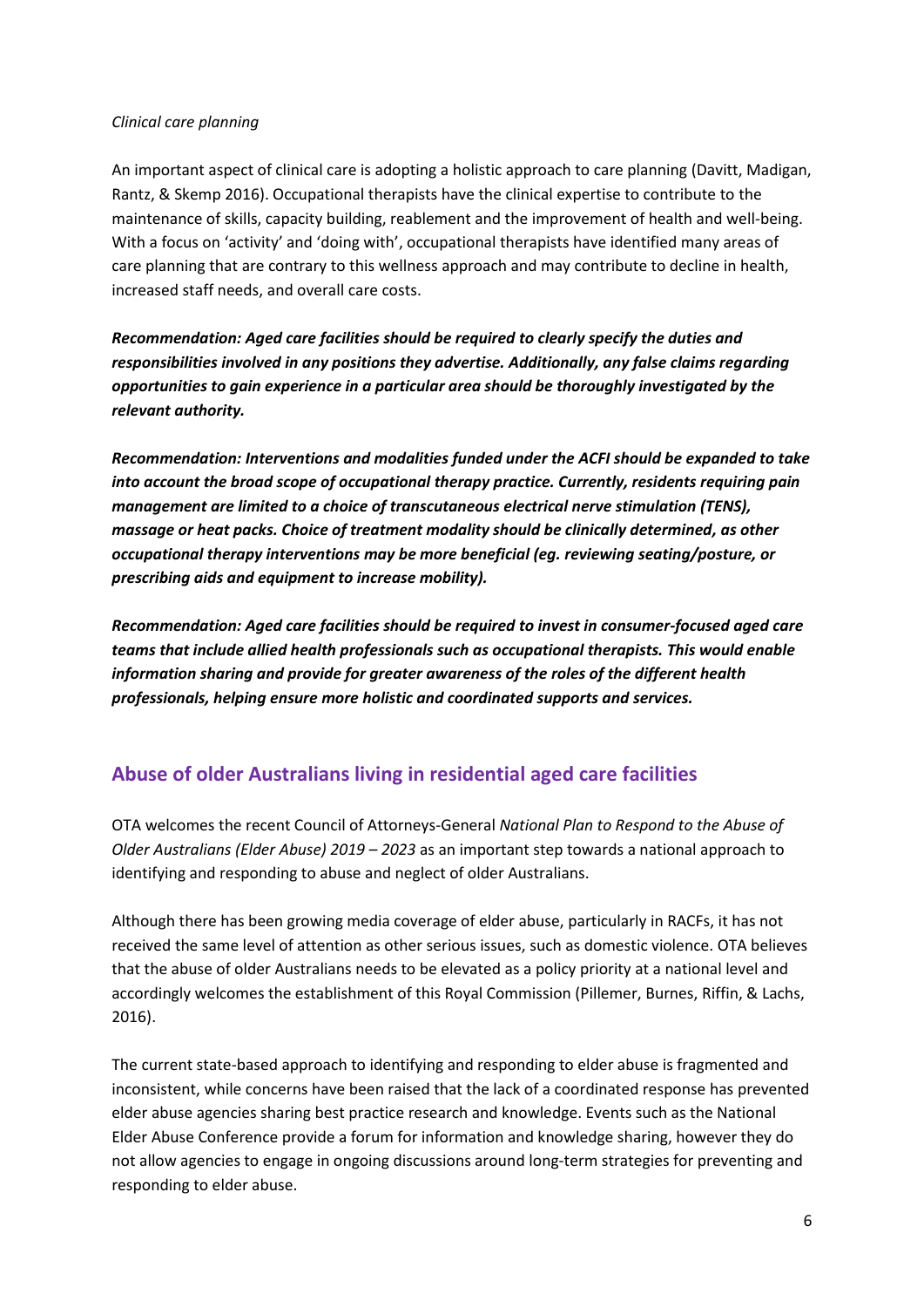OTA believes that the problem with a state-based approach is not that specific initiatives developed by each state and territory are ineffective, but rather that there is a lack of consistency in terms of what services and resources residents in each jurisdiction are able to access.

Many of the state-based initiatives that are currently in place should be included as part of a national elder abuse prevention and response strategy. OTA believes that this strategy should consist of the following:

- The establishment of an interagency taskforce to support a whole-of-government, human rights-based approach to elder abuse prevention;
- A national advertising campaign to raise awareness of elder abuse, promote support services and provide information about reporting requirements. This could be similar to campaigns targeting issues such as domestic violence, and should involve television, print and online advertisements;
- A central access point for service providers to find information about legal frameworks, investigative processes and police powers in each state and territory. A flowchart similar to that developed by the ACT Government would be useful to highlight referral pathways, while a set of nationally consistent guidelines should be developed for aged care organisations and RACFs;
- Better resourcing of existing Commonwealth departments and agencies (such as the Department of Health, the Department of Human Services and the Australian Human Rights Commission) to deal with elder abuse; and
- Funding for peer support networks for health and aged care workers in all Australian states and territories.

### **Examples of elder abuse/poor treatment of older people in RACFs**

- A veteran who had suffered a dense stroke had a leg amputated due to poor care. Many aged care facilities are short staffed and residents often develop pressure injuries as a result of care practices hampered by time constraints, inappropriate equipment, or inadequate staff expertise and training.
- There have been reports of nursing home residents being excluded from activities because their behaviour is perceived as problematic, which can lead to social isolation and poorer health outcomes.
- Therapists who have worked in RACFs reported that residents are sometimes discouraged from walking or engaging in physical activity and, as a result, remain in bed all day.
- Concerns have been raised about poor hygiene in RACFs one therapist noted that on numerous occasions they have found mould in cups. Some residents are non-verbal and therefore unable to communicate their concerns, meaning these types of occurrences may go unnoticed for long periods of time.
- Older people in RACFs are often very sedentary and may not stand at all. Exercise programs do not actually engage residents in physical activity – these may instead involve an activity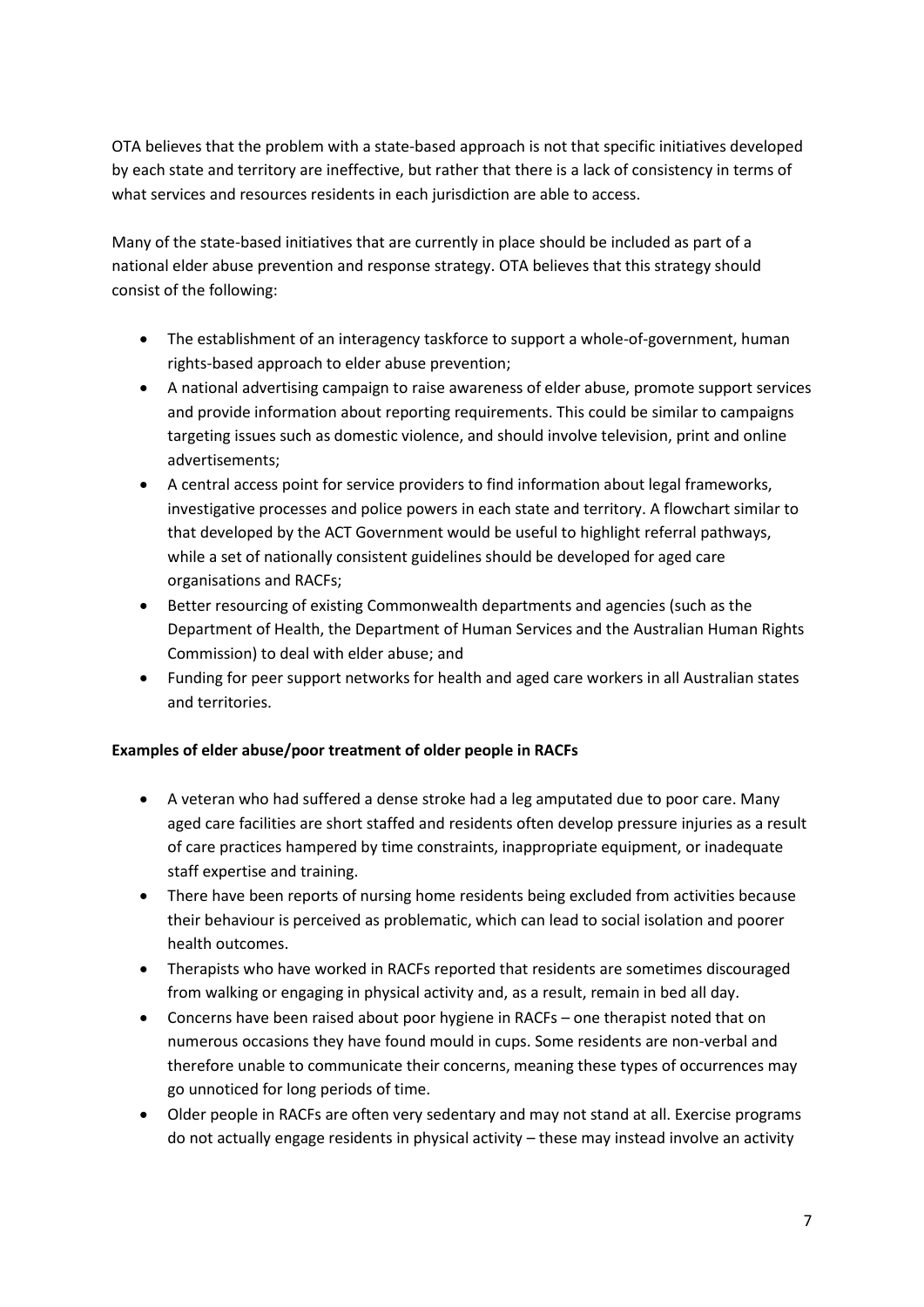such as watching a DVD. When families pay for services privately, there is much more scope to tailor programs to residents' needs and interests.

*Recommendation: A coordinated approach to preventing and responding to abuse of older Australians should be developed at a national level and led by an interagency taskforce. This should involve a national advertising campaign to raise awareness of elder abuse, a central access point for information and support, better resourcing of existing agencies, and funding for peer support networks.*

*Recommendation: Primary Health Networks (PHNs) should work to educate the community about abuse of older Australians in the health, disability and aged care sectors, and develop resources to assist staff in RACFs and the community to identify common signs of abuse.*

### **Reporting requirements and privacy concerns**

OTA understands that although staff in RACFs are obligated to report any falls a resident has to the Clinical Manager, they are not reported to a higher authority such as a government agency.

Privacy concerns are another barrier to responding to abuse and poor practices. Calls for the use of video surveillance in residential aged care facilities increased after footage was aired of a staff member appearing to suffocate a resident at a facility in South Australia. The staff member was later convicted of aggravated assault.

OTA joins other interested parties in calling for the use of video surveillance in private rooms of aged care facilities to be considered. The case of elder abuse in South Australia mentioned above was only uncovered because the patient's daughter placed a hidden camera in his room.

OTA believes that video surveillance should be allowed in private rooms with the permission of residents, or their family members and guardians.

Providing feedback on the progress of complaints in RACFs and the indicative timeframes for their resolution would assist all concerned.

### *Recommendation: States and territories should enact mandatory reporting legislation that requires health professionals to report serious cases of abuse of older Australians to authorities.*

*Recommendation: Video surveillance should be allowed in private rooms of residential aged care facilities with the permission of residents or their families and guardians.*

*Recommendation: All aged care facilities should be required to publicly display a notice on how to report complaints.*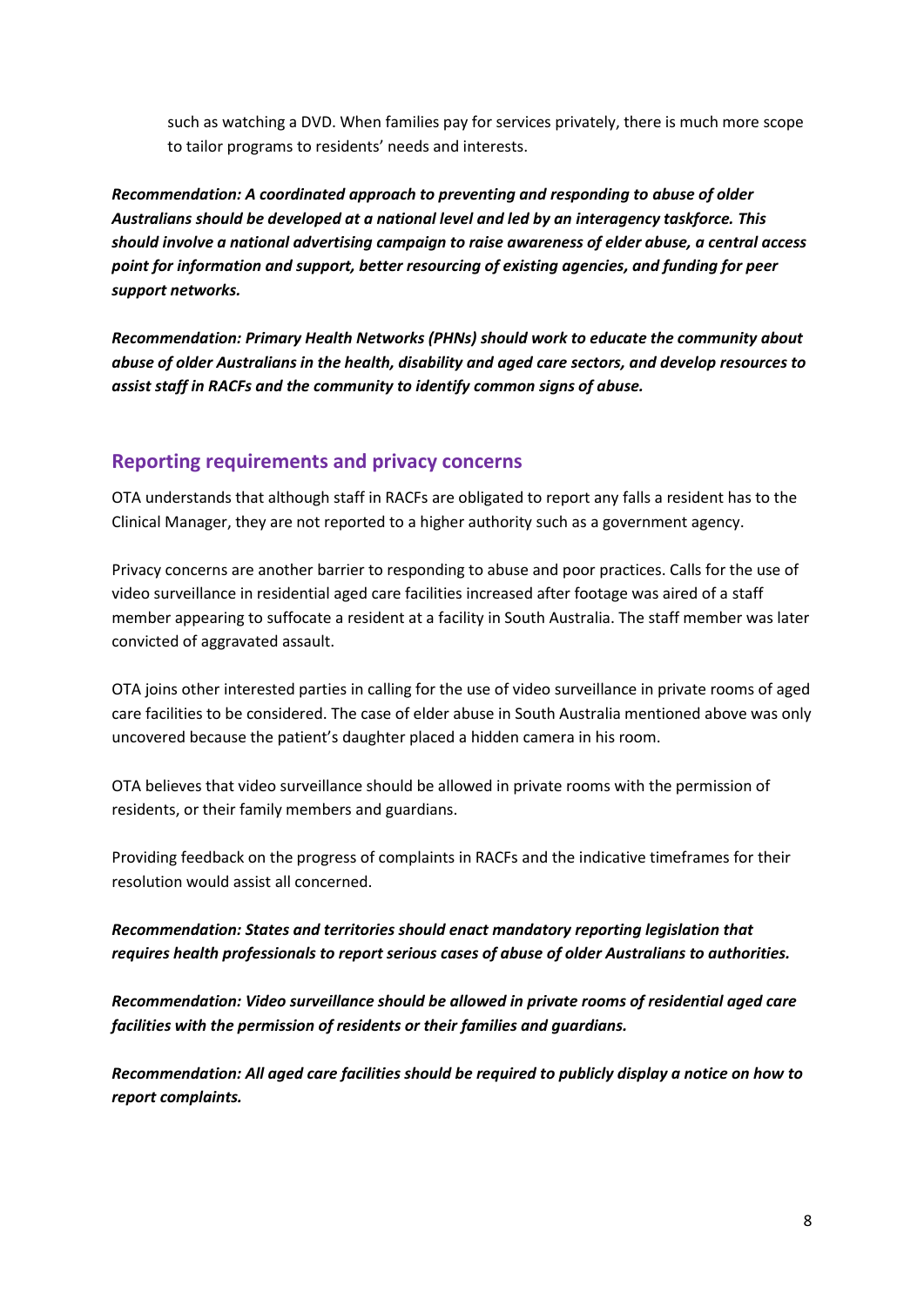# **Understaffed facilities**

Arguably the most pertinent factor contributing to poor standards of care in RACFs is chronic understaffing (Harrington, Schnelle, McGregor, & Simmons, 2016). This is a common trend across RACFs, despite the fact that these facilities are often allocated a more than adequate level of funding through the ACFI.

There is currently a lack of occupational therapists and other allied health professionals in RACFs. Some facilities do not have an occupational therapist as a member of staff. Other facilities may engage an occupational therapist or physiotherapist; however, this may be for only a few hours a week.

In addition to this, staff in RACFs are often inexperienced and underqualified. OTA understands that many facilities use personal care assistants (PCAs) to assist residents to participate in activities of daily living (ADLs). There is no registration body overseeing PCAs.

OTA was advised by an occupational therapist working in residential aged care that it is not uncommon for residents to have falls and fractures, or be left bedbound due to a lack of care. The therapist reported that they are often required to brush residents' teeth, get them water or reposition them. They naturally feel that they have a duty of care to perform these tasks, despite the fact that they are not strictly within the remit of their clinical role.

Understaffing leads to a lack of proper attention being paid to the needs of residents and a lack of patience being shown by staff. There is currently no national requirement for a registered nurse (RN) to be on-site at RACFs – this could affect a number of residents, particularly those who require palliative care and care in end stage dementia. OTA believes that RNs are needed to carry out treatments on each shift, especially with the increase in palliative care clients within facilities (for example, using syringe drivers to eliminate pain).

OTA believes that there needs to be greater engagement with residents (Tak, Kedia, Tongumpun, & Hong, 2015). This would facilitate mobilisation, helping to eliminate pressure injuries and prevent falls. There should also be more individual diversional therapy for clients who are disruptive or have behaviour problems that affect other residents.

Provision of assistive equipment should be overseen by an occupational therapist, or other suitable allied health professional, as they are best placed to prescribe equipment that meets the needs of each client. There have been situations where clients are given equipment that is not suitable simply because it is available in the storeroom.

*Recommendation: There should be a legislated requirement in all states and territories that at least one registered nurse (RN) must be on-site at all times in residential aged care facilities (RACFs).*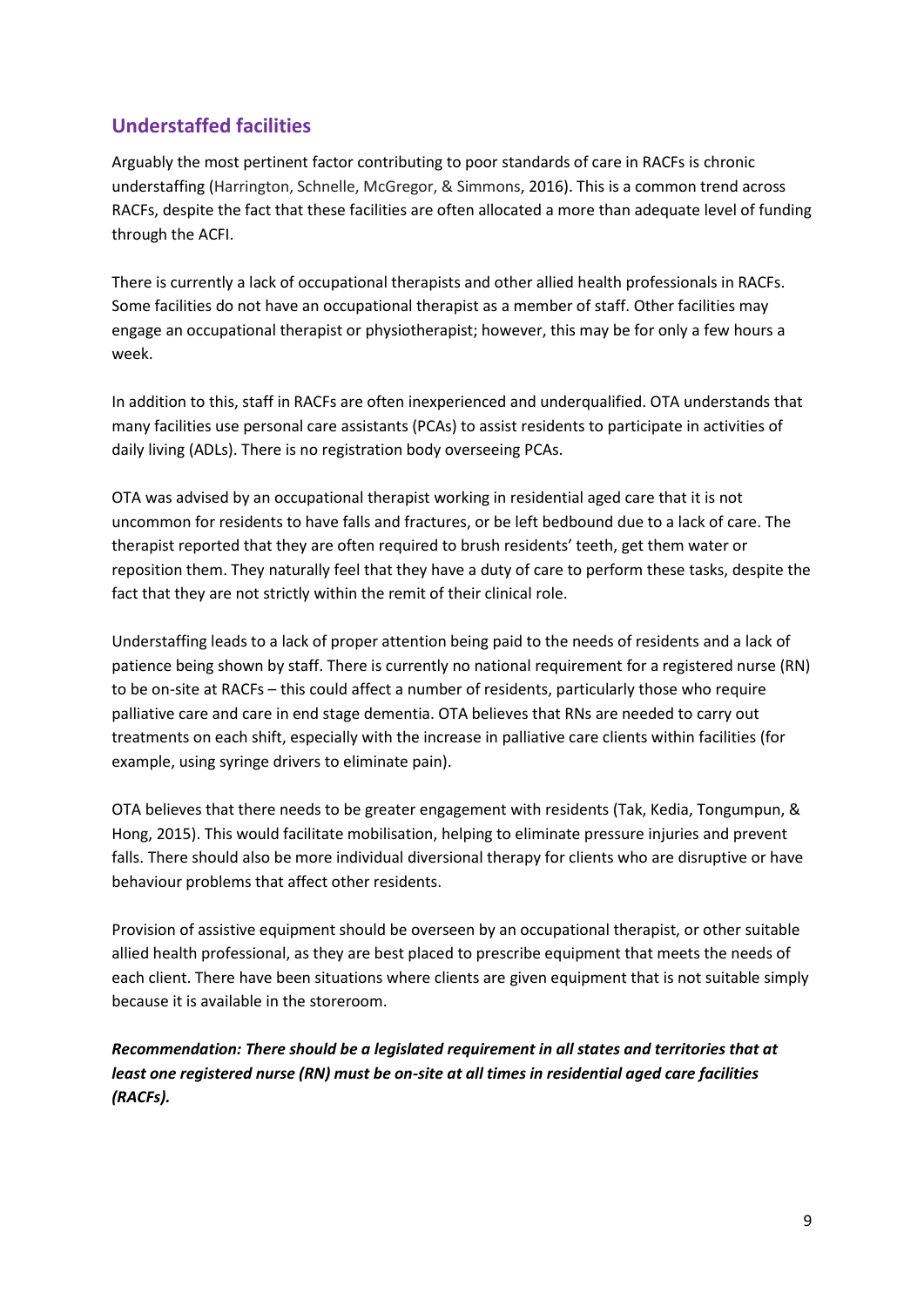*Recommendation: Diversional therapy programs in RACFs should be tailored to the individual needs and interests of residents, particularly those with behavioural issues that can cause them to be disruptive. This should be the key consideration before restrictive practices are implemented.*

*Recommendation: Provision of assistive equipment in RACFs should be overseen by a suitably trained occupational therapist who can assess the functional needs of residents and prescribe the most appropriate equipment.*

# **Quality of staff training**

One of the leading causes of abuse and poor clinical practices in RACFs is inadequate staff training. Concerns have been raised that many aged care staff may not have sufficient knowledge of appropriate care techniques, particularly when working with people with dementia, and adequate cultural competency. Australia currently has a growing cohort of ageing people from culturally and linguistically diverse backgrounds, and is actively seeking RACF workers from these backgrounds to support residents. There may be additional considerations and challenges involved in offering adequate training to staff members for whom English is a second language.

Recent anecdotal evidence suggests that due to staff shortages in aged care, current supervision and mentoring structures for new graduate occupational therapists are inadequate. Staff are more likely to be promoted into supervisory roles because of their clinical experience rather than leadership skills, which can affect the quality of supervision that graduates receive (Hodgkin, Warburton, Savy, & Moore, 2017).

Additionally, many privately funded or community based aged care facilities do not have the funding to offer sufficient clinical governance, practice leadership and supervision structures that are necessary to develop new graduates.

Inadequate training and supervisory structures, as well as a lack of professional development opportunities for staff, can lead to neglect of elderly residents in aged care facilities. For example, there are many cases of residents not eating/drinking properly and developing pressure injuries as a result of a lack of movement (Price, Kennedy, Rando, Dyer, & Boylan, 2017).

OTA believes that aged care facilities should be required to have in place professional/clinical leadership structures that coordinate and monitor the implementation of good practice and clinical guidelines. These should address matters such as clinical supervision, accountability and the reduction of risk factors contributing to abuse/neglect and other harmful practices.

One occupational therapist noted that there are not enough staff to support residents, and training (for instance manual handling reviewing and upskilling in skin degradation) is not regularly maintained with nursing assistant staff. A lack of training in manual handling results in residents using the wrong equipment, which can further impair their physical condition. This needs to be updated annually and whenever a major piece of equipment is purchased.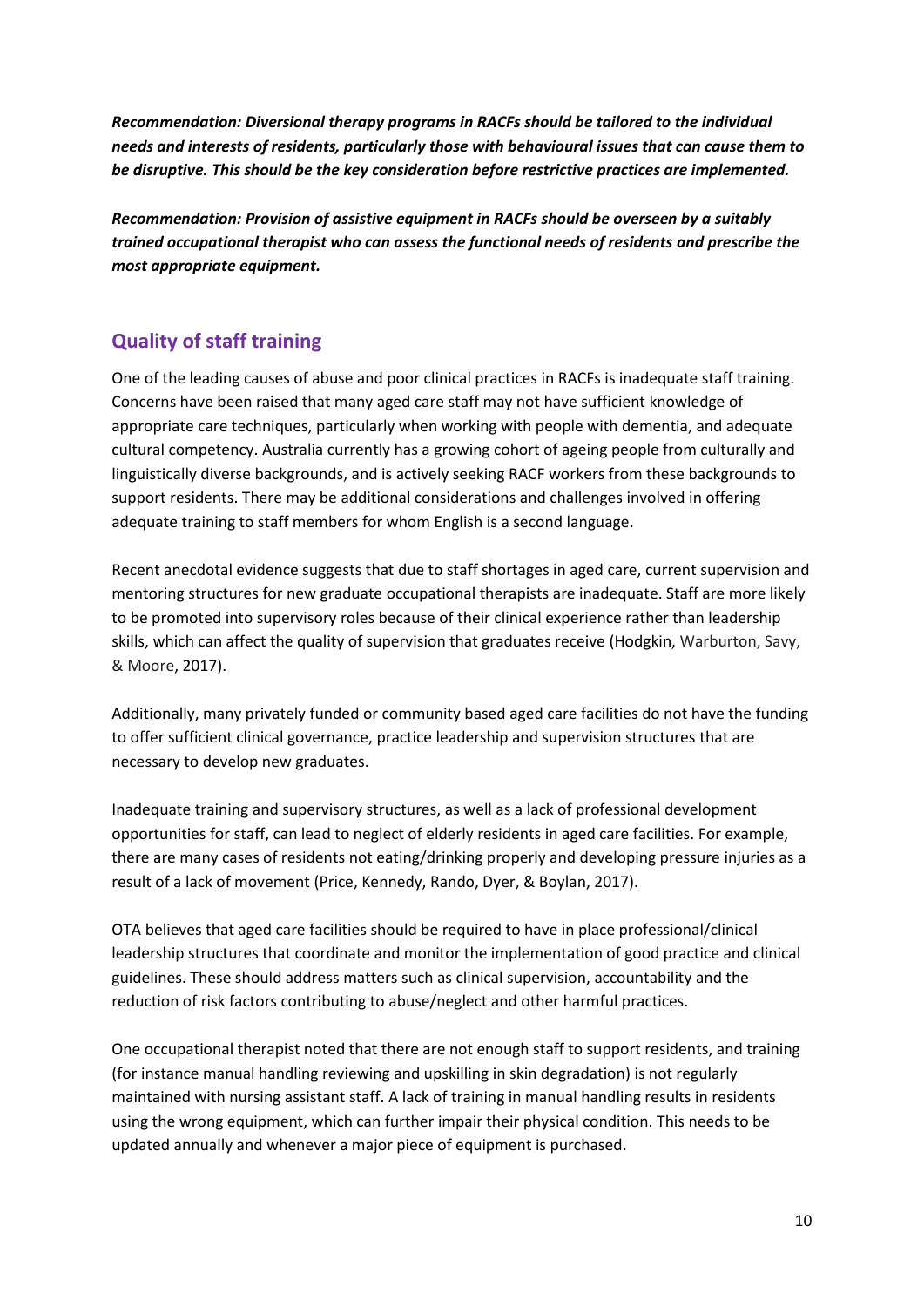*Recommendation: New graduate occupational therapists working in aged care (in private, government and community practice) should meet regularly with a supervisor who can monitor and support their progress.*

*Recommendation: Staff in all aged care organisations should be funded to complete refresher training annually through online learning modules and/or practical sessions, to ensure that their skills and experience remain up to date.*

*Recommendation: Direct care service providers should receive mandatory training in trauma informed care to enhance their ability to identify and respond to signs of abuse. The training should be sensitive to the many different ways people live their lives and ensure privacy and respect for this diversity is maintained.*

*Recommendation: All staff working in aged care should undergo training in the care of dementia clients, behaviour management and harm minimisation.*

# **Accreditation Standards for residential aged care**

It is unclear what levels of knowledge staff in RACFs have of the quality standards for aged care. A key question to consider from an occupational therapy perspective is how therapists can meet these standards when many are contracted into facilities on an as-needs basis.

OTA believes that the robustness of the quality review processes should be stronger in terms of the type of evidence that is accepted as compliance – particularly with regard to individual staff responsibilities, including training, and facilities' professional/clinical resourcing (e.g. having an occupational therapist available in a RACF).

In the case of the Oakden facility in Adelaide, the South Australian Chief Psychiatrist's report noted that the facility was deemed compliant despite its unmet need for an occupational therapy service as part of the core establishment staffing profile. This gap in services meant expert input could not be consistently sought and provided.

OTA welcomes the commencement of the new single set of aged care quality standards from 1 July 2019, and supports its sharper focus on consumer choice and person-centred care. The Aged Care Quality Standards will help ensure enhanced quality of life for clients, as evidence-based care is too often neglected in favour of convenience-based care that meets the standards and is cheaper/easier to provide.

While the new standards have been expanded to cover a wider scope of care and service domains, OTA does not believe the standards alone provide sufficient clarity on the role of aged care providers in the provision of clinical care. Even when the standards are considered alongside the Quality of Care Principles, they lack sufficient clarity on the role of an aged care provider in the provision of clinical care, including allied health professionals.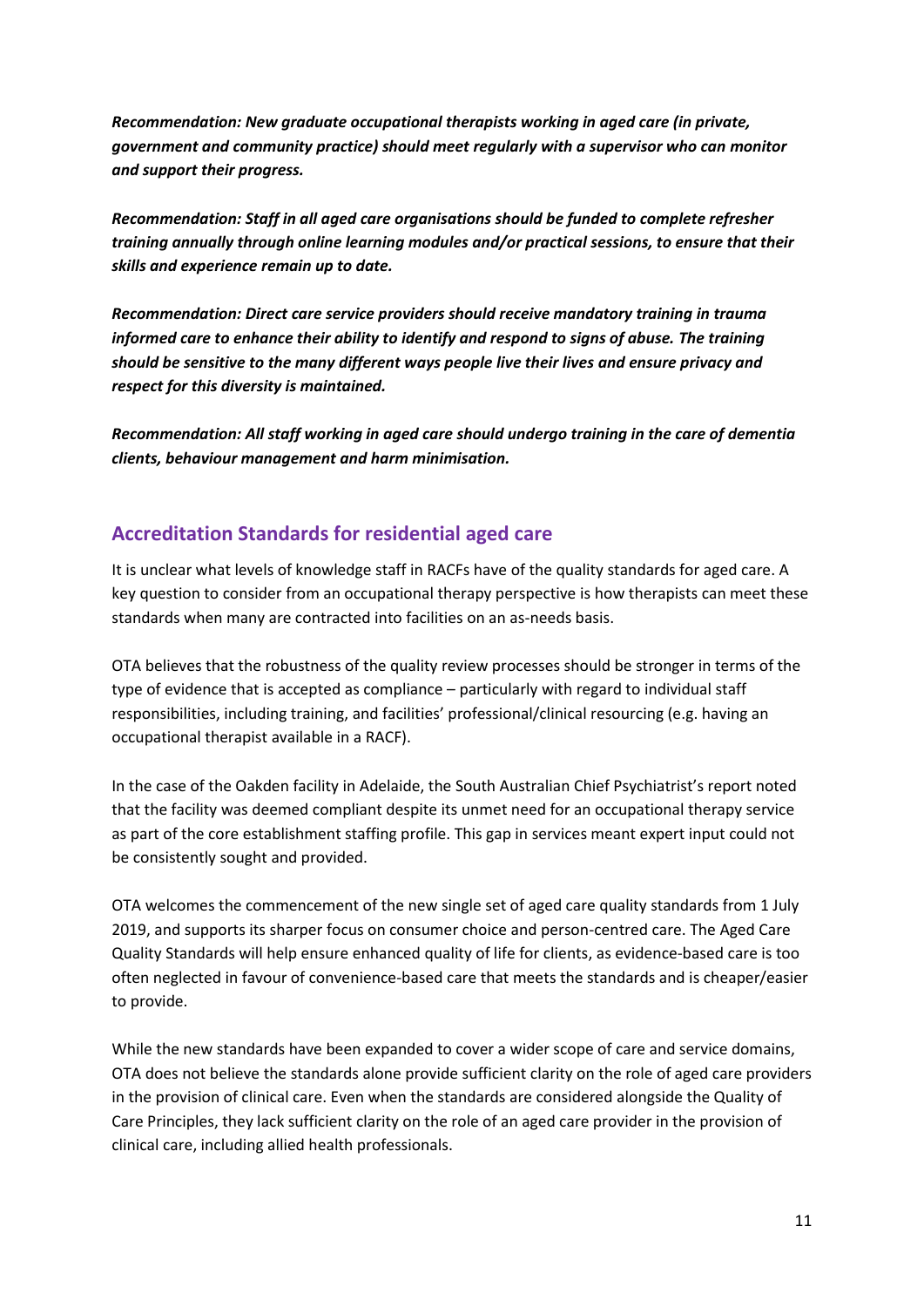Rewarding good practice in residential care and the sharing of this information by the Aged Care Quality and Safety Commission will be beneficial. Sanctions should remain for those facilities that do not comply with the Quality Standards and where serious risk of harm to consumers has been identified. The number of unplanned visits by quality assessors to facilities should be increased if there are complaints from a number of consumers about the same facility.

Given that staffing levels in RACFs are often insufficient to provide the minimum level of care required by residents, it follows that care drops below the minimum standards when any unplanned or unexpected issue arises (Harrington, Schnelle, McGregor, & Simmons, 2016).

*Recommendation: All staff who provide aged care services, including those who are contracted on an as-needs basis, should be required to have a baseline understanding of the Quality Standards for aged care, including person-centered care.*

*Recommendation: The robustness of quality review processes should be strengthened with regards to the type of evidence that is accepted as compliance, particularly with regards to demonstrating aspects related to individual staff responsibilities and professional/clinical resourcing. Some questions could be devised to elicit information that captures the reality of occupational therapy involvement in the broader aged care sector.*

# **Complaints mechanisms**

Older people in residential care are extremely vulnerable, and OTA is aware through anecdotal evidence that both they, and their relatives and support persons, can have no or limited awareness of existing complaints processes, or be reluctant to make complaints for fear that the older person at the centre of the complaint may become the target of ongoing intimidation. This perception has been corroborated by the evidence of witnesses to the Royal Commission.

Complaints systems must have built into them redress for any behaviour by a provider that pressures a resident, family member or significant other to withdraw a complaint. This needs to be achieved and managed via a shift in culture, and by the meaningful investigation of withdrawn complaints by the Aged Care Quality and Safety Commission.

There should be a culture of open disclosure and the respectful reporting of incidents, with a clear and accessible pathway of support to address occurrences. The education and training of all team members, and better-informed residents and families, should underpin a framework for continuous improvement.

# **Chemical and physical restraint and the management of behaviours**

OTA supports measures to minimise the use of restrictive practices and believes that a personcentred, individual approach to assessment and care planning should be taken when prescribing medications for the management of behaviours. In a person-centred care model, the person is provided with the care they need to meet their needs, rather than focusing on their condition.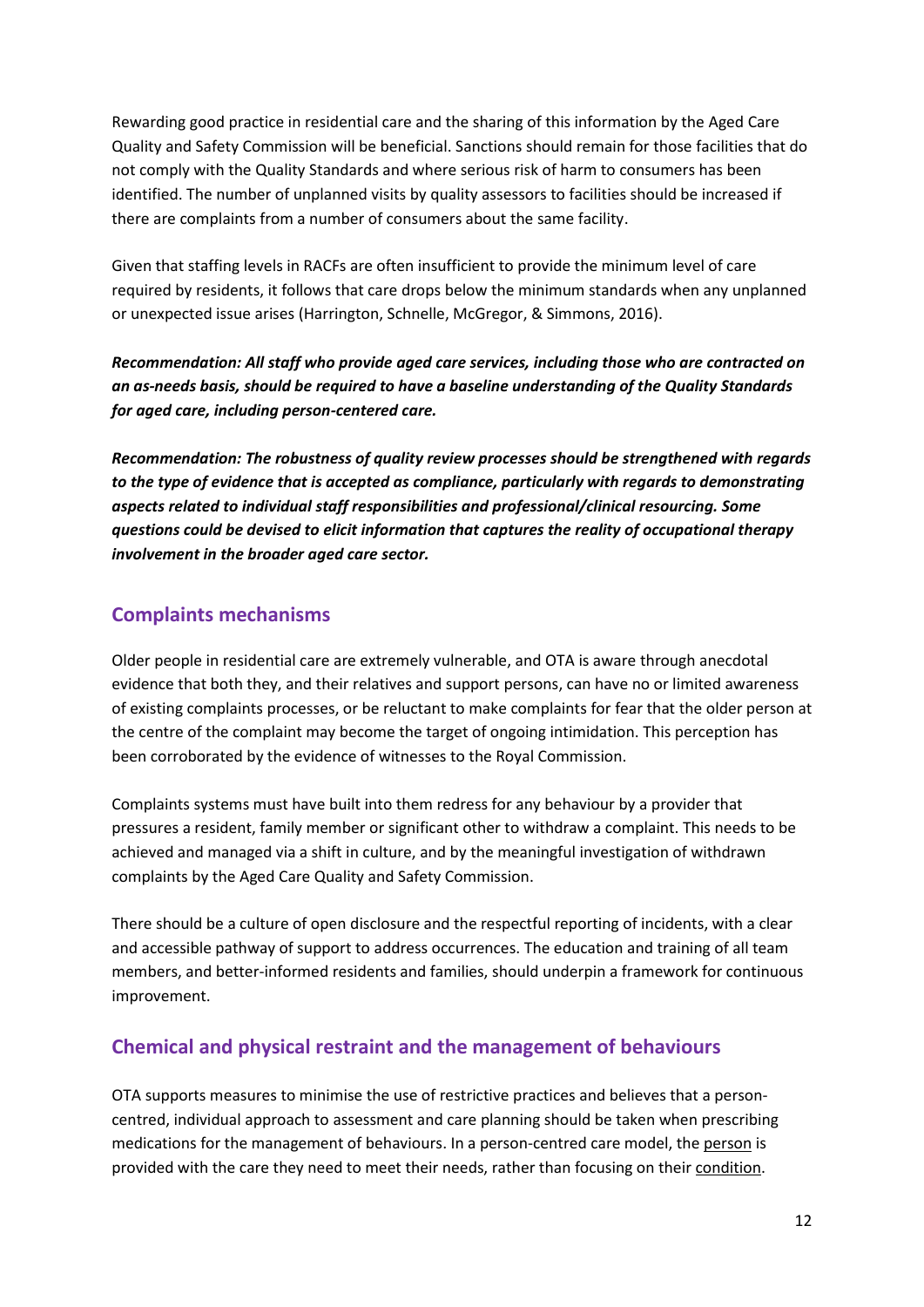Understanding the older person's needs and preferences, and identifying unmet needs such as pain, infection and incontinence, are essential to minimising levels of distress and Behavioural and Psychological Symptoms of Dementia (BPSD).

There is a need to improve the training and experience of care staff, as this is known to have a significant impact on how care is delivered, and the quality of that care.

OTA members report that while the majority of RACFs manage, handle and administer medications appropriately, problems around medication arise predominantly from insufficient staffing, lack of regular review, and excessive workloads. Poor working conditions lead to high staff turnover rates and the subsequent use of agency staff, particularly at night, and this is often the source of problems around medication.

Medication is sometimes prescribed on the basis of nursing reports, with the GP not always visiting the client prior to prescribing. OTA recommends that the strengthened regulatory approach adopted by the Australian Government be accompanied by supportive measures to assist providers and GPs. These measures could include:

- Access to education and training modules about the safe use of chemical restraint;
- Access to designated clinical experts to support aged care providers and GPs in the use of psychotropic medications;
- Increased engagement of community pharmacists to assist providers and GPs through the provision of information and alerts when these medications are prescribed and/or reviewing medications of older people; and
- Funding to support RACF providers in the cost of additional resources to implement nonpharmacological person-centered interventions to manage older people with dementia including occupational therapy intervention.

The impact of medication on older people is complex, due in large part to the risks associated with co-morbidities and the ageing process. Pharmacy medication review is rare in RACFs and it can be difficult to obtain the information required to support a recommendation to de-prescribe unnecessary or ineffective medications which are contributing to client risks such as falls and impaired cognition. OTA would support a multidisciplinary approach to medication management and suggests that this would be a sign of quality care (Olivieri-Mui, Devlin, Ochoa, Schenck, & Briesacher, 2018).

The management of client behaviour and the consideration of issues around medication are too often done by doctors and nurses in professional silos, with limited opportunity for multidisciplinary input to support non-pharmacological intervention. This is partly due to the outsource model by which the services of allied health professionals are obtained at many sites, and which are then restricted to very limited roles. By essentially devaluing the work of allied health professionals, RACFs limit their involvement in those initiatives which can improve the quality of care, such as environmental assessment and intervention, falls management, the creation of a meaningful routine and the facilitation of participation in the activities of everyday life. Too frequently the facility's focus is on pain management rather than holistic assessment and enhanced quality of care.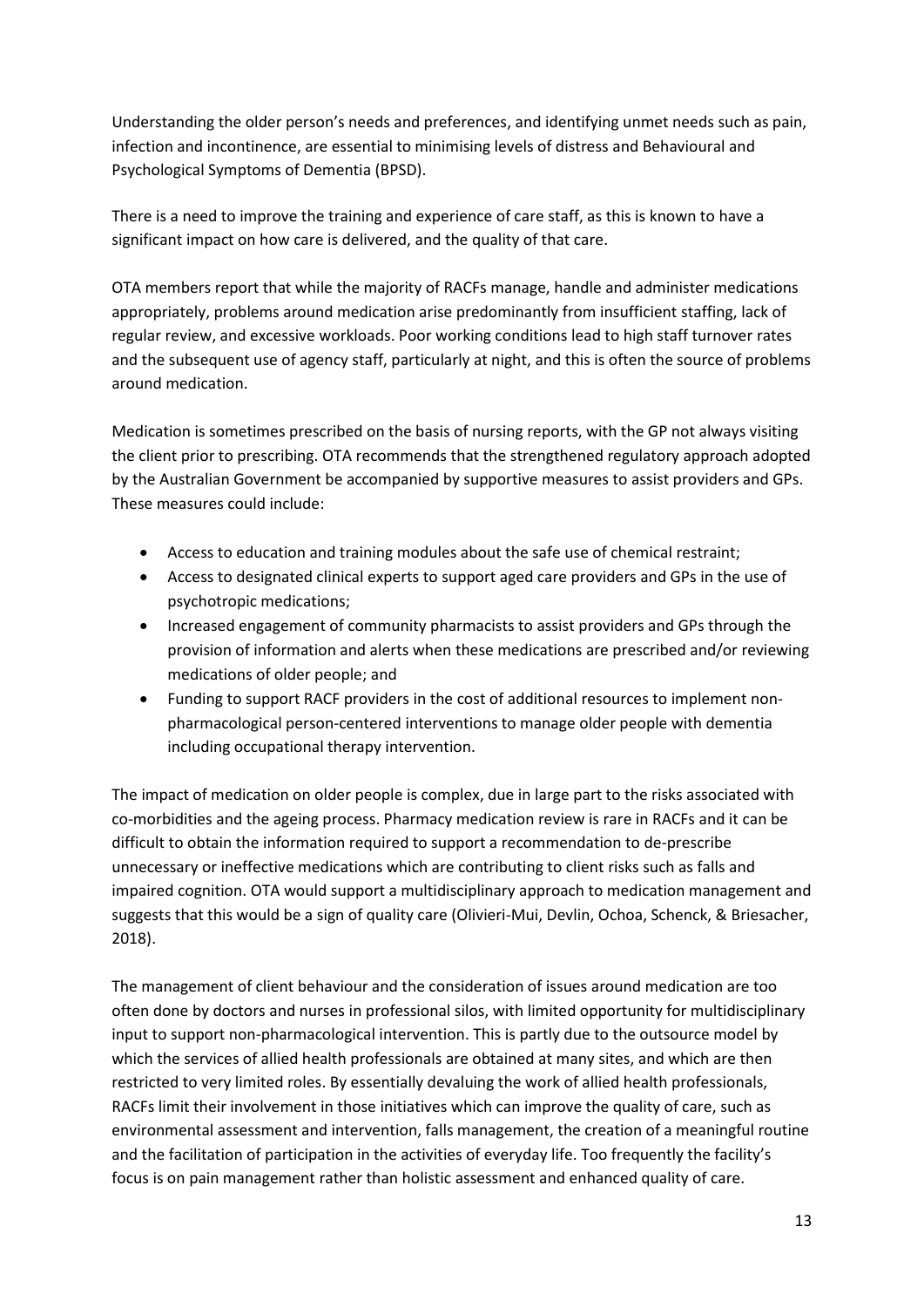The non-pharmacological management of changed behaviours appears to be primarily led by allied health in many settings. Yet this is often the professional group most under-represented in RACFs. Significantly, a key recommendation of the South Australian Chief Psychiatrist's Oakden Review (Groves, Thomson, McKellar & Procter, 2017) was a much greater role for allied health in whatever facility replaces Oakden, including the services of occupational therapists.

*A Matter of Care,* the Report of the National Aged Care Workforce Taskforce (2018), states that allied health professionals such as occupational therapists "going forward…will play an increasingly bigger and critical role in delivering holistic care services that support positive ageing and reablement and improve the quality of life of consumers" (p.34). This is in line with the report's recommendation of reimaged and realigned aged care service provision in Australia, which includes a widespread review of the workforce across the industry, and aims to ensure that all older people, and particularly those in residential care, have access to holistic, multi-disciplinary care planning which includes:

- clinical needs:
- functional health;
- cognitive health;
- identity, cultural and diversity needs;
- living well;
- morning, afternoon, night-time and weekend care;
- advance care directives; and
- model rules (obligations of individual, family and aged care organisation) (p.43).

This kind of holistic care planning is a key skill of occupational therapists, who would be well placed to lead this work within the residential aged care sector and in aged care services generally. Commissioners can find the report here:

[https://agedcare.health.gov.au/sites/default/files/documents/09\\_2018/aged\\_care\\_workforce\\_strat](https://agedcare.health.gov.au/sites/default/files/documents/09_2018/aged_care_workforce_strategy_report.pdf) [egy\\_report.pdf](https://agedcare.health.gov.au/sites/default/files/documents/09_2018/aged_care_workforce_strategy_report.pdf)

OTA endorses the intent of changes around the use of physical and chemical restraints announced by the then Minister for Senior Australians and Aged Care, the Hon. Ken Wyatt AM MP, on 30 March 2019. OTA also welcomes the requirement that the use of physical restraint be included in the three quality indicators to be collected from all Commonwealth subsidised residential aged care providers.

# *Recommendation: There should be timely and affordable access to allied health services for residential aged care residents, as this is essential to meeting clinical care needs, maintaining clinical safety and preventing presentations to emergency departments and admissions to hospital.*

A core consideration of the occupational therapist is the fit of the person to their environment, in order to facilitate participation in the everyday occupations of life. Occupational therapists are therefore well placed to provide assessment, recommendations and interventions that address the environments within residential aged care to support positive behaviour and the participation of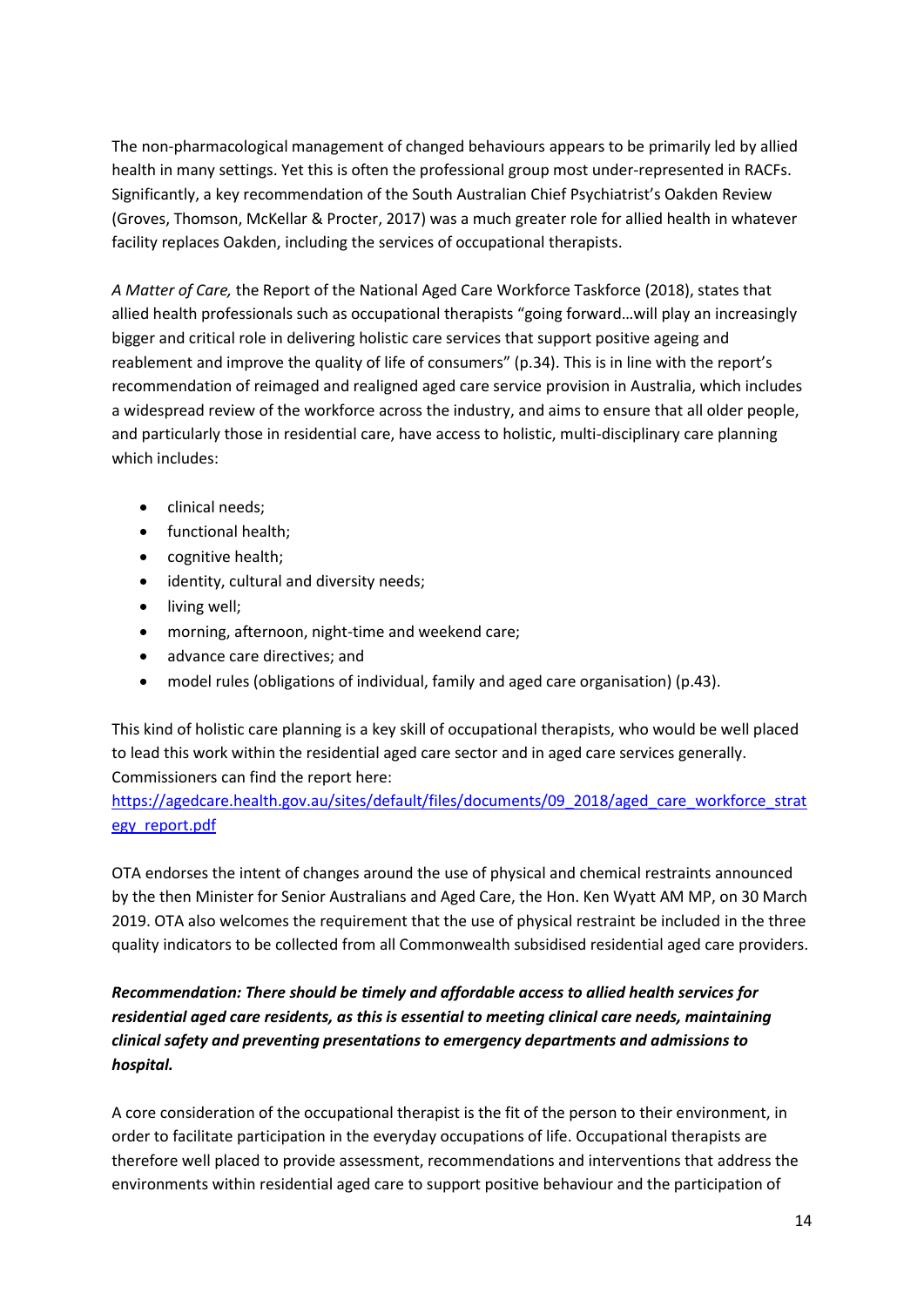residents in everyday occupation. This approach does not rely on the use of medication, but instead uses the environment to manage behaviour in a positive way (Altuntaş, Torpil & Uyanik, 2017).

De-prescription is uncommon in the mental health profession, although it is more frequently seen among geriatricians. It is regrettable that pharmacists who understand and specialise in this field are very rare. Older persons' mental health services require a more holistic approach to the client, in much the same way as other older persons' services do. The inclusion of geriatricians and specialist pharmacists in the multi-disciplinary team would be beneficial.

Sending clients to hospital to have issues addressed when behaviour becomes problematic, without first attempting to access behaviour management support services, is not uncommon. Currently, the use of medication to manage challenging behaviours is a more cost-effective strategy for RACFs, as the cost of medication and GP's services is borne by government and/or the client. In contrast, the non-pharmacological management of behaviours, or the implementation of new strategies, involves additional staffing costs which must be borne by the facility. There is something fundamentally wrong with an aged care system which penalises those facilities disinclined to keep their residents in a more or less permanently medicated state.

OTA also endorses recent calls for greater access to mental health care for those living in RACFs. Many residents are undergoing, or have recently undergone, a potentially traumatic change in their lives, transitioning from their home to a new and often uninviting environment. Often, this transition has been prompted by the death of a life partner. At such a time, access to the services of a mental health expert should be freely available.

The current situation, in which RACF residents cannot avail themselves of the *Better Access* items on the Medicare Benefits Schedule, is unacceptable.

*Recommendation: The auditing of RACFs should include auditing of the physical environment and its role in non-pharmacological management.*

*Recommendation: Geriatricians and specialist pharmacists should be included in multi-disciplinary aged care teams.*

*Recommendation: RACF residents should be able to avail themselves of the Better Access items on the Medicare Benefits Schedule.*

# **Care of those Australians living with dementia**

The non-pharmacological management of changed behaviours of those living with dementia is time consuming, and its assessment and implementation requires specific skills. Specialist services currently provide assessment and recommendations but personal care and nursing staff in RACFs are often undertrained to deliver interventions, as are many hospital staff.

Non-pharmacological management of changed behaviours in dementia is an emerging area, and time and resources should be invested in the professional development of those RACF staff working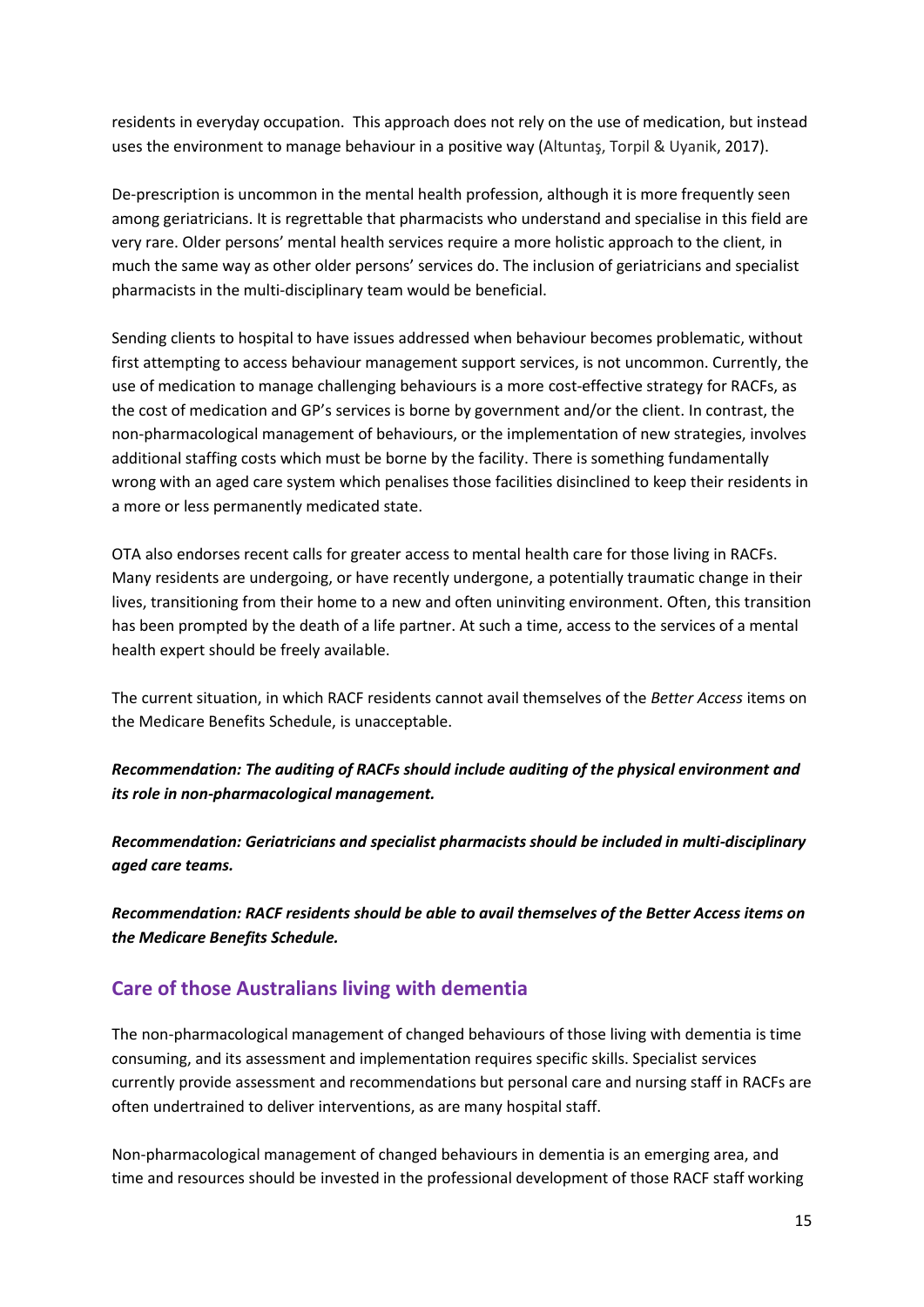in this field. It is unreasonable to expect nursing staff to attend training on managing changed behaviours and then disseminate it throughout a facility unless they have particular skills in this area of practice.

The physical environment plays a key role in the presence of changed behaviours for people with dementia. Time dimensions and the active use of space are essential for understanding and supporting the independence and wellbeing of ageing individuals (Kendig, 2003), and design of the physical environment is increasingly recognised as a vital intervention in supporting positive ageing and behaviour, particularly for those experiencing dementia (Day et al, 2000). Occupational therapists can and should play a vital part in the design of the physical environment to support residents with dementia (Nielson et al, 2018).

# **Improving the quality of care provided to young people in RACFs**

The issue of young people in residential aged care is of particular interest to OTA. Allied health professionals, including occupational therapists, can play a role in improving the quality of life of young people in RACFs by assisting them to maintain their independence. Young people in these facilities often experience social isolation as a result of being surrounded by people who are much older and who possess different care needs. The social activities offered by RACFs are also likely to be aimed at older residents, meaning younger people have limited opportunities to engage in activities that are meaningful to them.

Ideally of course, young people should not be in RACFs; they should be accommodated and cared for in purpose-built facilities designed to ensure they can strive for, and achieve, life goals.

However, if circumstances dictate young people be temporarily housed in RACFs, the Commonwealth Government should invest in upskilling and developing the professional carer workforce to ensure that RACF staff are able to provide the care and support these young people require through training in individualised supports and person-centred care.

OTA has developed the following workforce development proposal to enhance the quality of care provided to young people in RACFs. This proposal could fit within existing and evolving structures and frameworks.

#### **1. Long Term: Development and implementation of a Good Practice Framework**

#### This involves:

A. An assessment of best practice strategies around existing engagement of the workforce. This includes an assessment of where good things are happening – not just for older people with disability but for young people with disability. It also involves assessing what the workforce is doing well in these situations, what they are doing differently, and identifying what the enablers are that led to these positive outcomes.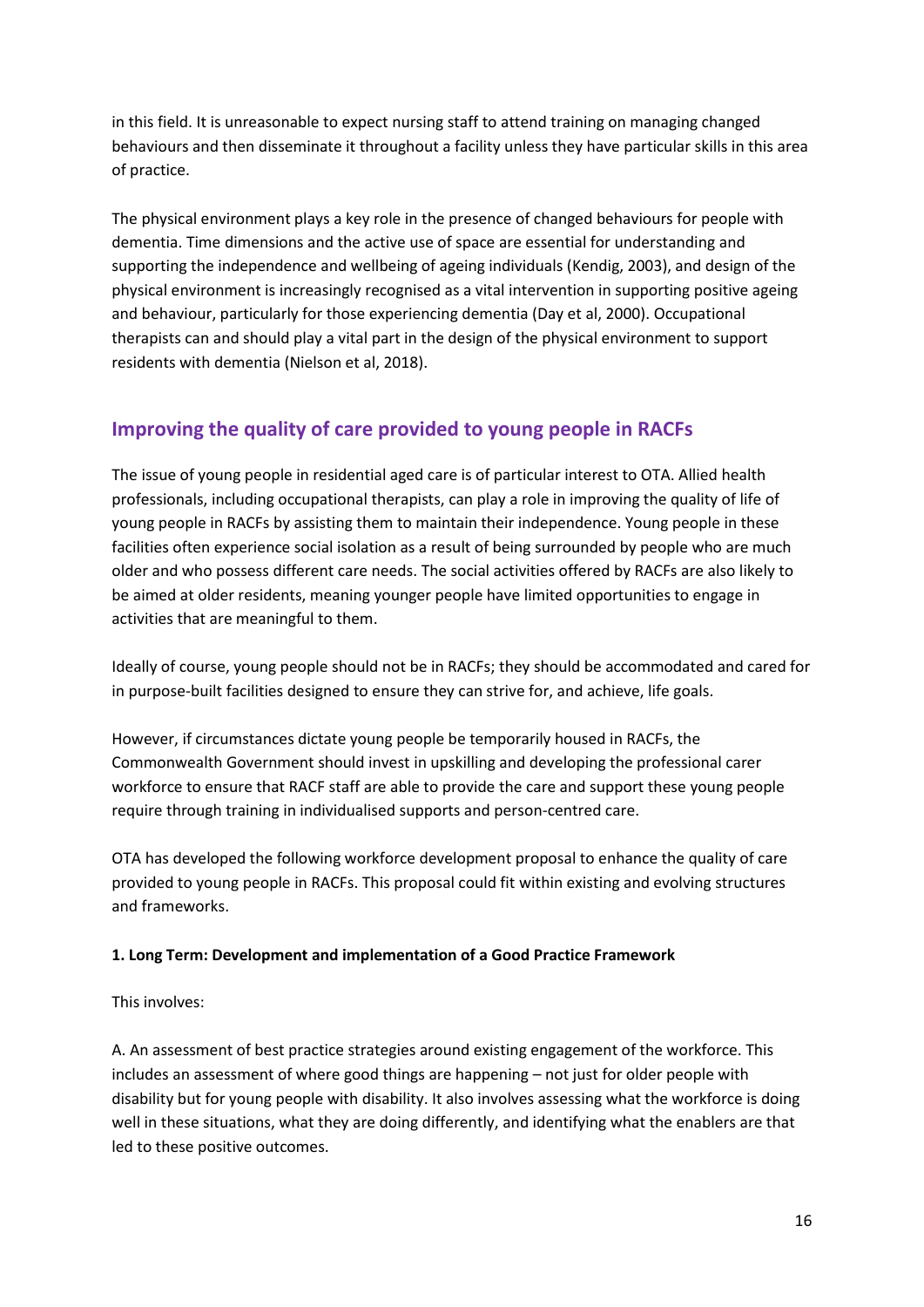B. This assessment of best practice would inform an enhanced set of standards for the accreditation process. Once these standards are designed, additional Commonwealth funding should be provided to develop training and workforce material to support RACFs to adopt the new framework. RACFs would have an incentive to meet additional standards through further funding opportunities for the training and ongoing development of all professional and non-professional aged care staff.

### **2. Short Term: Assessment and management of the existing cohort of young people in RACFs and additional staff training needs**

This involves establishing a high level national NDIS residential care taskforce comprising experts in aged care, disability, nursing and allied health, as well as consumers and carers. The taskforce would be based on the work of the Senate Committee's first recommendation from the inquiry into young people in residential care – a national database to assess the scope of the problem of young people in RACFs (locations, numbers etc.) and have essentially three functions:

A. Make immediate recommendations about priority areas for consideration to improve social inclusion for young people in RACFs.

B. Identify the barriers to facilitating social inclusion in RACFs and advise as how these can be better managed.

C. Identify additional workforce training needs.

*Example – how this would work in practice:*

The nearest NDIS launch site to a cohort of RACFs would oversee an audit of facilities within a geographical area. Local Area Coordinators (LACs) would be tasked with screening and assessing issues at RACFs and engaging NDIS Planners where necessary to work with participants to develop plans for each participant in a RACF.

### *Recommendation: Young people currently residing in RACFs should be accommodated and cared for in purpose-built facilities designed to ensure they can strive for, and achieve, life goals.*

*Recommendation: The Commonwealth Government should invest in upskilling the professional and non-professional aged care workforce in order to better respond to the needs of young people in RACFs and address shortcomings in the quality of care provided to this cohort. This should involve the development of a long-term Good Practice Framework to assess best practice strategies and inform an enhanced set of standards for the accreditation process. Additionally, a short-term measure could be the establishment of a high level NDIS residential care taskforce to assess the scope of the problem of young people in RACFs.*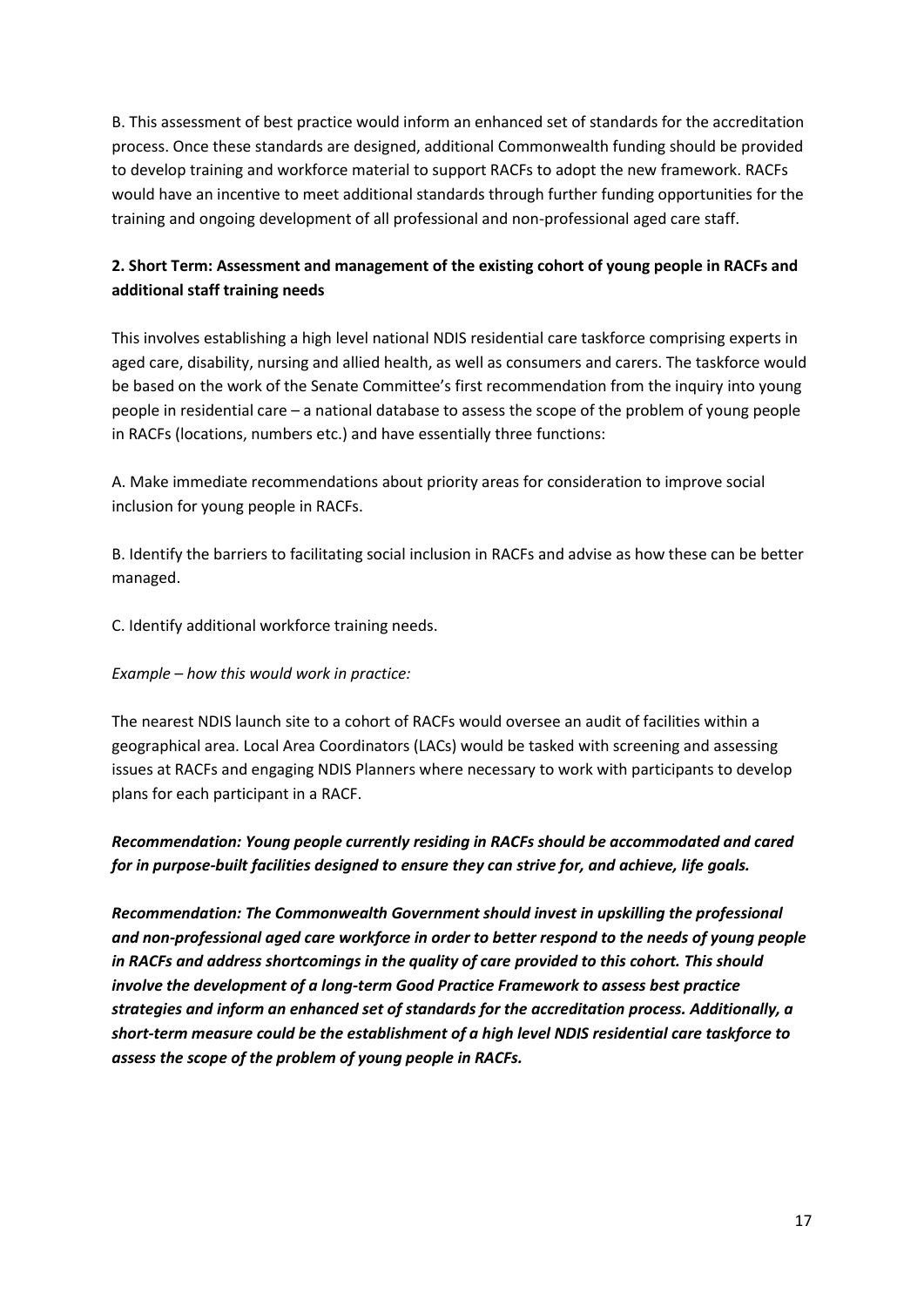# **Home care – the way of the future**

Amid the considerable publicity to date around the quality of residential aged care, OTA reminds the Commissioners of the importance of home care. Not only is this increasingly the preferred way to age for millions of Australians, as our population ages there simply will not be enough places in residential aged care facilities.

It is imperative, therefore, that governments ensure that the private homes in which we age are, to the greatest possible extent, fit for purpose and that the home care arrangements in support of those "ageing in place" are of the highest possible quality.

It remains a source of concern, therefore, that the assessment and initial development of care plans for the home care package recipient may not involve occupational therapy. The occupational therapist's functional home and environment assessment is the key opportunity to ensure people choosing to remain at home have the best prospect of maintaining independence, with the least possible reliance on paid/unpaid care services. Occupational therapists have the necessary training and skills to ensure that an elderly person's domestic environment is as safe and enabling as possible. This expertise should be integral to home care policy in twenty-first century Australia (Nielson et al, 2019).

There is currently no requirement to offer an aged care client access to an allied health professional under their home care package (HCP) funding. So, referral to an occupational therapist can be either:

- overlooked (in cases where the HCP provider does not have an in-house occupational therapist and they fail to consider the need for this service when planning how HCP funds will be used);
- avoided (in cases where the HCP provider does not have an in-house occupational therapist and they are reluctant to refer externally due to the cost involved. In other instances they may refer to an external occupational therapist but offer a level of payment which renders the service non-viable); or
- treated as a low priority due to the cost of allied health professionals being generally higher than the cost of nursing or carers. This jeopardises client care, safety and outcomes.

Furthermore, clients with HCP funding are often being asked by HCP providers to purchase their own assistive technology, using their HCP funding and without the advice of an allied health professional. Clients are therefore at risk of purchasing the wrong equipment, further jeopardising their health and safety.

Many of the following observations and recommendations are drawn from OTA's submission to the Commonwealth Government's inquiry: *'Future reform – an integrated care at home program to support older Australians'* (July 2017).

### *Recommendation: Access to occupational therapy should be integral to Home Care Packages (HCPs) as well as through the Commonwealth Home Support Programme (CHSP).*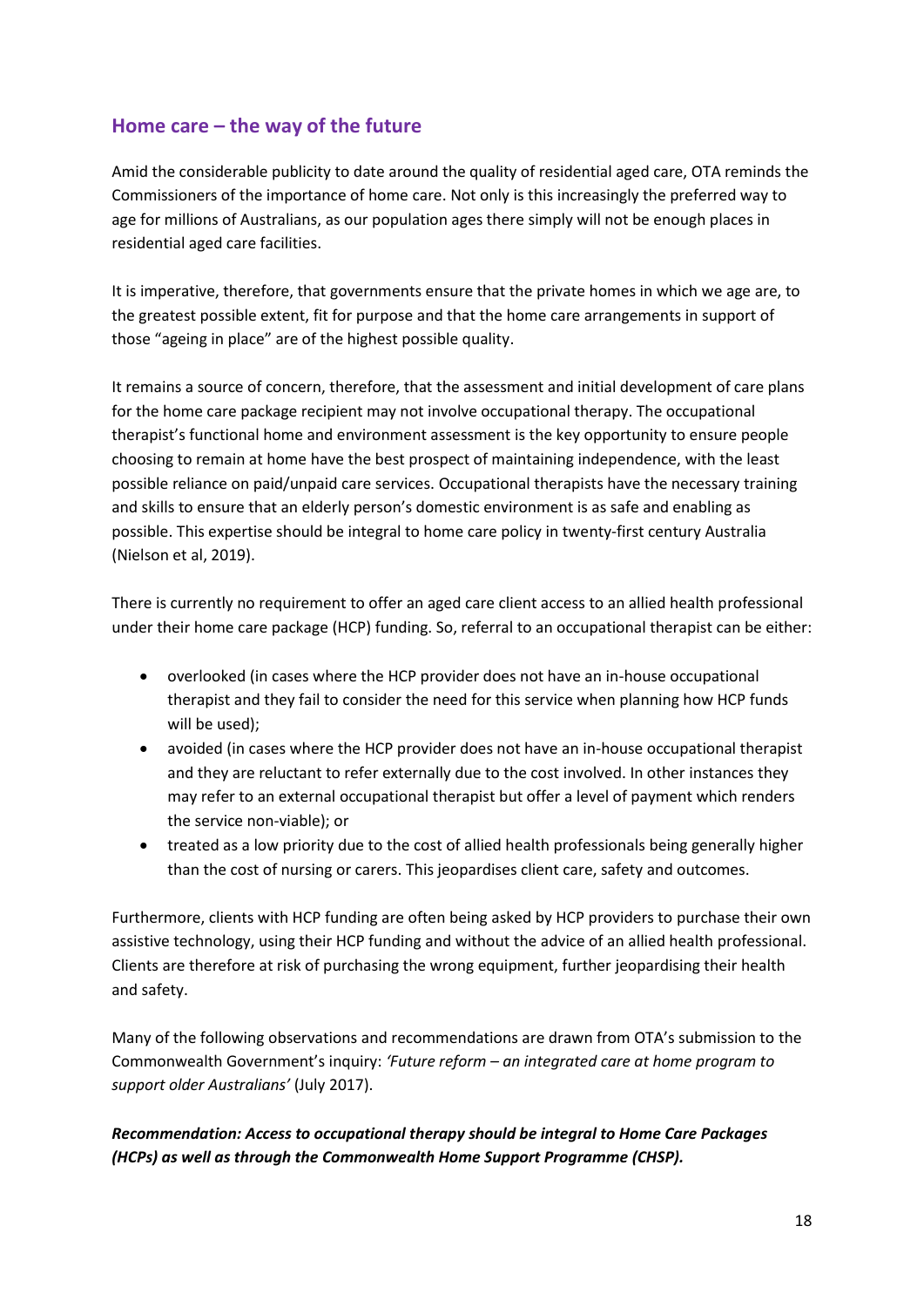#### **Current home care arrangements**

The current state of home care is confused and poorly targeted.

Roll out of the *Increasing Choice in Home Care* reforms and the consequent release of HCPs into the aged care system created confusion for most consumers and their representatives. The Commonwealth received considerable unfavourable feedback about the correspondence sent to consumers advising of the allocation of HCPs. Assessor and carer service staff have spent considerable face-to-face time with consumers, explaining this correspondence and advising on how to choose a HCP provider. Many consumers did not know that they were in the national queue and could not remember having undergone an Aged Care Assessment Team (ACAT) assessment. These were consumers who had read the correspondence and contacted My Aged Care. The contact centre staff then issued a Regional Assessment Service (RAS) assessment in response to the consumer's call. Vulnerable consumers who did not read or understand their letters experienced the loss of their allocated HCPs. The *Increasing Choice* reforms cannot succeed until there is capacity in the system to educate consumers and facilitate their "choosing".

Another issue that has increased the workload of assessors is the increased number of priority changes. Priority changes relate to the urgency of the application, with a higher priority gaining access to an HCP before a lower priority. Priority changes are often sought by consumers and providers of HCPs, due to the long waiting times for a package.

ACATs previously helped consumers to access HCPs by negotiating with providers, especially with regard to urgent cases, but are now unable to predict when a package will become available. Having a simple notification email from My Aged Care when an HCP becomes available would enable ACAT staff to better assist consumers.

Clients are sometimes discharged from hospital on the understanding that necessary services will be in place in their home, only to find that while a service provider has been engaged no services are in fact in place.

Some OTA members report that the provision of services is slower now than previously.

Consideration should be given to a "trial" period with a service provider before the client enters into a service agreement and is liable for exit fees if he or she wants to change service provider. Exit fees are particularly problematic in the transient populations of remote communities.

The automatic upgrade of consumers to a Level 4 Package where a pre-existing approval exists is proving problematic as some providers do not have the capacity to provide this level of service (and may be the only service provider a consumer has access to). There should be a formal acceptance mechanism attached to upgrades.

Not enough importance is attached to the concept of reablement. While this takes time initially, it has the potential to save time and money in the future. The extent to which reablement is actively pursued depends on the service provider staff and on the culture of the organisation. OTA is of the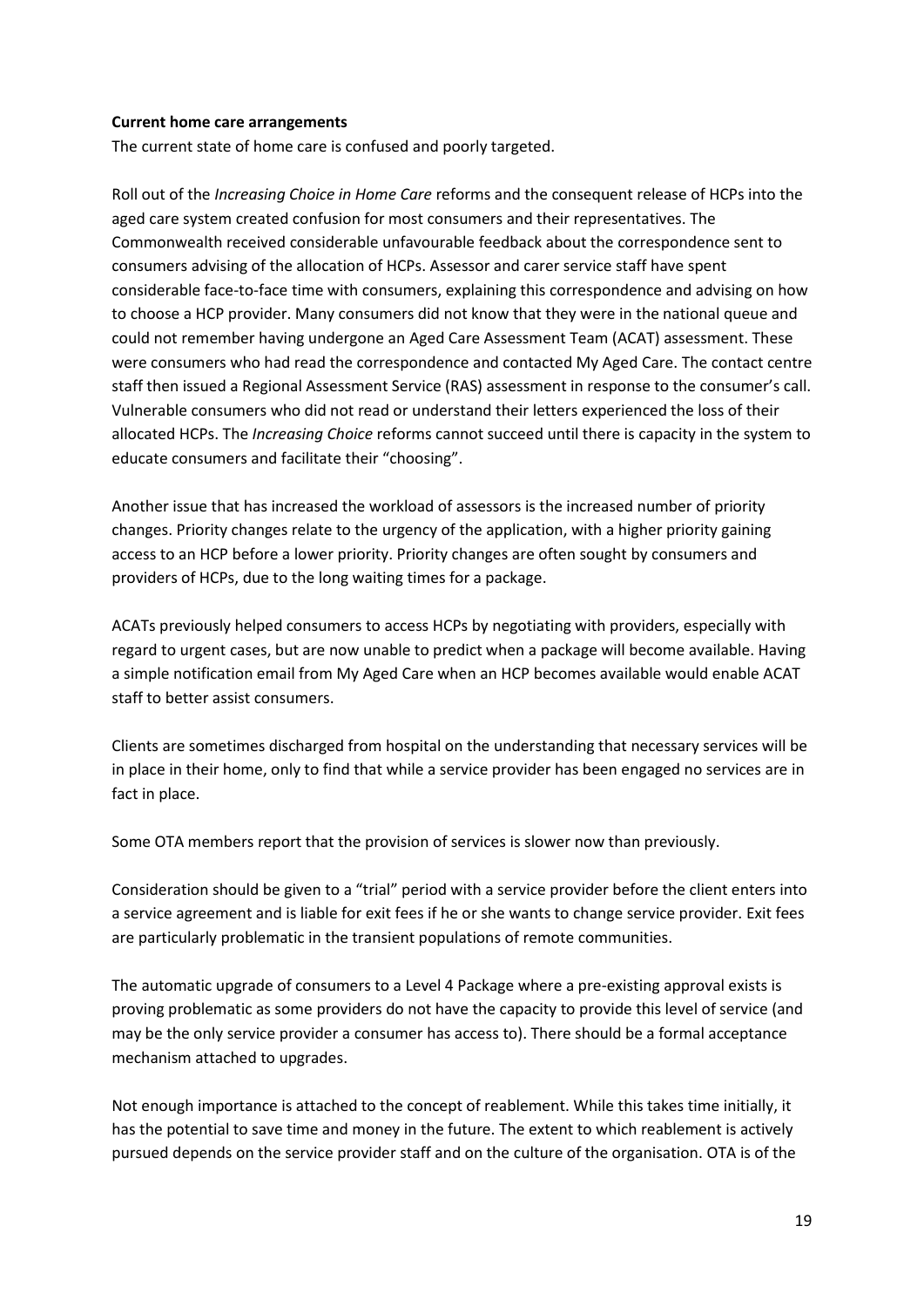view that aged care assessment processes should include assessment of the potential for reablement of the individual in his or her home.

As in all areas of aged care, the delivery of home care should be underpinned by an ongoing commitment to the training of the workforce. Aged care workers should be team-based, with occupational therapists available to provide input to these teams.

Any new home care arrangements must address the individual's need for social contact. This might involve drawing the individual's attention to local opportunities for such contact; for example, some OTA members report that Men's Sheds are proving a popular meeting place for consumers in rural towns.

Generally speaking, however, OTA members welcome the introduction of Consumer Directed Care and the removal of Aged Care Approvals Round (ACAR) funding rounds but ask that waiting times for HCPs be available to assessors and clients so that informed decisions can be made around their future needs.

### *Recommendation: There should be a simple routine notification email from My Aged Care when a Home Care Package becomes available, thereby enabling ACAT staff to better assist consumers.*

*Recommendation: Consideration should be given to a "trial" period with a service provider before the client enters into a service agreement and is liable for exit fees if he or she wants to change service provider.*

*Recommendation: There should be a formal acceptance mechanism attached to HCP upgrades.*

### *Recommendation: Aged care workers should be team-based, with occupational therapists available to provide input to these teams.*

### **Policy objectives**

There are currently a number of disconnects undermining government reform policy. The ability to deliver the right services to the right cohort at the right time is not possible in a CHSP system that is not yet sufficiently funded to deliver a response to an independent assessment. The current model of independent assessment of need, separate from service provision, is occurring in a constrained service delivery environment where there are no basic services available to support a CHSP consumer once assessment has occurred. This is confusing for consumers and time intensive for RAS assessors who are continually monitoring service availability and re-referring past assessments. This contradicts the principle of the RAS being an "assessment" agency. The RAS is also required now to case manage and coordinate services.

As part of the My Aged Care co-design workshops, the issue of home modifications and occupational therapy assessments was identified as one needing improvement. This has not yet been achieved and is still causing problems for consumers, occupational therapists and home modifications providers. Equipment provision is still a problem, with inequity across jurisdictions. If the consumer is receiving a HCP or CHSP service, the availability of funds for equipment is severely limited.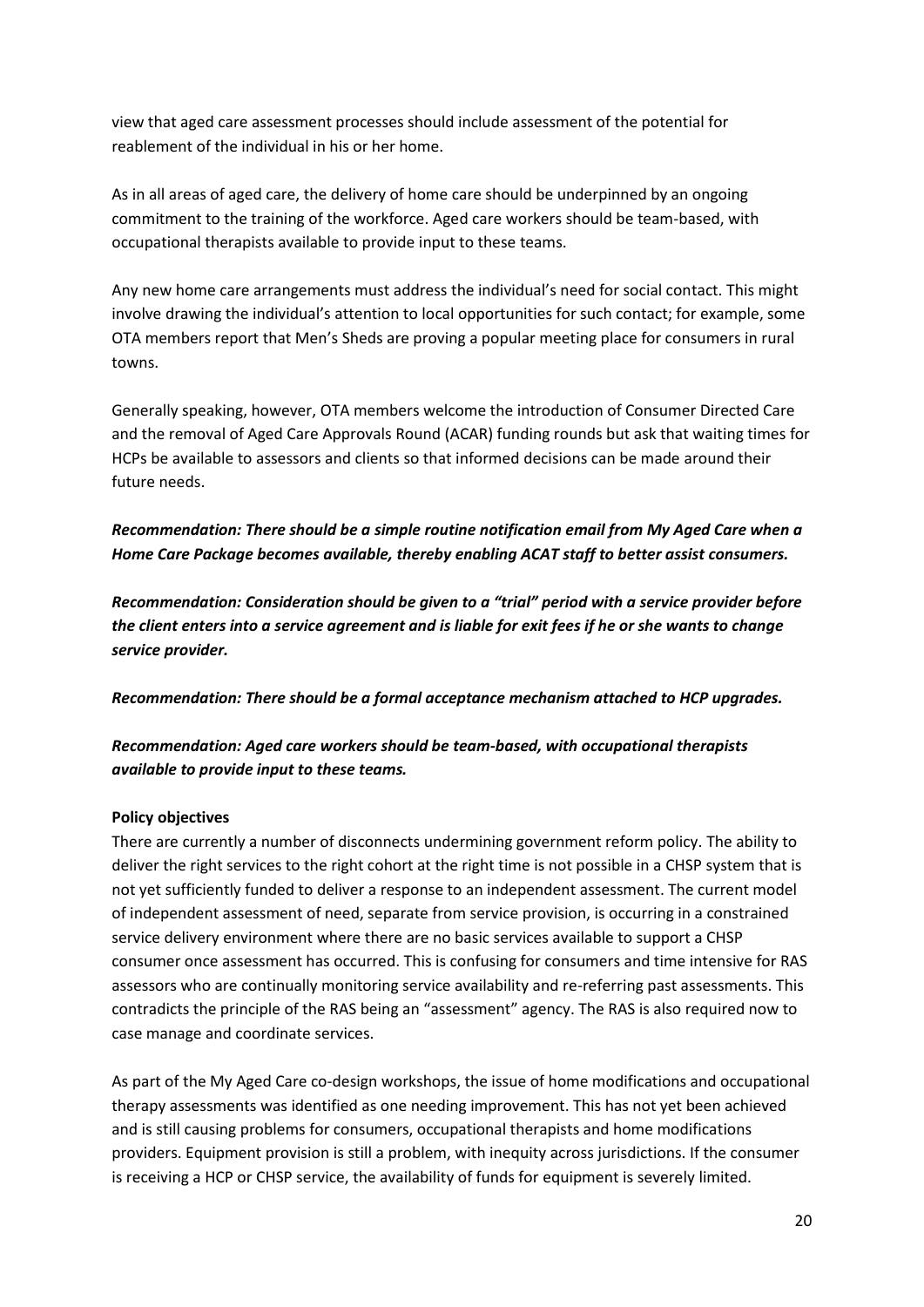A significant increase in funding for simple supports such as domestic assistance is required. The lack of available services impacts on the ability to promote wellness and reablement through occupational therapy and other allied health services. A consumer who is willing and able to benefit from a reablement approach will continue to decline functionally while waiting for services to become available. OTA cautiously welcomes the current RAS reablement trial, which should assist in promoting wellness and reablement as part of the assessment process, although we would like to emphasise the role of occupational therapists, who have expertise in function, activities of daily living, modifications to the home and environment, and in equipment that enables participation in the usual tasks of daily living, and who could ensure that such equipment is well used in the trial.

HCPs need to be increased across funding bands so that consumers can receive the right level of care when they need it. Currently, consumers are accepting lower level HCPs and expecting the CHSP system to "top up" their level of care. The CHSP services required to top up an HCP predominantly involve domestic assistance, transport and personal care. This reduces the availability of CHSP services for consumers who are functioning at a higher level and only require a basic level of service to maintain their independence.

Another issue of concern is the cost of the HCPs as opposed to the minimal or no cost of a CHSP service. Consumers would rather remain on CHSP services than accept a level 1 or 2 package which requires means testing and a substantial contribution from their pension. Mandated fees for CHSP services would assist, but a variable contribution for HCPs based on the level of the package might also assist.

Greater support for consumers who are unable to navigate the system independently and require advocacy and case management is also needed. OTA therefore supports the current trial of the Navigators being carried out by COTA.

Privately engaged service providers, especially those providing domestic assistance, perform a vital role in keeping individuals out of care. They are often seen to be cheaper, especially for self-funded retirees, more caring and more flexible than some CHSP funded service providers. In some cases, long term cleaners' transition into caring/support roles, at the request of a client who may be perfectly happy with this arrangement or may be unaware of other options. Having information on these non-government funded services on the My Aged Care website would assist consumers in making this choice.

#### **Minimising red tape**

The success of the policy objective to minimise red tape and unnecessary regulation can only be credibly measured if accompanied by the objective of greater transparency for the consumer. Greater transparency should include the Commonwealth's sharing of information from and between Aged Care and the NDIS, particularly with regard to those Indigenous people aged between 50 and 64 who develop a disability and may be eligible to switch to NDIS supports.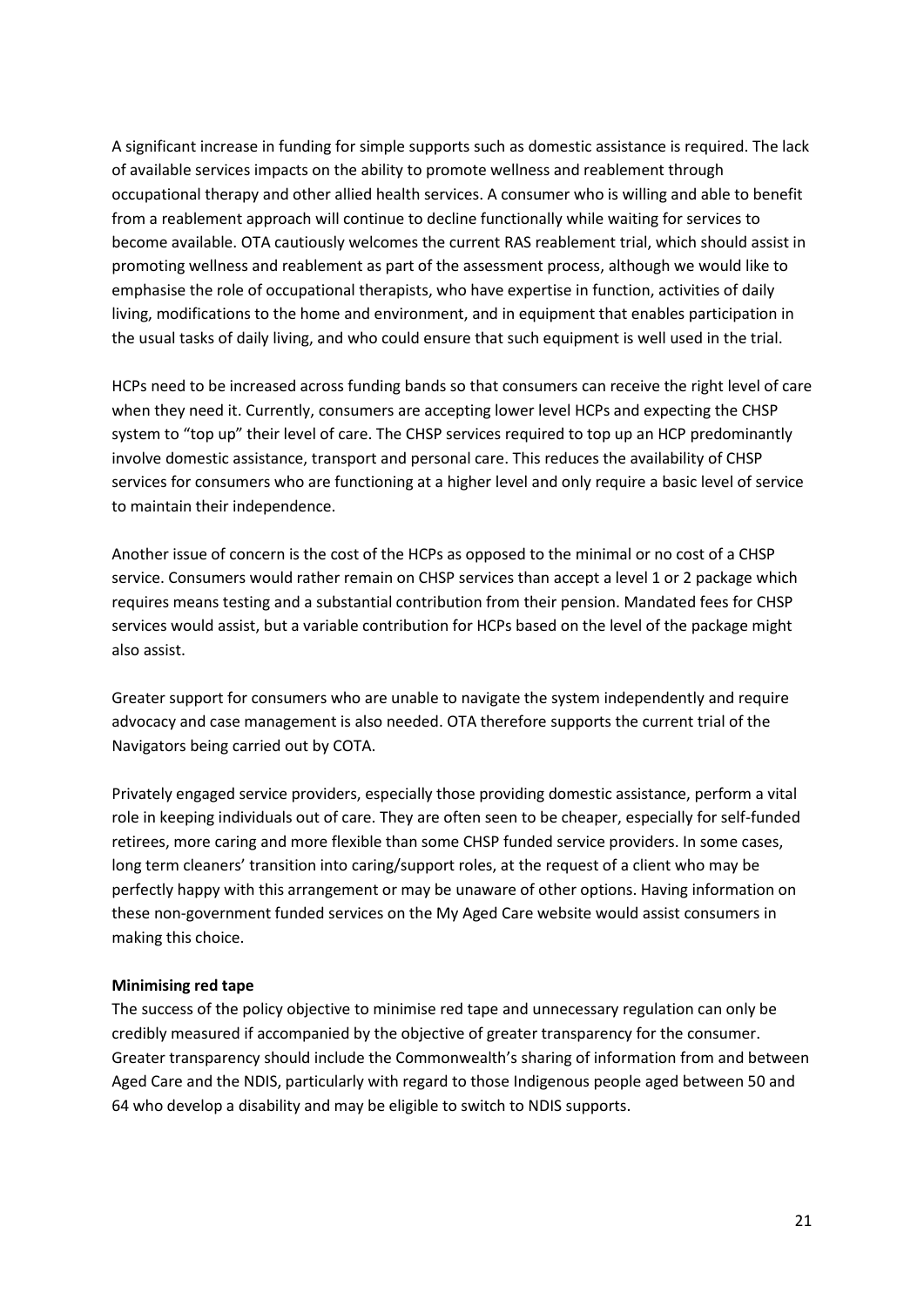Minimising red tape needs to be an objective aimed at benefiting both the consumer and the provider. Currently, red tape is restricting both the extent and quality of service uptake. RAS and ACAT should sit under Health in all jurisdictions to ensure a strong connection between services. Access to quality allied health professionals – for purposes of assessment, intervention, timely follow-up inclusive of assessment, and prescription of assistive technologies – needs to be facilitated.

#### **Improving assessment**

An integrated assessment model would assist the consumer in navigating what is currently a confusing system (Ivanoff et al, 2018). In New South Wales, the amalgamation of the management of the ACAT and RAS services for some teams does assist in integrating the assessment process, reducing duplication. What has made the system very confusing is having more than one RAS in each Local Health District.

Having clearer policies and procedures would also assist. There also needs to be greater integration with health services, including geriatric services, GPs, occupational therapists and other health professionals, as well as hospitals that carry out assessment services (Dickson & Toto, 2018).

OTA proposes the following changes to the RAS:

- Allow RAS assessors to perform hospital assessments prior to discharge to allow for discharge services;
- Decrease the need for further assessment by the RAS when extra services are required (e.g. cleaning or day therapy), as currently the RAS has to visit the consumer again in order to approve additional services as part of a support plan review; and
- Remove the need for an RAS assessment for some services and allow referrals directly from the My Aged Care contact centre. These services could include:
	- o Day therapy access (another assessment is currently required).
	- o Home modifications, when an occupational therapist has already assessed what is needed.
	- o Meal services for delivered meals.
	- o Leisure groups.

ACAT should have the delegated authority to complete basic assessments in those geographical areas where access to RAS is difficult. A basic assessment should be introduced for Aboriginal and Torres Strait Islander flexi care acceptance, to ensure consistency in eligibility requirements. In remote areas non-ACAT trained allied health professionals should complete the face to face component of the holistic assessment, with support from ACAT and RAS 'champions' to input the data into the system and case conference the delegation decision under the Act.

Phone based screening should cease.

There should be a reduced focus and less emphasis on assessment KPIs, and greater scrutiny of, and investment in, the quality of outcomes for consumers.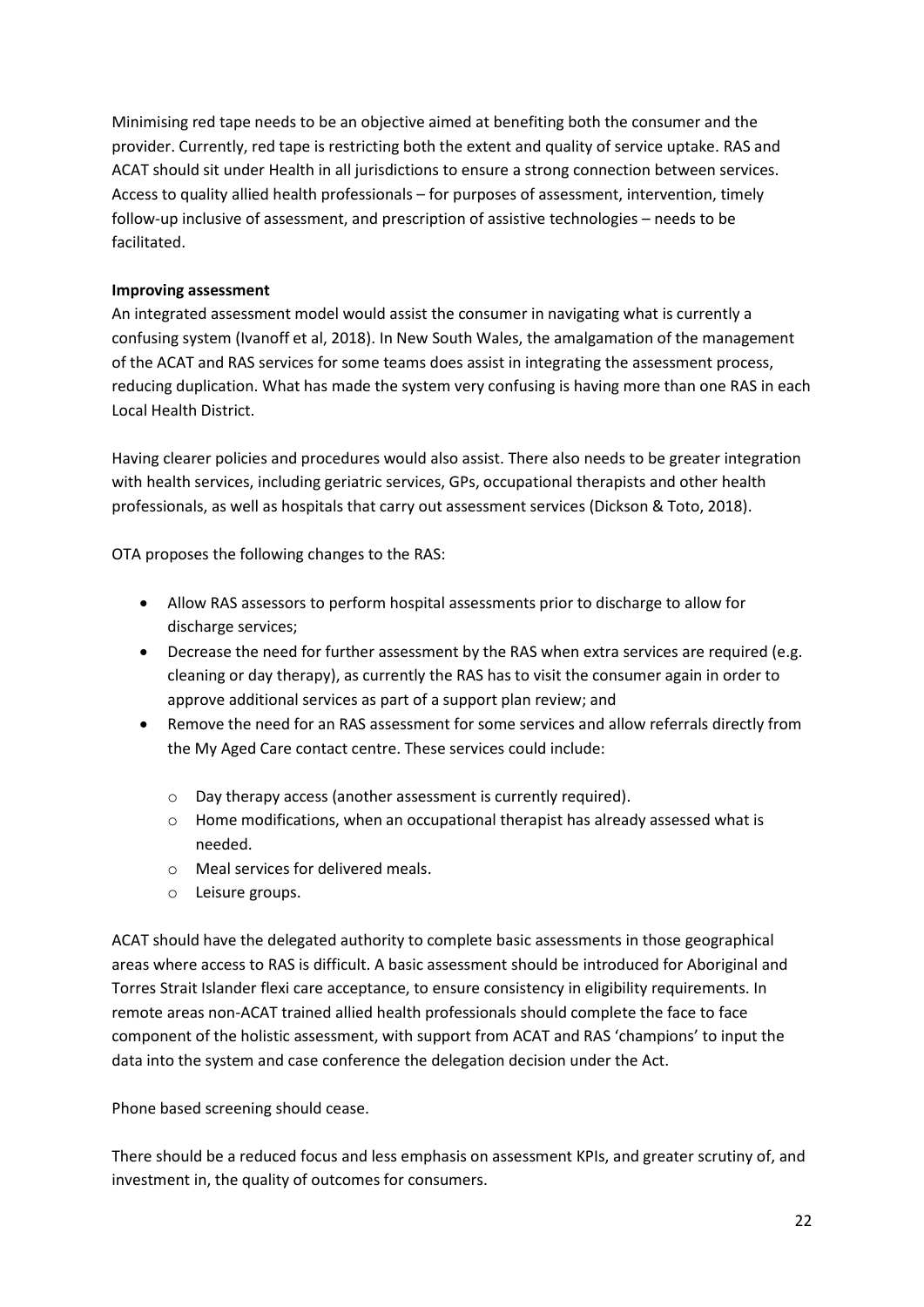#### **Home Care Package levels**

The reluctance of consumers to accept level 1 and 2 HCPs indicates that consumers believe these packages do not deliver value for money in comparison to CHSP services. The transition of CHSP funding to level 1 and 2 HCPs would create a more transparent system. Additionally, changing the fee structure for lower level HCPs to a lower rate that is equal to the package provided would assist in this process. Questions have been raised about whether level 1 packages are required, given the similarities with CHSP services. Some OTA members have suggested changes could be made at this lower end in order to support higher level packages.

Introducing a higher HCP (level 5) by reducing the number of level 2 packages would assist those consumers who have highly complex needs, including palliative care, preventing admission to a residential aged care facility.

OTA acknowledges that it would be costly to provide HCPs at a higher level, as there are no cost savings associated with this (as when people are forced to enter a residential aged care facility). One option could be to increase the number of level 3 and 4 packages and allow consumers to access these on an as needs basis. Consumers should also be allowed to move to a lower package if their condition or circumstances improve.

To a certain extent, providers and provider organisations should be guided by the views of consumers and consumer groups. What the consumer wants should determine best practice and how best to meet this stated need. For example, would consumers prefer to remain in their homes with a higher-level package or move to a residential aged care facility?

Consideration could also be given to providing services to clients in a day therapy centre setting as opposed to individual funded services, with clients having a choice of how they would like their services delivered – either at home or centre based.

A higher package level would be particularly useful for those who require specialised and custom equipment which, while very costly, reduces day to day care needs.

### *Recommendation: Consideration should be given to providing services to home care clients in a day therapy centre setting as opposed to individual funded services, with clients having a choice of how they would like their services delivered – either at home or centre based.*

#### **Possible funding models**

Level 1 and 2 HCPs combined with CHSP funds would provide greater flexibility, increased choice and improved outcomes for consumers with lower level needs. The notion of vouchers provided by the CHSP system alongside HCPs would deliver benefits in terms of flexibility, particularly for consumers with non-episodic needs. However, the voucher system would also be problematic in remote areas where there is nothing to 'shop around' for, and the concept of a voucher with monetary value has unfortunate social implications for vulnerable clients.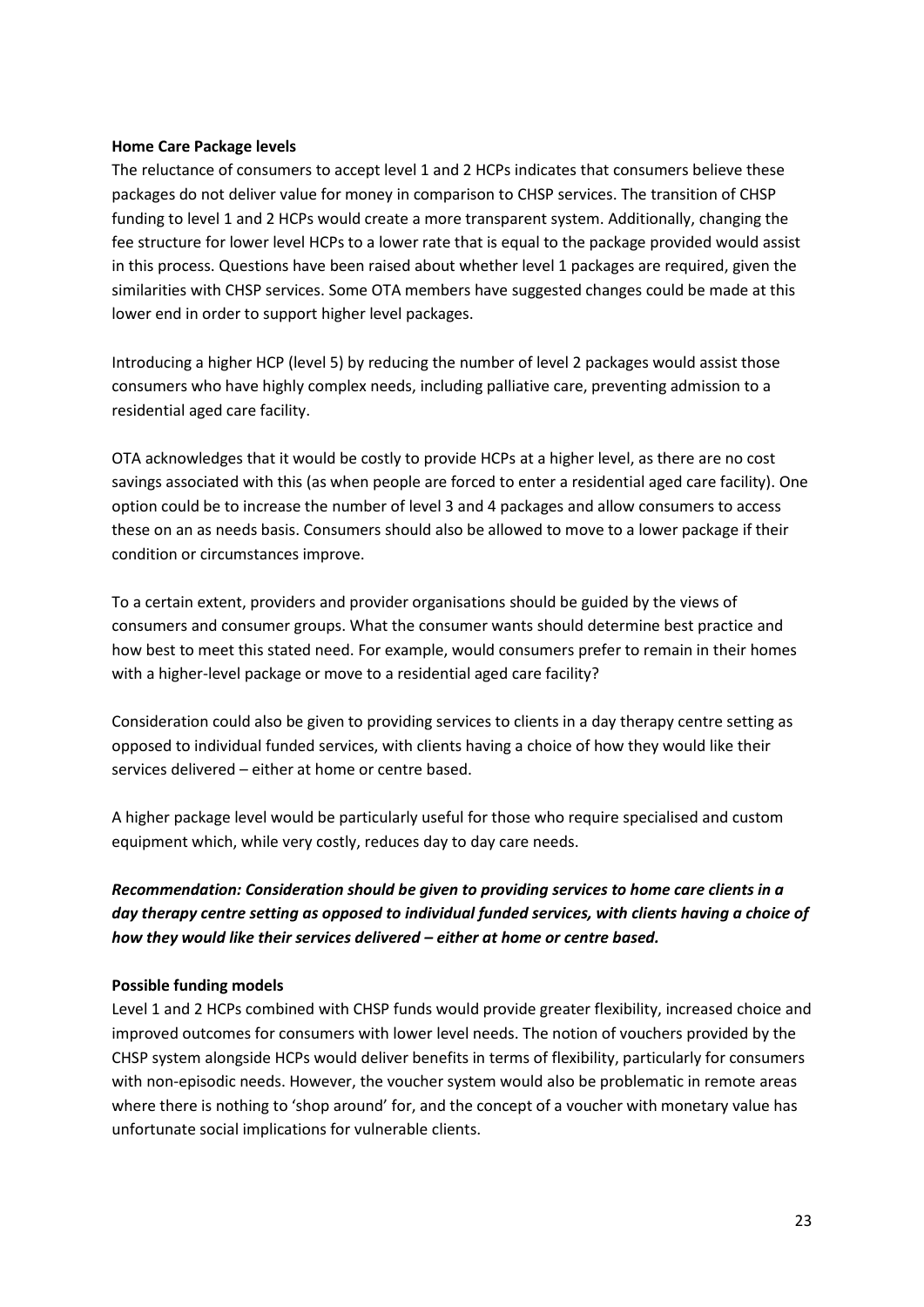Currently, the inability to progress wellness and enablement is due to a service system that has been built on an output basis and has a task focus, and which does not allow providers flexibility in service provision.

Block funding works well for short term services and low-level services, such as transport and cleaning/domestic care. Community transport and delivered meals need to remain block funded, as these services are cost prohibitive in an open market. Community transport needs to be block funded and generic across all program areas.

Home modifications also need to be block funded, however there needs to be an emphasis on promoting independence and reducing the consumer's reliance on services as a result of the modifications. It is also worth noting that under block funding it would be easy to operate a system in which assistive equipment is provided on a loan basis and subsequently reused by others. The Commonwealth could contract the state-based equipment schemes to provide assistive equipment on an equitable basis, reducing the variability of the schemes across Australia.

Individualised funding may work well for larger items of assistive technology and more complex home modifications, however there does need to be an equipment pool that consumers can access in the short-term until their package becomes available.

The removal of block funding in remote areas, where the population fluctuates and workers are difficult to attract and retain, would prove detrimental to the interests of consumers. While block funding in remote areas maximises cost efficient service delivery, these services must be easily accessible and unburdened by 'red tape' around eligibility. An example of where this worked well is the block funded CHSP Troopy Program in the Northern Territory, which offered services to clients and carers in remote bush camps. The introduction of individualised funding has rendered this service difficult to access for HCP clients.

#### **Assessment and referral for services**

A focus on the client's capacity for wellness and reablement should be evident in every assessment process. The CHSP's emphasis on the provision of ongoing services needs to change; rather, providers need to support the consumer's independence and lessen their reliance on ongoing services.

Flexibility of funding is essential to the development of a wellness and reablement model. Currently, there seems to be little consistency as to who does and who does not receive reablement support under the various programs available. Those that do not actively seek support tend not to receive it, despite sometimes obvious need. There is a need for more in-home Short-term Restorative Care (STRC) packages, with less rigid guidelines. For example, if you have been hospitalised in the 3 months before your assessment you can be excluded from accessing STRC.

OTA endorses the National Aged Care Alliance's call for all HCPs, including level 1 packages, to include an STRC program (i.e. regular therapy) where appropriate.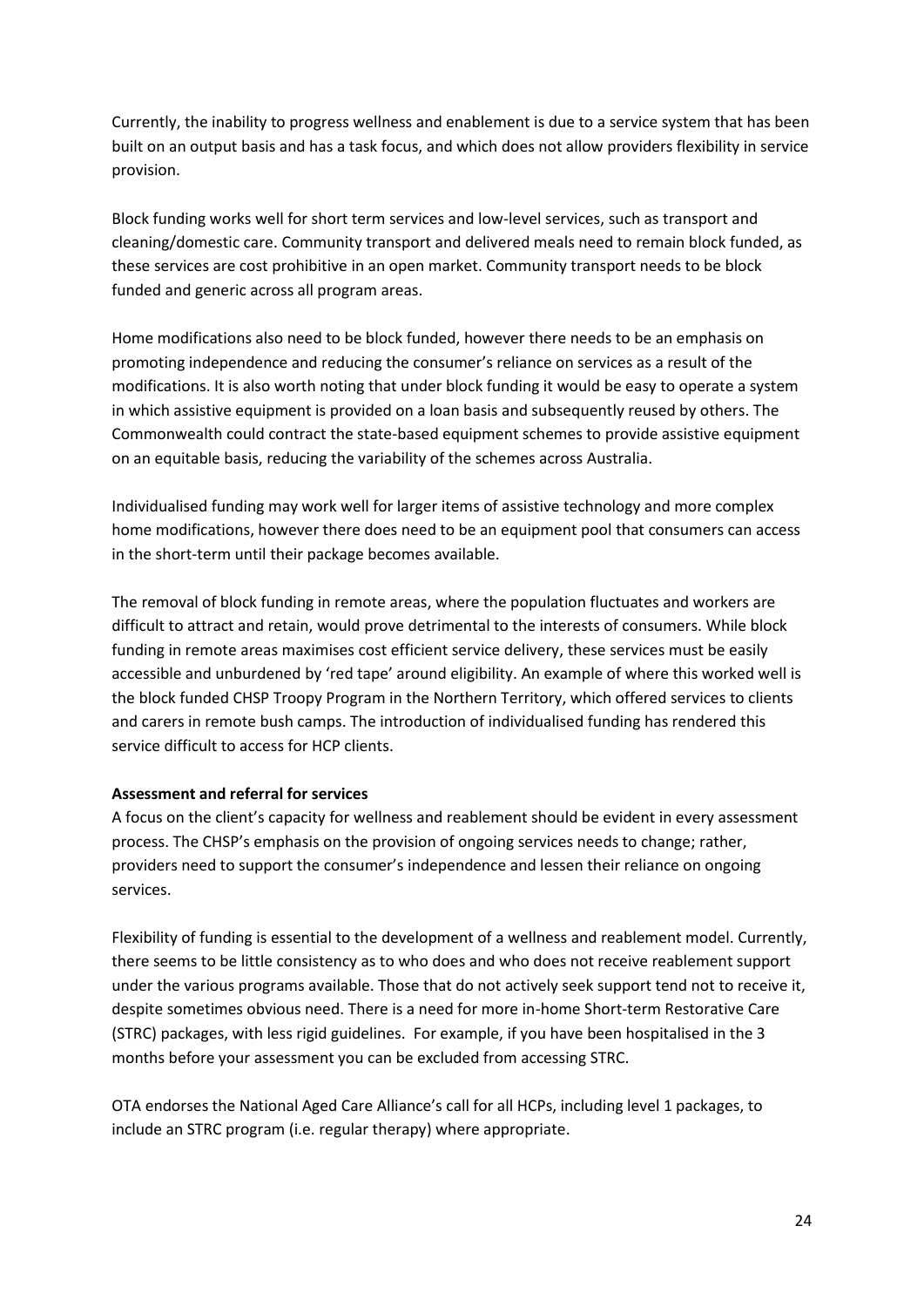Clients should be able to receive short-term services with a referral from a GP or allied health professional/nurse and then be assessed for longer term services. This would enable them to access services more quickly and facilitate responsible discharge from hospital. These short-term services could last just six weeks and during that time an RAS assessment for longer term services could be conducted, if necessary. During this period allied health services should be offered, in order to assess and optimise the likelihood of previous levels of functioning being attained.

Short-term intensive restorative/reablement interventions prior to the assessment for ongoing support may be beneficial from a financial point of view but the client's medical conditions, both chronic and episodic, and long-term needs would have to be considered before this approach is recommended.

Consumers should only receive a reablement assessment first if the need is identified (i.e. Transitional Care Programme (TCP) or STRC. To improve this process the assessor completing the reablement assessment should also complete the assessment required for ongoing support, thereby reducing the consumer's need to tell their story multiple times, and speeding up the assessment process after the period of reablement.

*Recommendation: All HCPs, including level 1 packages, should include a tailored restorative care or reablement program prior to the provision of ongoing regular services. This type of program should not impact on the provision of responsive services that are required for interim care needs.* 

*Recommendation: Home care clients should be able to receive short-term services with a referral from a GP or allied health professional/nurse and then be assessed for longer term services.*

#### **Ensuring services are responsive to consumer needs and maximise independence**

Service redesign of the CHSP to include greater consumer monitoring activities could maximise independent living. Afternoon 'turn down and lock up' services or other forms of drop-in support on a daily basis would be useful, especially for consumers with dementia (Bracken-Scally et al, 2018). Evening and weekend services would provide greater security for vulnerable consumers, however these are currently not available.

The provision of funding for ongoing home maintenance and lawn mowing is an area that could be reviewed and evaluated for its contribution to enabling ageing in place. It should not be funded by government unless it is a one-off service to reduce a safety risk.

It is important to ensure assistive equipment needs are being met, particularly for people with higher needs and palliative care. Some equipment is too costly to provide through packages, particularly for those clients with high care needs who cannot reduce these to offset equipment costs. This is regrettable, as equipment can enable people to be more independent and remain at home longer (Scott, Callisaya, Duque, Ebeling & Scott, 2018).

Prescription and provision of assistive technology and home modifications is an important part of clinical care, undertaken by skilled professional staff such as occupational therapists, and should be included under clinical care in the new standards. Lack of assistive technology and home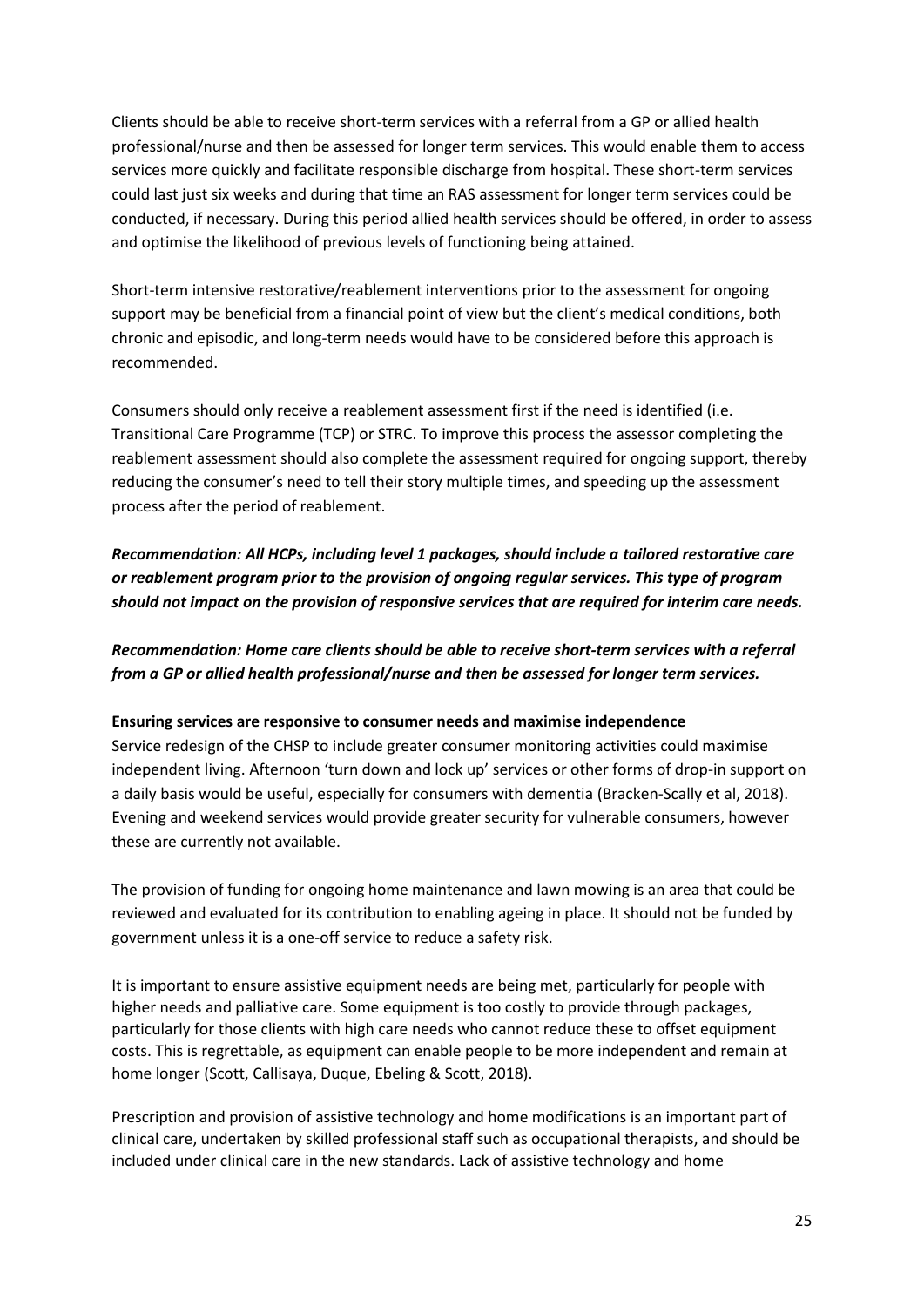modifications, or the inappropriate prescription of such technology, can present clinical risks to the client, including falls and pressure injuries (Gray-Miceli, Rogowski & Ratcliffe, 2018).

OTA recommends that providers be required to adopt a consistent approach to the prescription, provision and maintenance of assistive technology and home modifications, and that an occupational therapist carry out the assessment for the most appropriate equipment.

Consideration should be given to Goal Attainment Scales pre and post intervention (Lyons et al, 2018), particularly for re-enablement programs or transitional care. Similarly, KPIs and performance measures based on client's functional improvements would facilitate the assessment of an intervention's effectiveness.

Providers need to be audited to produce Consumer Directed Care (CDC) care plans and this should be reviewed against a client's original ACAT assessment. Despite consumers being very goal directed and innovative in what they would like from a package of care, providers continue to offer just the same traditional services (meals, transport, laundry). More workshops and information need to be provided to providers to upskill them in the delivery of CDC Packages.

#### **Accessing services under different programs**

Allowing some consumers to access both programs does promote inequity. However, until the waiting times for packages are reduced, this will have to continue so consumers receive the services they need in a timely manner.

Until an integrated care at home program is introduced, there could be more clearly defined or limited circumstances in which a person receiving services through an HCP can access additional support through the CHSP. This can be achieved by providing time limited CHSP services while waiting for a package.

#### **Supporting specific population groups**

Culturally and linguistically diverse (CALD) and Aboriginal and Torres Strait Islander consumers require flexible approaches in support delivery. Culturally specific HCP providers may not be funded to provide the full range or levels of HCP care and, accordingly, there needs to be the flexibility to engage multiple providers.

Providers need support and case studies to educate them as to what CDC means and how it can be applied creatively by Aboriginal and Torres Strait Islander populations, especially those in remote areas who have access to only one provider. Many remote Aboriginal and Torres Strait Islander clients have creative goals and services they want which are cost effective to run and access, but providers remain 'stuck' in their thinking and only provide set CHSP services. Many remote providers are managing block funded CDC, HCP individualised and NDIS individualised services, and this considerable administrative burden detracts from their capacity to deliver services well (Czaja, Boot, Charness & Rogers, 2019).

CHSP participants should not be disadvantaged when moving to the HCP program – at present when CHSP recipients, who have enjoyed entry level services (such as a fortnightly domestic service and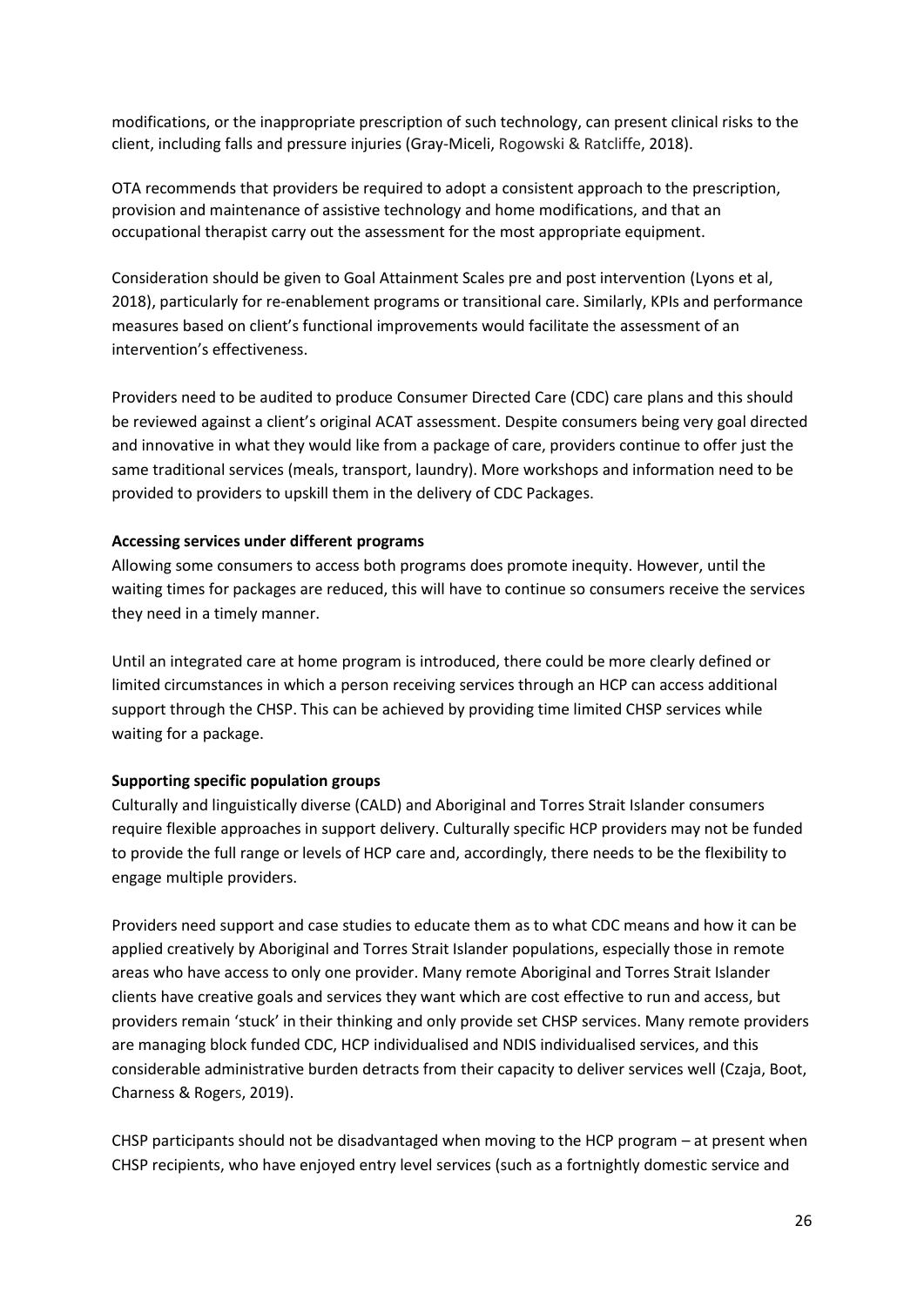attending a day care centre once or twice a week) move to a HCP service due to increased needs, the HCP funds are not adequate to cover the level of service they received under CHSP as well as the additional services they need. This can result in a recipient having to give up attending the day care centre – a social experience that aids wellness – in order to pay for the increased 'at home' personal care and other services needed to meet their increased requirements.

#### **Consumers who may require additional support**

The introduction of an assigned case manager who acts as an independent advocate on behalf of the vulnerable consumer would facilitate the establishment of HCPs, and would enable the monitoring of the consumer on an ad hoc basis. The case manager could also assist in negotiating changes to care plans or in identifying the need for higher levels of care.

In addition to helping consumers navigate the system, these independent advocates could help put services in place once assessments have occurred. They could explain the costs and requirements of aged care services, advocate for the prudent use of funds (e.g. the purchase of appropriately prescribed assistive technology and home modifications, the engagement of allied health services). The attendant reduction in risks around the home and improvements to the client's functionality would offset some of the costs of such case managers/advocates.

*Recommendation: There should be assigned case managers to act as independent advocates on behalf of the consumer, facilitating the establishment of HCPs and enabling the monitoring of the consumer on a periodic basis. The case manager could also assist in negotiating changes to care plans or in identifying the need for higher levels of care.*

#### **Structural reforms**

The IT associated with My Aged Care, and its interface with other systems, remains a problem for clients and their providers. Other health services, including occupational therapists and other health professionals not funded by the CHSP, should be added to the service provider portal and the My Aged Care system.

Similarly, the Carer Gateway is difficult to navigate and also requires the user to have access to the internet.

#### **Informal carers**

Providing more in-home respite, residential respite, education for carers and services specialising in carer support would be of value (Lethin et al, 2019).

Respite for informal carers is a major need across many remote communities. Carers, or the people for whom they care, have to travel long distances and at considerable expense to access this respite care. Currently these travel costs are not, or are inadequately, subsidised. Without effective arrangements for respite care, consumers can find themselves prematurely in need of residential placement. The cost of access to respite services in remote areas needs to be factored into any new arrangements.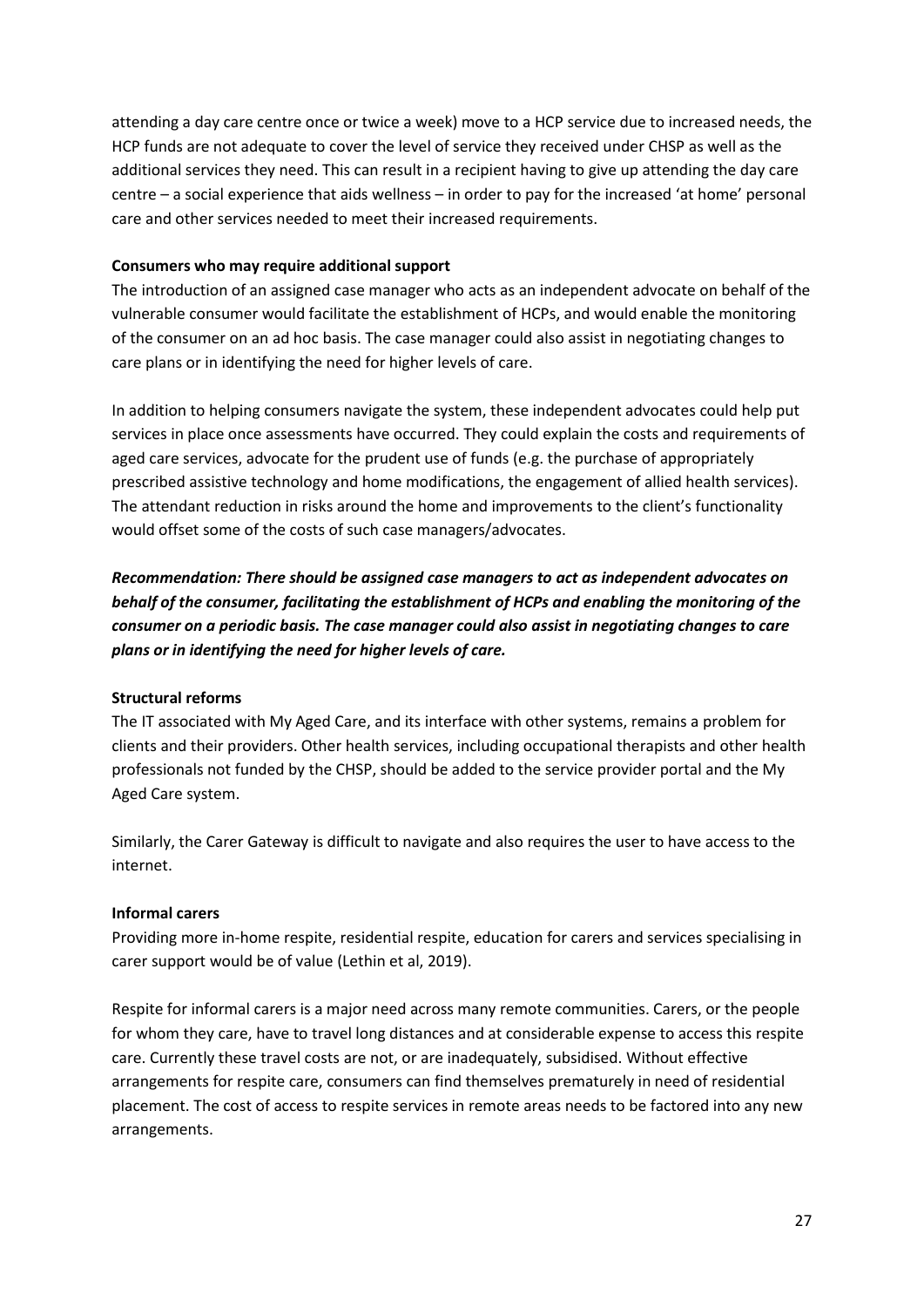#### **Technology and innovation**

The provision of assistive technology in the home promotes independence and enables older Australians to remain living at home for longer. A trial in an area/s could be beneficial.

For example, as part of the roll out of the NBN, the Illawarra was given funds to monitor consumers with a chronic illness using telehealth monitoring in the home. This model and technology proved very successful and could be used for consumers living alone and considered at risk. It could include, for example, falls monitoring and voice activation of devices.

Assessment by an occupational therapist prior to a client going on to an HCP or accessing services would ensure the client's awareness of the role appropriate assistive technology can play in enabling them to live independently for longer in their own homes and in reducing their need for supports. Partnering with seniors' groups such as COTA could help drive this awareness by providing accessible information to older Australians.

Inconsistency of access to assistive technology and home modifications across the country remains a real concern; it is a postcode-based inequity that severely compromises some Australians' quality of life.

#### **Home modifications**

OTA is concerned that some home modification services close their books for several months of the year once available funds have been expended. This places elderly people at significant risk for prolonged periods of time. No community should place its elderly citizens at risk by allowing budgetary considerations to outweigh clinically determined need.

There needs to be better Commonwealth guidelines with regard to reasonable and necessary home modifications and assistive technology. The needs of the client should be assessed and met within reason; there should be controls in place to ensure the need for home modifications does not become the pretext for lavish renovations.

### *Recommendation: The Commonwealth needs to develop and disseminate guidelines with regard to reasonable and necessary home modifications and assistive technology.*

#### **Rural and Remote areas**

Consultation with local communities on what works, or might work, in their location is essential. Increased use of telehealth and videoconferencing for assessments would be useful (Marx et al., 2019).

Service providers need to be properly subsidised for the travel expenses and, where applicable, the accommodation costs, they incur.

A genuine commitment to rural and remote services will help prevent the situation where a client has to move from the farm to the town in order to access services, often into an RACF prematurely. As indicated earlier, the Northern Territory's Troopy program could serve as a useful model for remote services.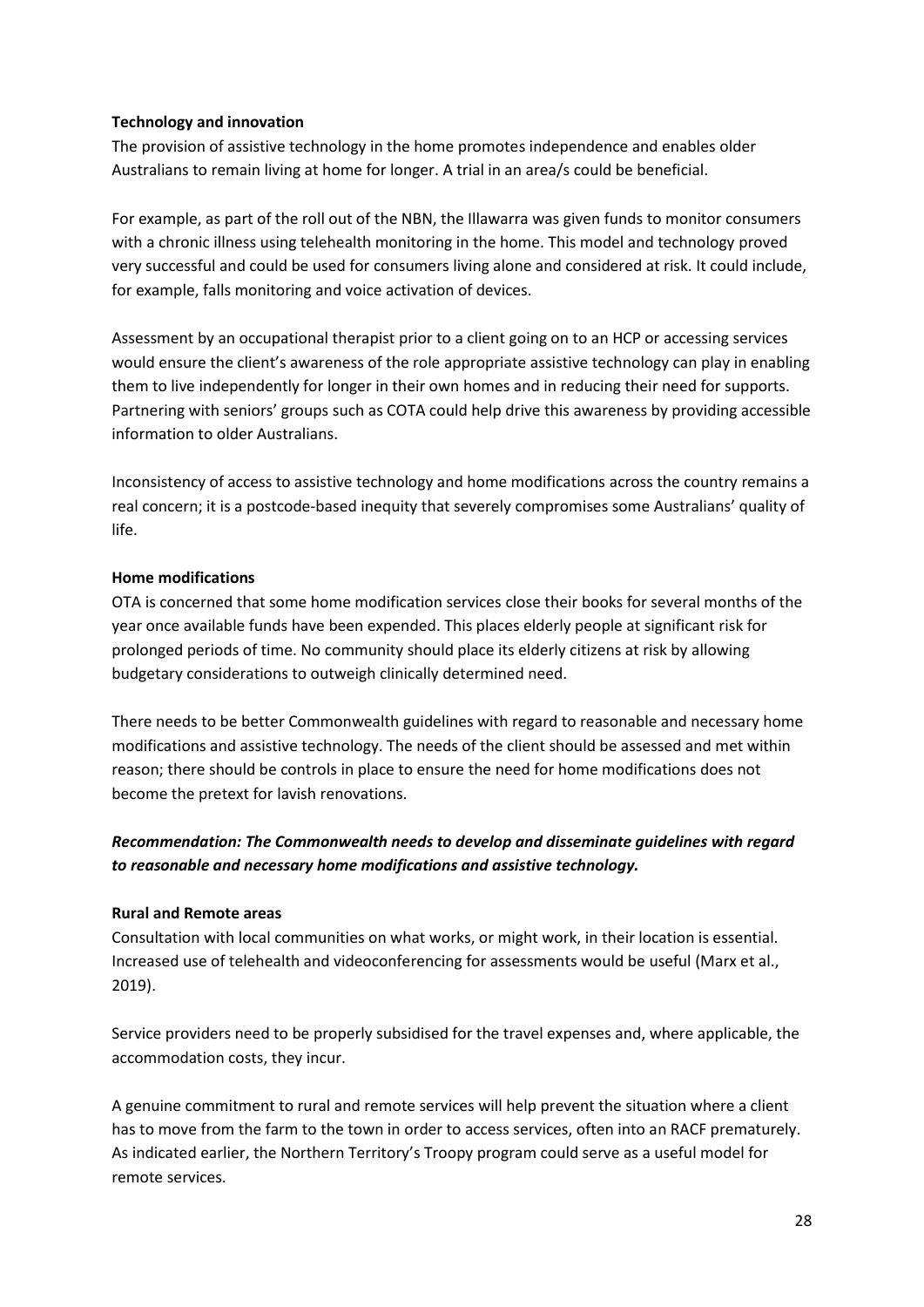Leveraging off health services that already visit remote communities could enable the provision of innovative aged care services, with economies of scale. Physiotherapists and occupational therapists who visit existing health clinics could run group programs at day respite centres with block funding. They could also conduct aged care assessments.

A review of the Flexi-care programs should be undertaken to determine their effectiveness.

*Recommendation: There needs to be a genuine commitment to rural and remote home care services, including increased use of telehealth and videoconferencing for assessments, and properly subsidised travel expenses and, where applicable, accommodation costs for service providers. Leveraging off health services that already visit remote communities could enable the provision of innovative aged care services, with economies of scale.*

#### **Regulation**

There needs to be more sharing of information between providers/assessors on innovative models and practice. A trial of different models, especially in rural and remote areas, should also be carried out.

Having greater flexibility with funding (especially CHSP funds) would allow for more individually tailored programs to be provided to clients rather than just one service type.

Governments should ensure that all Commonwealth and state/territory programs have the same or similar quality and standards requirements, so that providers do not have to comply with multiple frameworks. In remote areas it is common for the same provider to service NDIS clients as well as HCP recipients. The multiple reporting and auditing frameworks with which they need to comply are complicated and time consuming. This is a major disincentive to working in areas where there is the greatest need for health professionals.

# *Recommendation: Governments should ensure that all Commonwealth and state/territory programs have the same or similar quality and standards requirements, so that providers do not have to comply with multiple frameworks.*

#### **Aged care and health systems**

There is duplication in the types of health services provided by the states and territories and the Commonwealth's aged care system. In the health system, there are multiple hospital avoidance services to prevent hospitalisations, including allied health and nursing services. These services do not link with aged care services unless funded by the CHSP. The IT systems are not linked, so that health staff need to use an electronic medical record but also complete the National Screening and Assessment Form (NSAF) in a different system. A long-term IT solution so that these systems interface would clearly be beneficial.

Outpatient and domiciliary occupational therapy services are linked to hospital services but carry out the same services as CHSP occupational therapists. The acute geriatric services and clinics link with GPs, but not the aged care system.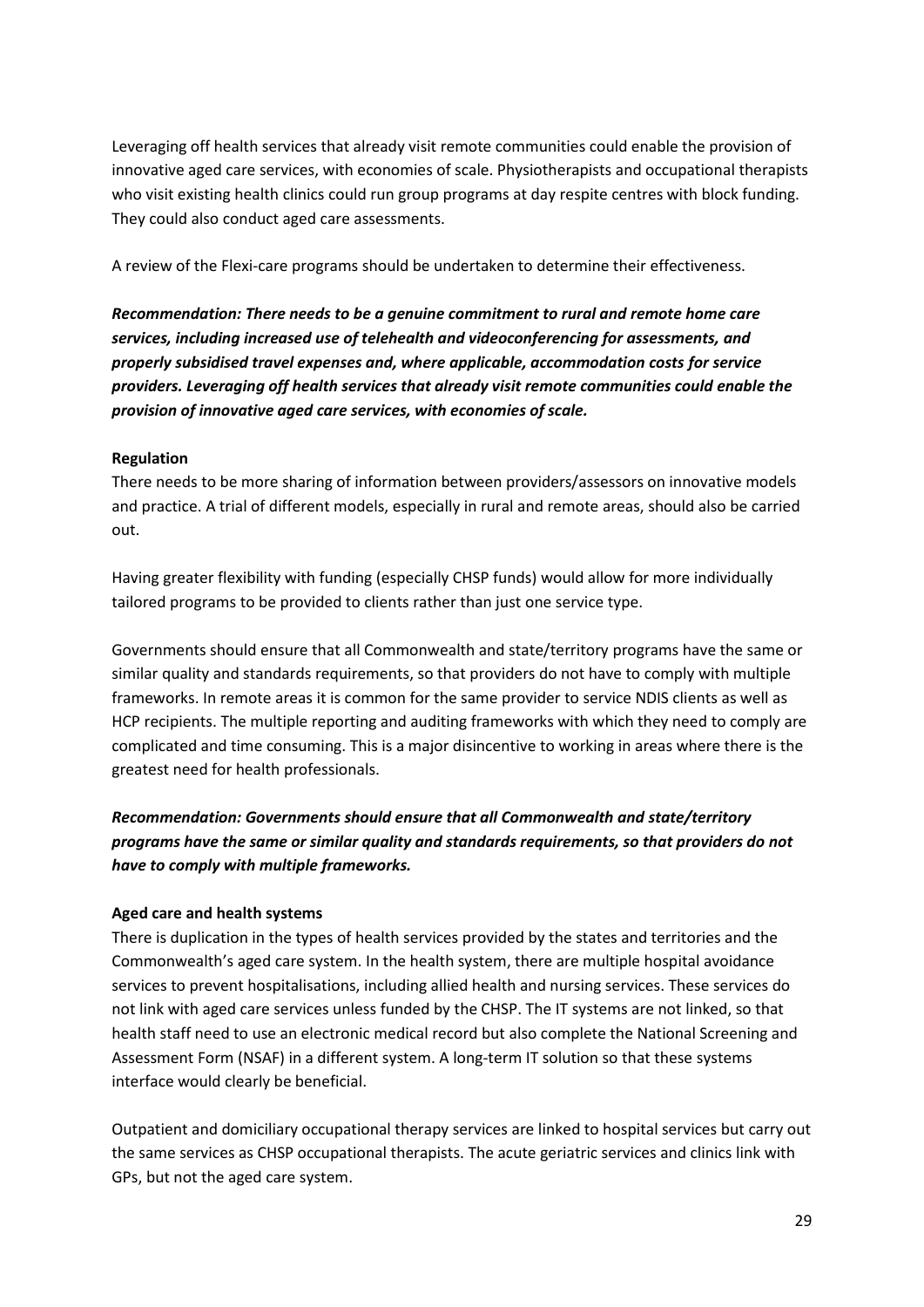There needs to be more case coordination of complex consumers to navigate available services. This has to be at a local level because local knowledge is vitally useful. The expansion of the My Aged Care portal to include services not funded by HCPs or the CHSP would assist consumers to identify available services. The cost of services also needs to be included, rather than just the exit fees for HCPs. There needs to be increased cooperation between services rather than competition, which recent reforms seem to have promoted.

Currently, there are gaps in the system for consumers with age-related chronic conditions but who are aged under 65 years. They do not qualify for the NDIS or the CHSP. An example of this is consumers with early onset dementia. There needs to be flexibility in the system to allow these consumers to access funding for aged care services.

There is duplication for the client cohort of 50-64 year old Indigenous Australians who may have been accessing aged care services, but then encounter a disability, making them NDIS eligible. There is another gap in care for people who palliate quickly. Palliative care does not include home care structures or supports; too often consumers die before they can receive the care they need in order to be properly supported and comforted at home.

*Recommendation: The My Aged Care portal should be expanded to include services not funded by HCPs or the CHSP, assisting consumers to identify available services.*

# **Falls Prevention**

As more Australians elect, or are required, to age in their own homes, it is imperative that governments ensure these homes are as safe and senior-friendly as they can be.

In particular, every dollar that individuals, private health funds or governments invest in falls prevention will save our health system multiple dollars, as well as vastly improving the quality of life of elderly Australians and relieving pressure on an already overstretched health system.

As OTA noted in its 2018-19 pre-Budget submission to Treasury:

*But for the presence of an inexpensive grab rail or rubber shower mat, an elderly person would not be occupying an expensive public hospital bed, recovering from a fractured hip and running the risk of contracting pneumonia or a superbug infection.*

There is ample evidence to support the assertion that every dollar invested in falls prevention will save multiple dollars:

• Hip fracture rates are showing some reduction worldwide yet hospitalisation rates for falls are not abating with significant increases over the past decade (Australian Institute of Health and Welfare [AIHW], 2012);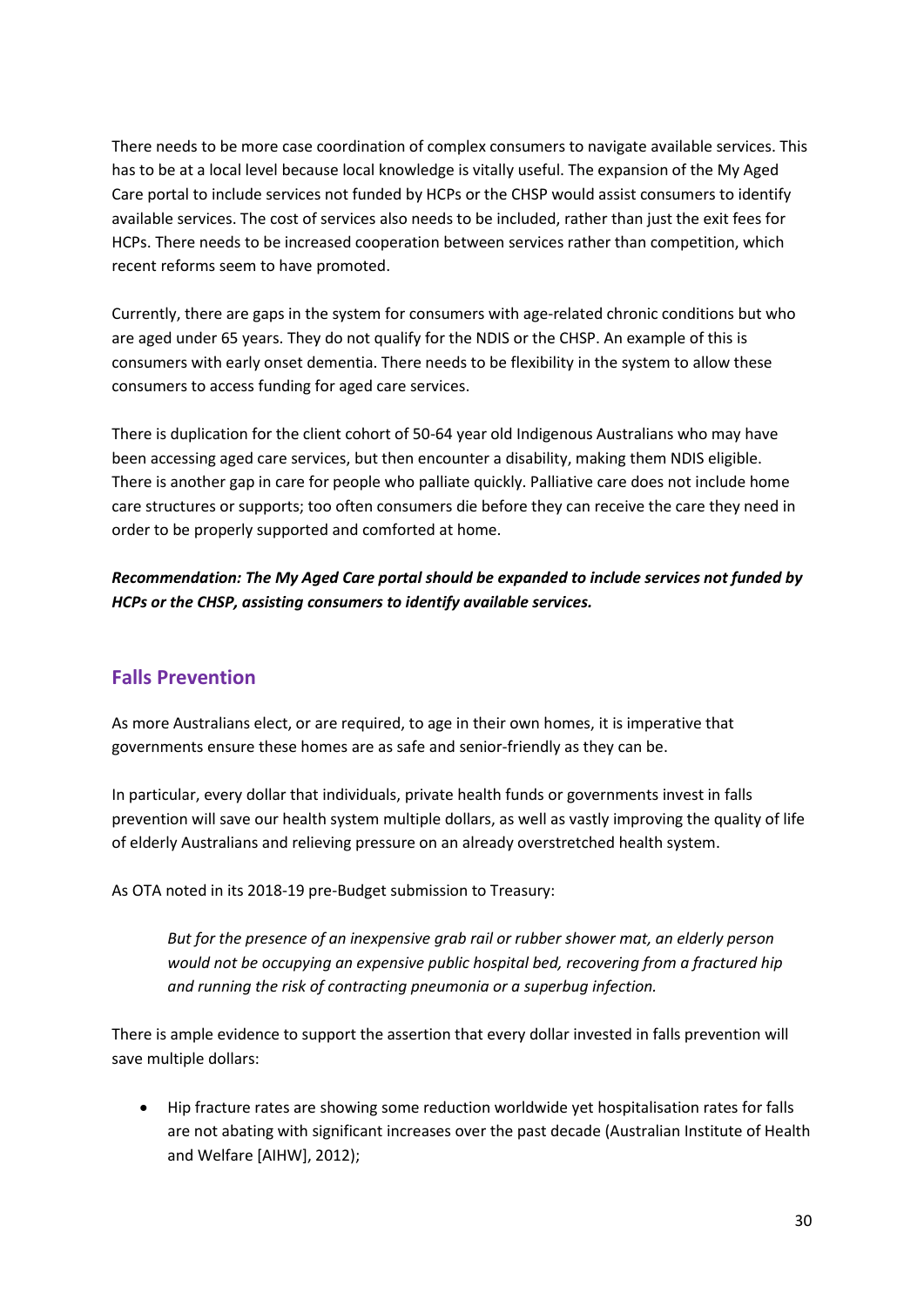- These national increases are for both men and women and the highest (2.1%) are for those aged 85 years and over (Australian Institute of Health and Welfare [AIHW], 2012);
- The mean cost of health care for an injurious fall, a common occurrence, was estimated, in 2008, to be between \$6,600 and \$18,600 for those admitted to hospital (Watson, Clapperton & Mitchell, 2010);
- One in every 10 days spent in hospital by a person aged 65 and older in 2009-10 was directly attributable to an injurious fall (1.3 million patient days over the year), and the average total length of stay per fall injury case was estimated to be 15.5 days (Australian Institute of Health and Welfare [AIHW], 2013);
- A meta-analysis of randomised trials of environmental interventions found a significant reduction in the risk of falling of 21% for all six trials (n=3,298) RR=0.79 (CI: 65 to 0.97). Highest effects were with a sub group of people at high risk of falls (RR = 0.61 CI: 0.47 to 0.79) (Clemson, Mackenzie, Ballinger, Close, & Cumming, 2008);
- Most effective interventions were led by occupational therapists (Clemson, Mackenzie , Ballinger, Close, & Cumming, 2008);
- Home modifications to prevent falls are cost effective (Wilson, Kvizhinadze, Pega, Nair, & Blakely, 2017; Keall, Pierse, Howden-Chapman, Guria, Cunningham, & Baker, 2017); and
- Compared to other falls prevention interventions; home modifications are the most cost effective (Frick, Kung, Parrish, & Narrett, 2010).

Accordingly, the Commonwealth should develop and lead the implementation of a nationwide falls prevention strategy, aimed at ensuring Australians' homes are as safe and senior-friendly as they can be. Working with regulators and industry bodies, the Commonwealth should develop guidelines to ensure that all future dwellings include basic falls prevention features, or have scope for the addition of falls prevention features.

*Recommendation: The Commonwealth should develop and lead the implementation of a nationwide falls prevention strategy, aimed at ensuring Australians' homes are as safe and seniorfriendly as they can be. Working with regulators and industry bodies, the Commonwealth should develop guidelines to ensure that all future dwellings include basic falls prevention features, or have scope for the addition of falls prevention features.*

# **Conclusion**

OTA believes that an enlightened aged care system is one established firmly on an evidence base. It should be properly monitored and regularly audited, with the collection and assessment of data driving this process. Those providers unwilling to collect and share data should simply cease being providers.

Overworked RACF staff with insufficient time to deliver optimal care, and the lack of any active management of staff culture by RACF leadership, is likely to lead to compassion fatigue, the depersonalisation of clients and an increased reliance on pharmacological management.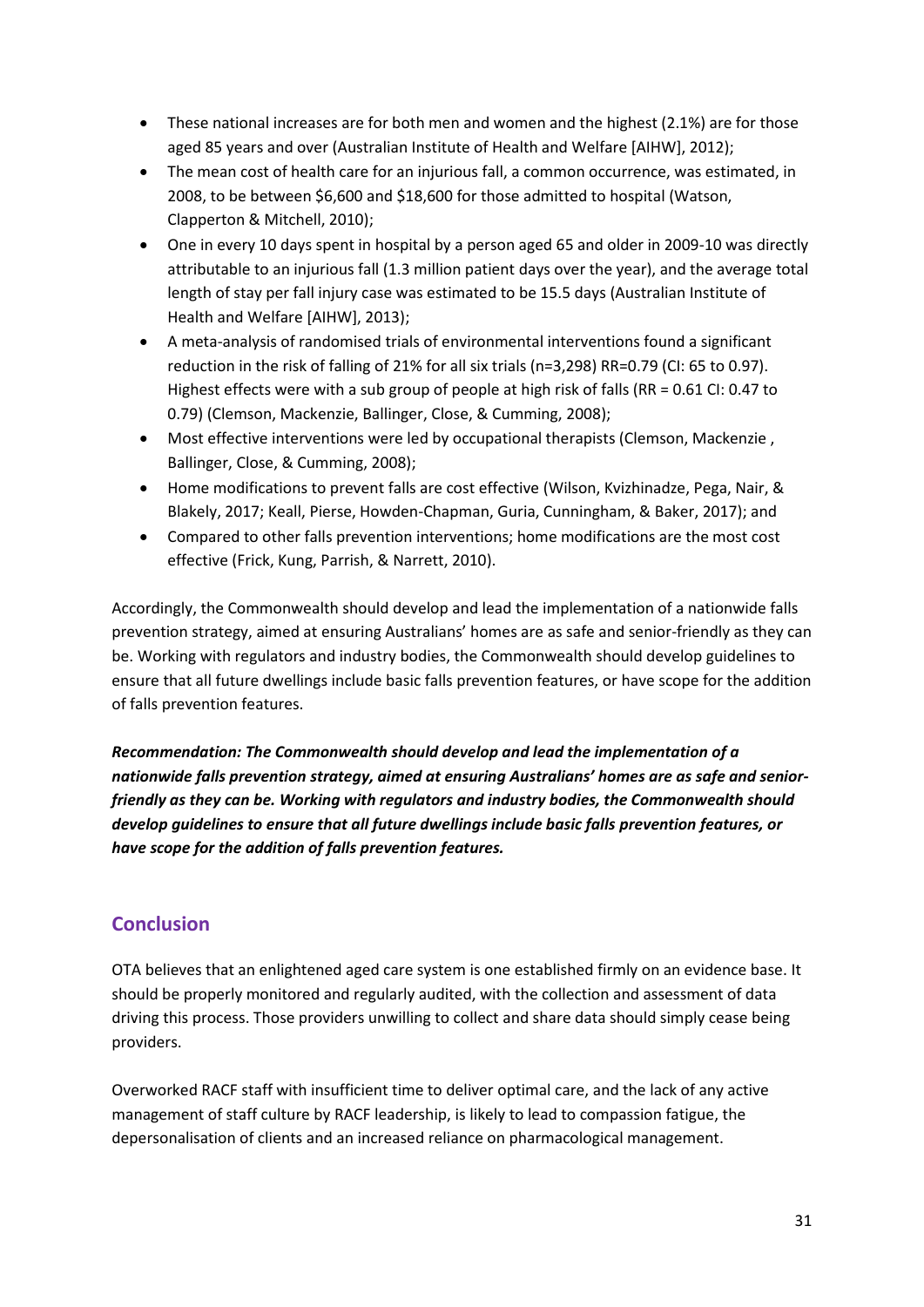OTA believes that the very opposite of this downward spiral should be the aim of our aged care system. There should be incentives in place to encourage the non-pharmacological management of behaviours of concern. There should be an emphasis on multi-disciplinary teamwork, skills development and innovation.

Occupational therapists in residential aged care, for example, are currently a wasted resource. Rather than being limited to the role of pain management, they should be allowed and encouraged to bring the full range of their expertise to the task of caring for, and promoting wellbeing in, our elderly population.

And, perhaps most importantly, positive client care should be sustainable. The structure and funding of our aged care system should be such that those RACFs delivering genuinely compassionate and innovative care can do so profitably.

It is the view of OTA that our aged care system is intrinsically flawed. It entrenches outdated practices which depersonalise the client, and financially penalise innovative client-centred approaches to care. New aged care standards, underpinned by a funding instrument which encourages and rewards an emphasis on clients' meaningful activity and independence, are long overdue.

It is the recommendation of OTA that residential aged care facilities be subject to the highest and most rigorous standards of accreditation available, such as those that govern health care environments, including robust processes for the management of complaints.

And, as millions of Australians age in their own homes, it is imperative that these homes be built or modified to ensure these individuals age as safely and comfortably as possible. Falls prevention should rank alongside road safety and obesity in the national consciousness.

It is also of paramount importance that people ageing in place have access to timely, person-centred and culturally appropriate care delivered by a properly trained workforce. This should be achieved by means of a well-funded system of graded home care packages, in which the individual can move quickly and easily between packages as their condition changes.

OTA draws the Commissioners' attention to the important work of the National Aged Care Alliance (NACA), of which OTA is an active member. OTA strongly endorses NACA's views on the Aged Care Funding Instrument and urges Commissioners to read its position paper on Home Care Funding Packages, due for completion in September of this year.

Finally, OTA draws the Commissioners' attention to two case studies at Appendix A.

OTA thanks the Commissioners for the opportunity to make this submission.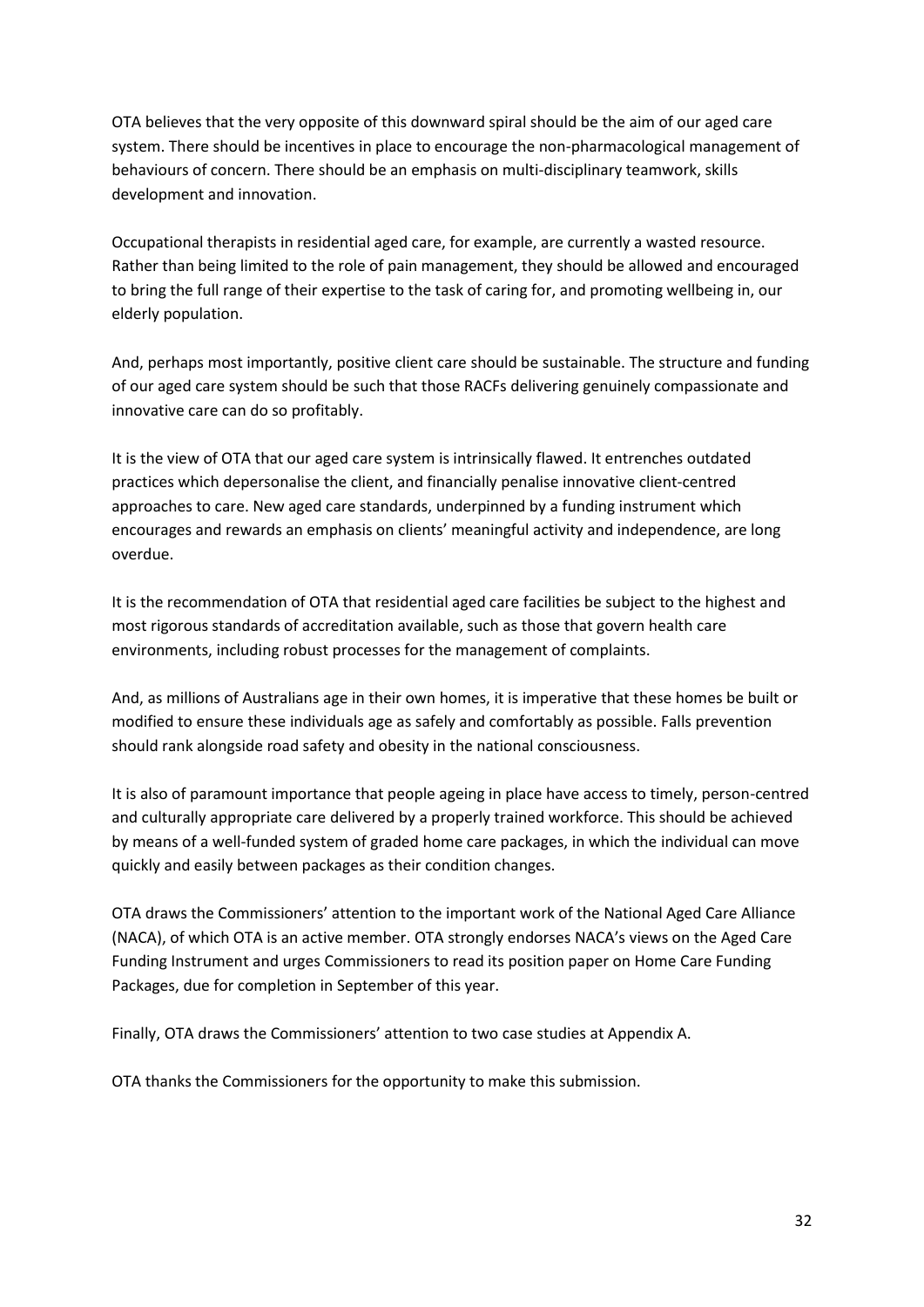# **References**

Altuntaş, O., Torpil, B., & Uyanik, M. (2017). Occupational Therapy for Elderly People. *Occupational Therapy: Occupation Focused Holistic Practice in Rehabilitation*, 195.

Aged Care Workforce Strategy Taskforce (2018) *A Matter of Care: Australia's Aged Care Workforce Strategy, Report of the Aged Care Workforce Strategy Taskforce, June 2018.*

Australian Institute of Health. (2012). *Australia's Health 2012: The Thirteenth Biennial Health Report of the Australian Institute of Health and Welfare*. AIHW.

Behm, L., Eklund, K., Wilhelmson, K., Zidén, L., Gustafsson, S., Falk, K., & Dahlin-Ivanoff, S. (2016). Health promotion can postpone frailty: results from the RCT elderly persons in the risk zone. *Public Health Nursing*, *33*(4), 303-315.

Bracken-Scally, M., Brady, A. M., Daly, L., Hynes, G., Keogh, B., Kennelly, B., & McCarron, M. (2018). Flexibility and reablement in home care in dementia. *International Journal of Integrated Care*, *18*(s2).

Bradley, C., & Pointer, S. (2009). Hospitalisations due to falls by older people, Australia 2005- 06. *Injury Research and Statistics*, (50).

Clemson, L., Mackenzie, L., Ballinger, C., Close, J. C., & Cumming, R. G. (2008). Environmental interventions to prevent falls in community-dwelling older people: a meta-analysis of randomized trials. *Journal of aging and health*, *20*(8), 954-971.

Connolly, M. J., Boyd, M., Broad, J. B., Kerse, N., Lumley, T., Whitehead, N., & Foster, S. (2015). The Aged Residential Care Healthcare Utilization Study (ARCHUS): a multidisciplinary, cluster randomized controlled trial designed to reduce acute avoidable hospitalizations from long-term care facilities. *Journal of the American Medical Directors Association*, *16*(1), 49-55.

Connolly, M. J., Broad, J. B., Boyd, M., Zhang, T. X., Kerse, N., Foster, S., ... & Whitehead, N. (2016). The 'Big Five'. Hypothesis generation: a multidisciplinary intervention package reduces diseasespecific hospitalisations from long-term care: a post hoc analysis of the ARCHUS cluster-randomised controlled trial. *Age and ageing*, *45*(3), 415-420.

Council of Attorneys General (2019) *National Plan to Respond to the Abuse of Older Australians (Elder Abuse) 2019-2023.*

Czaja, S. J., Boot, W. R., Charness, N., & Rogers, W. A. (2019). *Designing for older adults: Principles and creative human factors approaches*. CRC press.

Davitt, J. K., Madigan, E. A., Rantz, M., & Skemp, L. (2016). Aging in Community: Developing a More Holistic Approach to Enhance Older Adults' Well-Being. *Research in gerontological nursing*, *9*(1), 6- 13.

Day, K., Carreon, D., & Stump, C. (2000). The therapeutic design of environments for people with dementia: A review of the empirical research. *The gerontologist*, *40*(4), 397-416.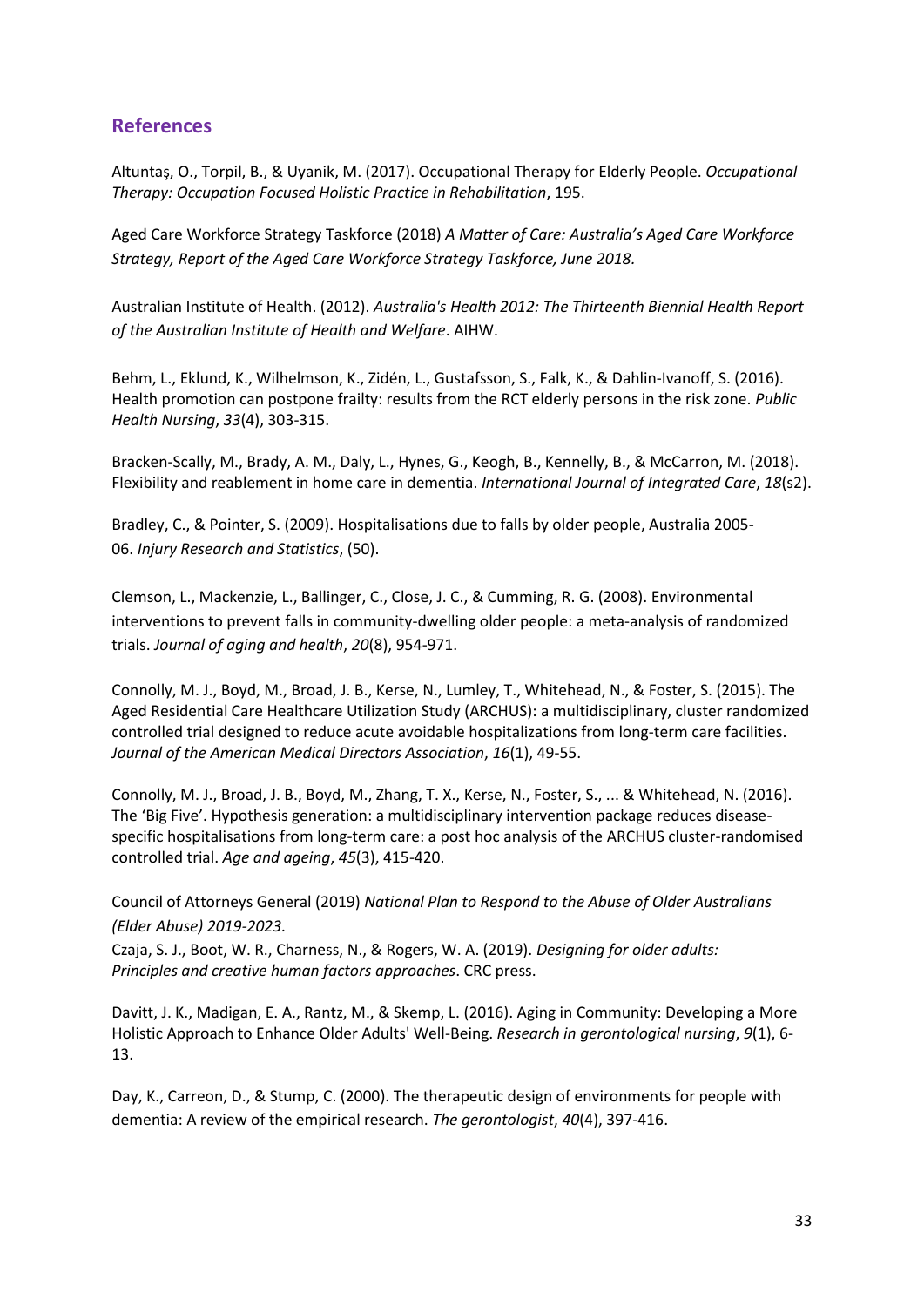Dickson, K. L., & Toto, P. E. (2018). Feasibility of integrating occupational therapy into a care coordination program for aging in place. *American Journal of Occupational Therapy*, *72*(4), 7204195020p1-7204195020p7.

Franck, L., Molyneux, N., & Parkinson, L. (2016). Systematic review of interventions addressing social isolation and depression in aged care clients. *Quality of Life Research*, *25*(6), 1395-1407.

Frick, K. D., Kung, J. Y., Parrish, J. M., & Narrett, M. J. (2010). Evaluating the cost‐effectiveness of fall prevention programs that reduce fall‐related hip fractures in older adults. *Journal of the American Geriatrics Society*, *58*(1), 136-141.

Garvey, J., Connolly, D., Boland, F., & Smith, S. M. (2015). OPTIMAL, an occupational therapy led selfmanagement support programme for people with multimorbidity in primary care: a randomized controlled trial. *BMC family practice*, *16*(1), 59.

Gray-Miceli, D., Rogowski, J., & Ratcliffe, S. (2018). EFFECT OF THE POST FALL INDEX ON DEVICE AND EQUIPMENT COSTS FOR FALLS PREVENTION. *Innovation in Aging*, *2*(Suppl 1), 361.

Groves A, Thomson D, McKellar D and Procter N. (2017) The Oakden Report. Adelaide, South Australia: SA Health, Department for Health and Ageing.

Harrington, C., Schnelle, J. F., McGregor, M., & Simmons, S. F. (2016). Article commentary: The need for higher minimum staffing standards in US nursing homes. *Health services insights*, *9*, HSI-S38994.

Hill, W. (2016). The role of occupational therapy in pain management. *Anaesthesia & Intensive Care Medicine*, *17*(9), 451-453.

Ivanoff, S. D., Duner, A., Eklund, K., Wilhelmson, K., Lidén, E., & Holmgren, E. (2018). Comprehensive geriatric assessment of frail older people: ideals and reality. *Journal of interprofessional care*, *32*(6), 728-734.

Hodgkin, S., Warburton, J., Savy, P., & Moore, M. (2017). Workforce crisis in residential aged care: insights from rural, older workers. *Australian Journal of Public Administration*, *76*(1), 93-105.

Hubbard, I. (2019). Occupational therapists working in residential aged care. *Connections.* April.

Keall, M. D., Pierse, N., Howden-Chapman, P., Guria, J., Cunningham, C. W., & Baker, M. G. (2017). Cost–benefit analysis of fall injuries prevented by a programme of home modifications: a cluster randomised controlled trial. *Injury prevention*, *23*(1), 22-26.

Kendig, H. (2003). Directions in environmental gerontology: A multidisciplinary field. *The Gerontologist*, *43*(5), 611-614.

Langeland, E., Tuntland, H., Folkestad, B., Førland, O., Jacobsen, F. F., & Kjeken, I. (2019). A multicenter investigation of reablement in Norway: a clinical controlled trial. *BMC geriatrics*, *19*(1), 29.

Lethin, C., Hanson, E., Margioti, E., Chiatti, C., Gagliardi, C., Vaz de Carvalho, C., & Fänge, A. M. (2019). Support Needs and Expectations of People Living with Dementia and Their Informal Carers in Everyday Life: A European Study. *Social Sciences*, *8*(7), 203.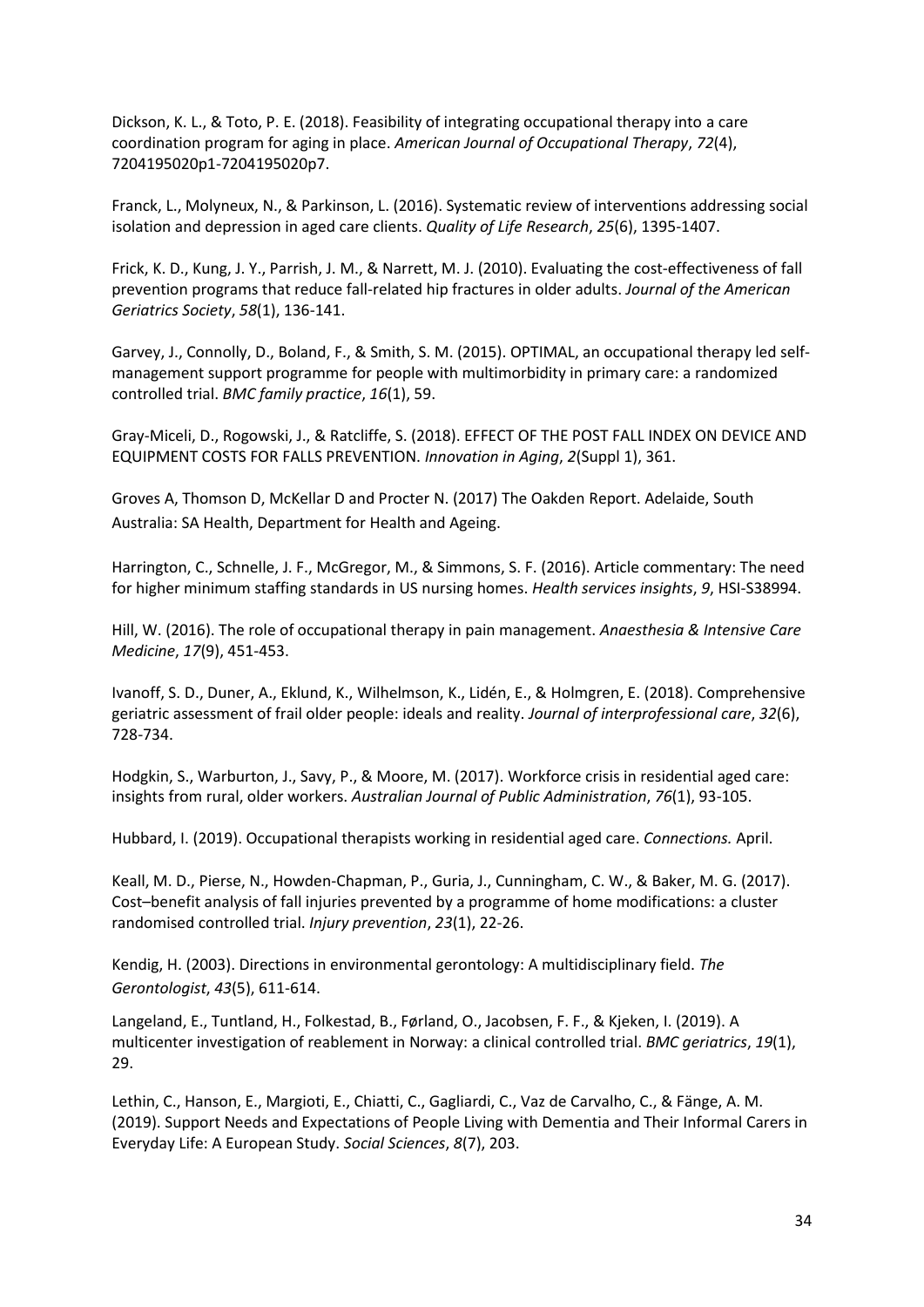Liu, J. Y. W. (2017). The severity and associated factors of participation restriction among community-dwelling frail older people: an application of the International Classification of Functioning, Disability and Health (WHO-ICF). *BMC geriatrics*, *17*(1), 43.

Lyons, K. D., Newman, R. M., Kaufman, P. A., Bruce, M. L., Stearns, D. M., Lansigan, F., ... & Hegel, M. T. (2018). Goal Attainment and Goal Adjustment of Older Adults During Person-Directed Cancer Rehabilitation. *American Journal of Occupational Therapy*, *72*(2), 7202205110p1-7202205110p8.

Marx, W., Kelly, J. T., Crichton, M., Craven, D. L., Collins, J., Mackay, H., ... & Marshall, S. (2019, August). Telehealth improves quality of life and protein intake in malnourished older adults: A metaanalysis. In *Dietitians Association of Australia 36th National Conference: More than meets the eye*.

Nielsen, D. K., Thuesen, J., Trentham, B., Vardinghus-Nielsen, H., & Petersen, K. S. (2018). Rehabilitation for nursing home residents with dementia focusing on participation in social activities within the nursing home and the local community. In *Forskning og de kommunale forebyggelses-og sundhedsopgaver*.

Nielsen, T. L., Andersen, N. T., Petersen, K. S., Polatajko, H., & Nielsen, C. V. (2019). Intensive clientcentred occupational therapy in the home improves older adults' occupational performance. Results from a Danish randomized controlled trial. *Scandinavian journal of occupational therapy*, *26*(5), 325- 342.

Occupational Therapy Australia. (2017). *Scope of practice framework for occupational therapists.*  Melbourne: Occupational Therapy Australia.

Olivieri-Mui, B. L., Devlin, J. W., Ochoa, A., Schenck, D., & Briesacher, B. (2018). Perceptions vs. evidence: therapeutic substitutes for antipsychotics in patients with dementia in long-term care. *Aging & mental health*, *22*(4), 544-549.

Pighills, A., Tynan, A., Furness, L., & Rawle, M. (2019). Occupational therapist led environmental assessment and modification to prevent falls: Review of current practice in an Australian rural health service. *Australian occupational therapy journal*.

Pillemer, K., Burnes, D., Riffin, C., & Lachs, M. S. (2016). Elder abuse: global situation, risk factors, and prevention strategies. *The Gerontologist*, *56*(Suppl\_2), S194-S205.

Poulos, C. J., Bayer, A., Beaupre, L., Clare, L., Poulos, R. G., Wang, R. H., ... & McGilton, K. S. (2017). A comprehensive approach to reablement in dementia. *Alzheimer's & Dementia: Translational Research & Clinical Interventions*, *3*(3), 450-458.

Price, K., Kennedy, K. J., Rando, T. L., Dyer, A. R., & Boylan, J. (2017). Education and process change to improve skin health in a residential aged care facility. *International wound journal*, *14*(6), 1140- 1147.

Rahja, M., Comans, T., Clemson, L., Crotty, M., & Laver, K. (2018). Economic evaluations of occupational therapy approaches for people with cognitive and/or functional decline: A systematic review. *Health & social care in the community*, *26*(5), 635-653.

Richards, K., D'Cruz, R., Harman, S., & Stagnitti, K. (2015). Comparison of a traditional and non‐ traditional residential care facility for persons living with dementia and the impact of the environment on occupational engagement. *Australian occupational therapy journal*, *62*(6), 438-448.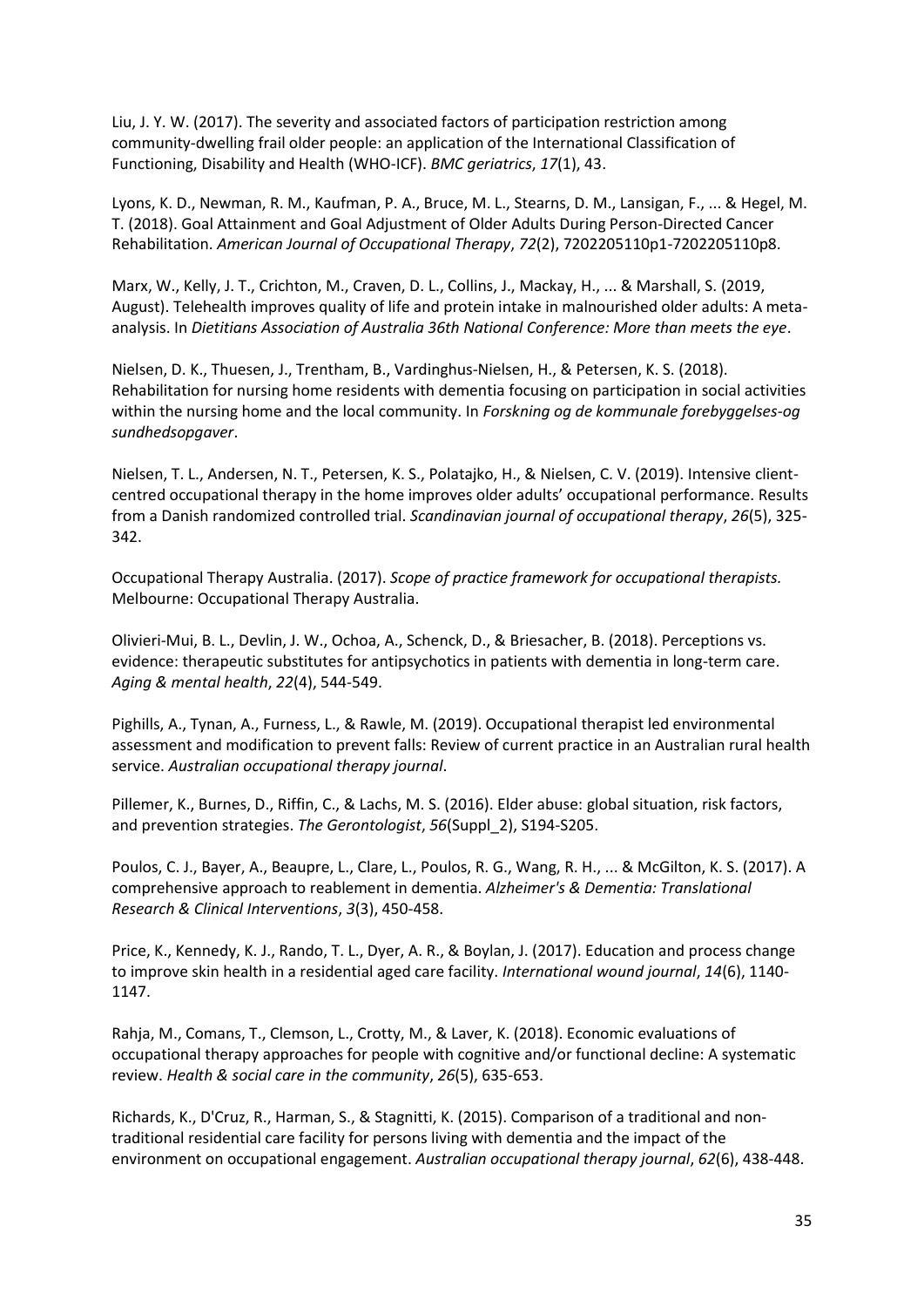Schofield, P., & Abdulla, A. (2018). Pain assessment in the older population: what the literature says. *Age and ageing*, *47*(3), 324-327.

Scott, R. A., Callisaya, M. L., Duque, G., Ebeling, P. R., & Scott, D. (2018). Assistive technologies to overcome sarcopenia in ageing. *Maturitas*, *112*, 78-84.

Shanas, E., Townsend, P., Wedderburn, D., Friis, H. K., Milhoj, P., & Stehouwer, J. (2017). *Old people in three industrial societies*. Routledge.

Tak, S. H., Kedia, S., Tongumpun, T. M., & Hong, S. H. (2015). Activity engagement: Perspectives from nursing home residents with dementia. *Educational gerontology*, *41*(3), 182-192.

Watson, W., Clapperton, A., & Mitchell, R. (2010). The incidence and cost of falls injury among older people in New South Wales 2006/07. *Sydney: NSW Department of Health*.

Wilson, N., Kvizhinadze, G., Pega, F., Nair, N., & Blakely, T. (2017). Home modification to reduce falls at a health district level: Modeling health gain, health inequalities and health costs. *PloS one*, *12*(9), e0184538.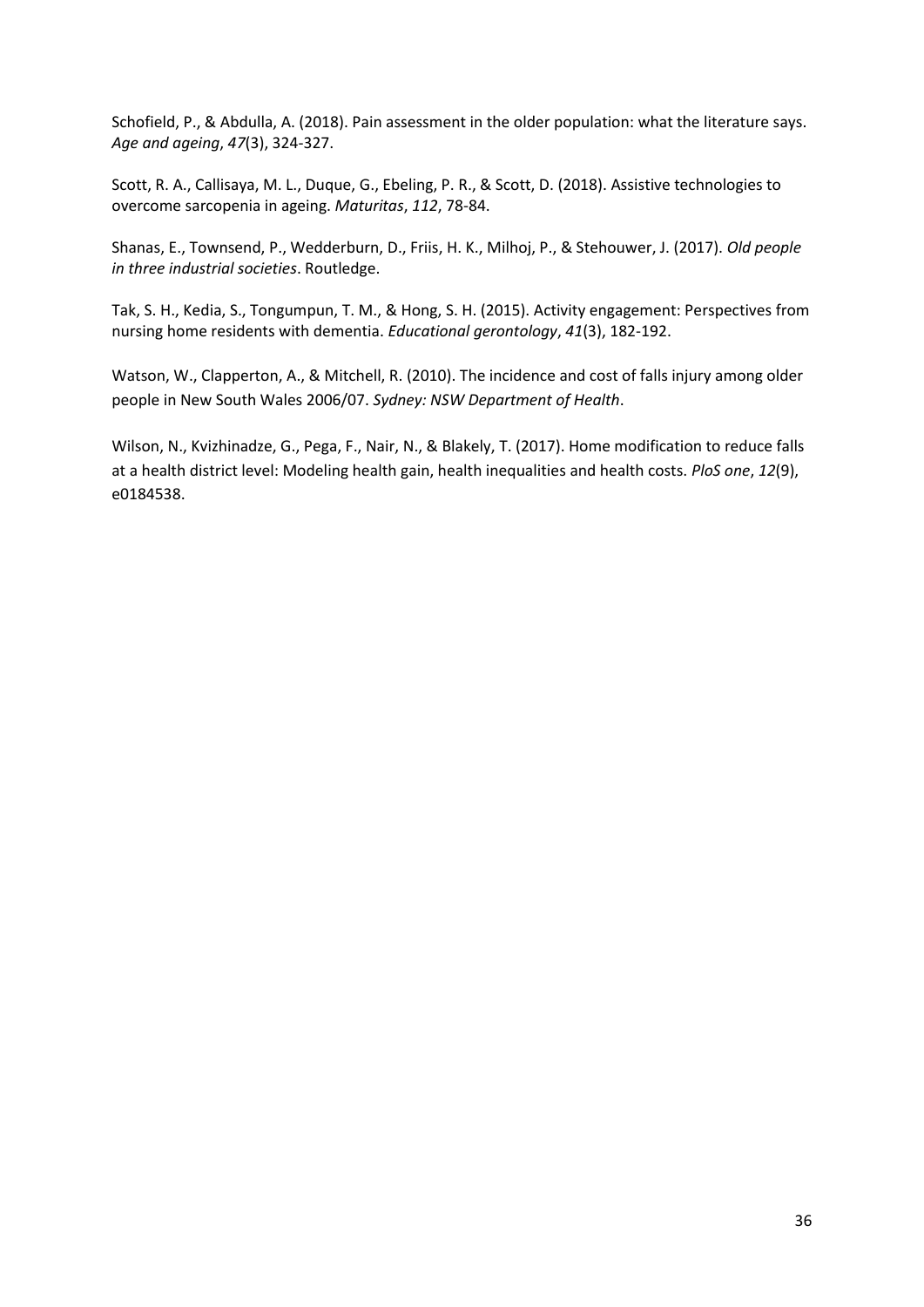# **Appendix A Occupational therapists – a wasted resource. Case studies.**

Occupational therapists report that the ACFI, the resource allocation instrument used to assign funding to RACFs, does not take into account the full breadth of services that occupational therapists are trained, qualified and eminently able to provide. The interpretation and application of the ACFI is not holistic enough and does not support therapeutic engagement.

Pain management is not the totality of occupational therapists' skills and experience in chronic disease management. Occupational therapy is not about simply managing pain; rather, occupational therapists are able to assess changes in a person's functional capacity and promote reablement. The ACFI is profoundly flawed; it is not aimed at improved or sustained quality of life, and residents are therefore missing out on goal or function-directed therapy. This is professionally frustrating for occupational therapists and a personal tragedy for residents.

Any enlightened aged care system would enable and encourage occupational therapists to provide an enhanced range of interventions to patients in RACFs, in line with best practice and evidencebased care.

#### **Case Study One**

*I am an occupational therapist that has worked in numerous aged care homes with a few different aged care providers. I graduated from the University of Queensland with First Class Honours in 2003.* 

*The role of occupational therapists and physiotherapists in residential aged care is to provide pain management which involves massaging people. Residents are placed on a pain management list. Depending on what list a person is on – treatment will be for 20 minutes or 8 minutes. Sometimes, as an alternative to massage, we take residents for a walk or we do a passive range of motion or gentle exercises.* 

*We are also responsible for doing falls assessments, mobility assessments and wheel chair assessments. However, these tasks are not a priority. The pain management lists must be completed. Therapists are expected to work late to complete these types of assessments.*

*The day is consistently busy because there is a list of about 30 or more clients to see. There is considerable time spent trying to find residents and also trying to fit into what else is happening for them. For example, someone might have visitors, someone might be getting their hair done. In this case we keep checking to see when they will be available for treatment.* 

*Sometimes residents don't feel like having treatment because they might be tired. Many residents have dementia and they do not understand why you are there.*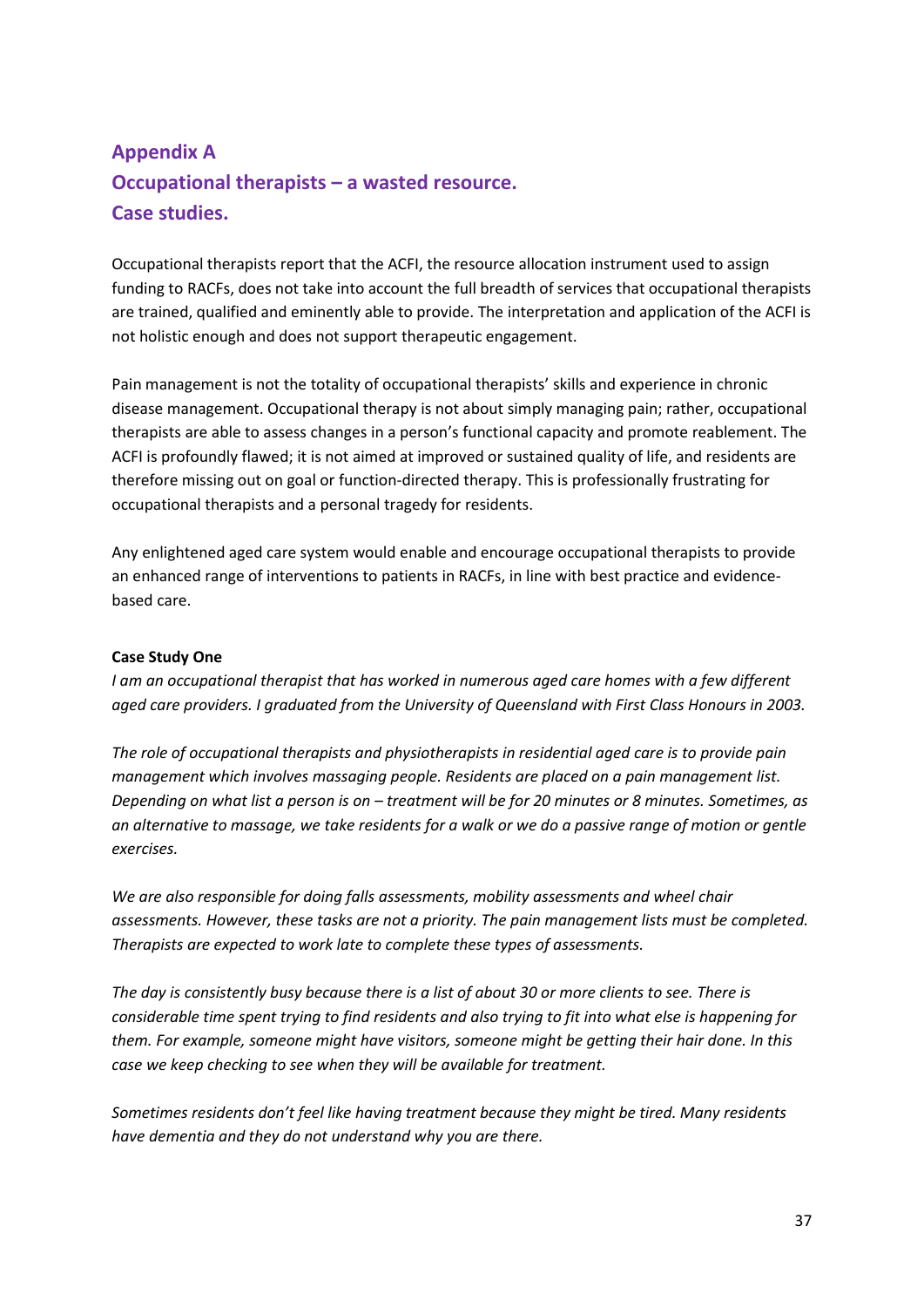*The turnover rate for occupational therapists and physiotherapists in aged care is very high because the work is repetitive, time limited and scripted. There is limited scope to use professional skills. It seems that staff leave the positions after about 3 months or as soon as they can find another job. New graduate occupational therapists have asked me "why do I need a degree for this". They feel that the work is "boring" and "not helping" anyone.*

*Most of the physiotherapists that I have worked with in aged care are not registered with APHRA. Many are from other countries. This means that the aged care providers do not have to pay them the same rates as registered professionals.* 

*There is a chronic shortage of occupational therapists and physiotherapists in aged care. Recruitment agencies are always trying to recruit for aged care. This in itself indicates that there is low job satisfaction in the role.* 

*I have heard of unregistered practitioners being asked to work 11 days straight for very long hours. I thought that this practice was illegal. However, I am told that the company has to fill a set number of hours.* 

*Every appointment is documented electronically on Autumn Care. If a resident refuses treatment we are instructed to still document that they have received treatment. This is because a certain number of hours need to be filled. It comes back to funding. It is also because if a person is taken off the treatment list it is difficult to put them back onto the treatment list. As a therapist I thought that lying on documentation was breaking the law. I am told to do this over and over and over again. This feels unethical.* 

*We are told to spend more time with residents that have better cognitive function. We are told if you don't have time don't worry too much about the ones with dementia. We are told to focus on the residents that have good cognitive functioning because we will get audited at some stage. Auditing will involve asking the residents about our service and "we want the cognitive residents to say good things about us". This feels unethical.*

*It is very obvious that there are not enough care staff. I have seen residents ask to be taken to the toilet and they can easily wait for more than 30 minutes before staff come to help them. This is because care staff are so busy. In places I have worked, there are usually 4 care staff attending to 30 high need residents. Many of these residents won't be mobile. Many cannot feed themselves. Many cannot toilet themselves. Essentially, many residents need the level of care that a newborn baby would need. Child care ratios for newborns are 1:4. It is obvious that we need more care staff. Occupational therapists and physiotherapists will sometimes identify medical issues that residents have e.g. skin tears, eye complaints before care staff have had an opportunity to become aware of these issues.* 

*I have found a resident that has had a fall in a public area of the nursing home but no staff were present because they were busy attending to other residents. I have also prevented a fall from happening in a public space. Once again, I was the only staff member. There should always be staff in the public areas able to talk with residents and make sure they are safe.*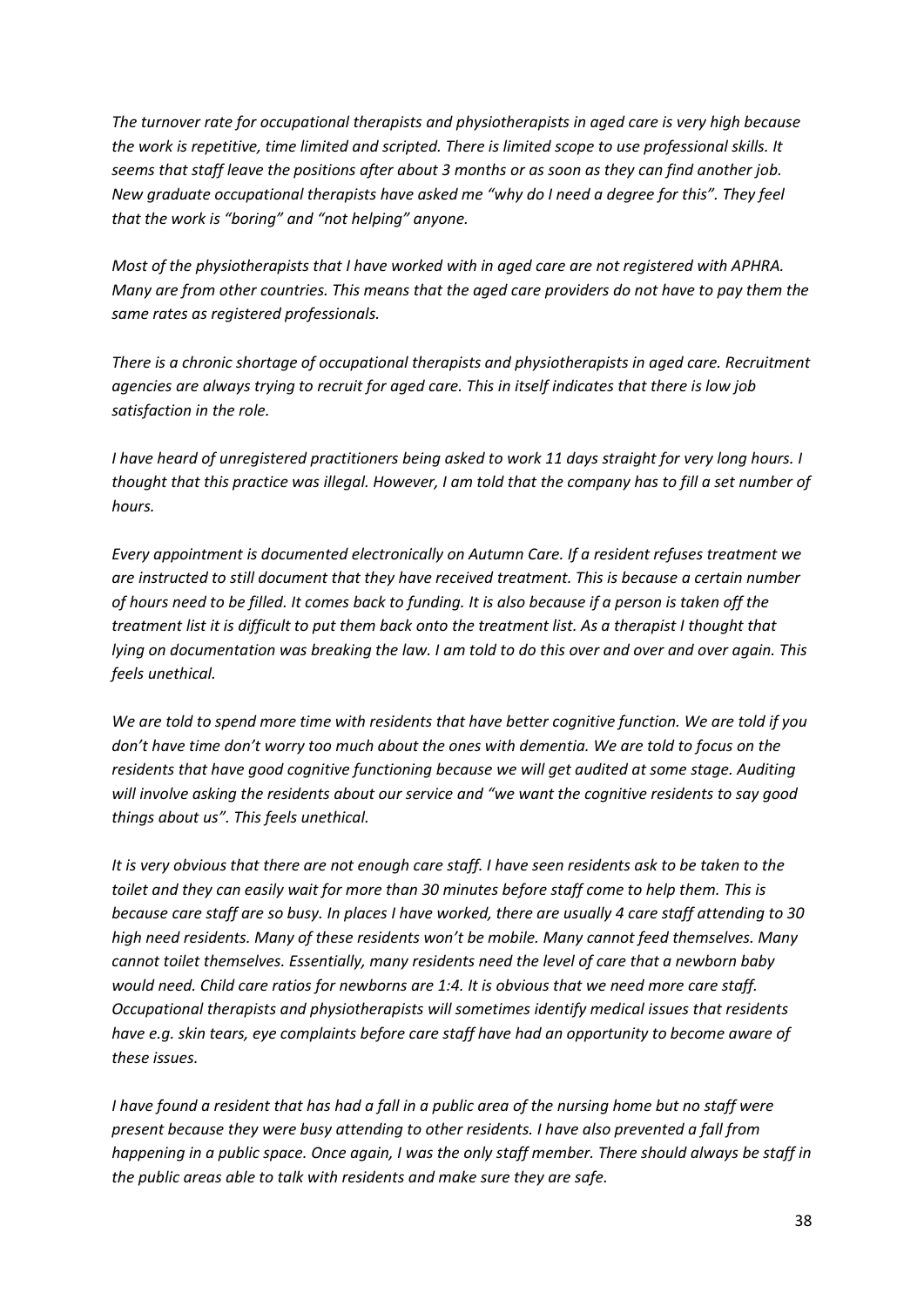*Our role and the type of care we are currently providing in aged care is embarrassing. It seems that we can only provide a set service (pain management) because that is what we are funded to do. This type of care does not give the resident any choice. It is not person centred. The quality of the care is substandard. It is not individualised care.* 

*Occupational Therapists are highly skilled and could provide so much more in residential aged care. Here are some examples*

- *Provide education groups for residents about health issues or areas of interest;*
- *Facilitate support groups for families;*
- *Provide grief support and counselling;*
- *Modify people's rooms to improve safety and prevent falls;*
- *Modify other areas of the nursing home to improve safety and prevent falls;*
- *Help plan people's leave so that falls are prevented while someone is on leave;*
- *Help facilitate residents to achieve their own goals while they are in aged care. For example, this could be to help them to attend an event, help them to learn a skill etc;*
- *Help facilitate residents to access the community;*
- *Prescribe equipment to prevent falls;*
- *Run exercise classes with specific knowledge of ageing bodies;*
- *Walking groups;*
- *Help build family relationships;*
- *Help residents with age appropriate life skills;*
- *Shower assessments;*
- *Assessment of function;*
- *Assist younger residents with NDIS applications;*
- *Assist younger residents to find suitable community accommodation;*
- *Assist residents with disabilities with NDIS applications;*
- *Assist residents to maintain independence in relevant life skills;*
- *Eating assessments;*
- *Prescription of modifications and devices to assist with independence e.g. built up cutlery;*
- *Mobility assessments;*
- *Falls assessments; and*
- *Pain management.*

*In other areas of practice occupational therapists are able to develop individualised treatment plans in collaboration with the client and the client's family. Occupational therapists are able to identify what is meaningful for individuals. We are able to set goals with clients and we are able to enable them and assist them to achieve these goals.*

*Our potential as a profession is limited in the aged care profession because we are not able to provide this kind of service. A new role description with a greater scope of practice would be much more beneficial to the residents as well as the professionals.*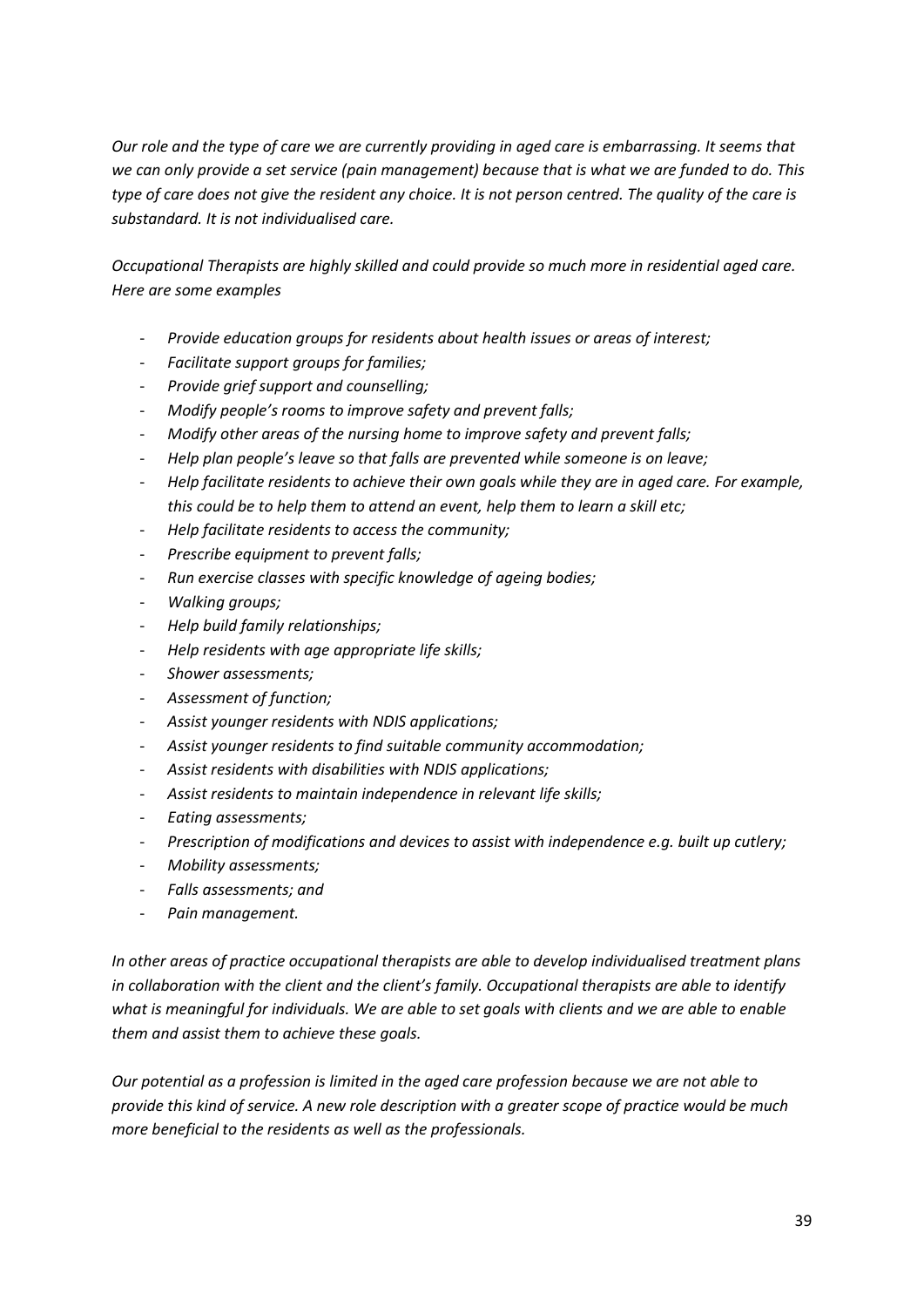#### **Case Study Two**

*[I am an occupational therapist in Queensland and have been a member of OTA for a very long time.](https://www.otaus.com.au/) [I](https://www.otaus.com.au/)  [worked in residential aged care for approximately four years until recently when I became so](https://www.otaus.com.au/)  [disturbed by the situation I left and went off to do something else.](https://www.otaus.com.au/)*

*[Someone needs to do something about the way occupational therapists are treated in the sector.](https://www.otaus.com.au/) [I](https://www.otaus.com.au/)  [was so disrespected and bullied while working in residential aged care.](https://www.otaus.com.au/)*

*[The facilities are always completely run by nurses and they made it very clear that any professional](https://www.otaus.com.au/)  opinion I may have was not welcome. [This happened to me in three different facilities.](https://www.otaus.com.au/)*

*[Physios are doing all the functional assessments and untrained care staff are organising equipment.](https://www.otaus.com.au/)*

*[Occupational therapists are being made to do massage after massage all day long, in all sorts of](https://www.otaus.com.au/)  [awkward and unsafe positions.](https://www.otaus.com.au/) [Massage is not really in our scope and If a remedial massage](https://www.otaus.com.au/)  [therapist was hired to do that job, they wouldn't do it without a correctly set up massage table.](https://www.otaus.com.au/)*

*[It's not just the residents who are being abused in residential aged care.](https://www.otaus.com.au/)*

*[I worked for many years in aged care in the community, where occupational therapists are a valued](https://www.otaus.com.au/)  [member of a team and are involved and valued in the care of the elderly.](https://www.otaus.com.au/)*

*[What happens when the elderly are admitted to residential aged care?](https://www.otaus.com.au/) [Nurses and physios take over,](https://www.otaus.com.au/)  [other professionals are shut out and no one is working within their scope of practice.](https://www.otaus.com.au/)*

*As we know, occupational therapists are able to assist the elderly to maintain their independence, mobility and quality of life to their maximum ability.*

*We are also able to assist in rehabilitation following falls and fractures, so commonly a cause of admission to residential aged care.*

*I* can share an experience which highlights the unbalance and abuse of power that goes on in *nursing, but I guess they are under pressure from the profit driven companies who own these facilities.*

*I assisted an elderly woman to mobilise following a femoral fracture which was the reason she was admitted to residential aged care. Following admission, she was bed-ridden and several months later was cleared to commence full weight bearing.*

*Her sitting and standing balance were good, so I assisted her to mobilise off the bed and she progressed to walking around her ward using a four wheeled walker.*

*At 90 years of age and in a residential aged care facility, this was quite an achievement. Especially since I was the only staff member willing to take an interest and spend the time with her.*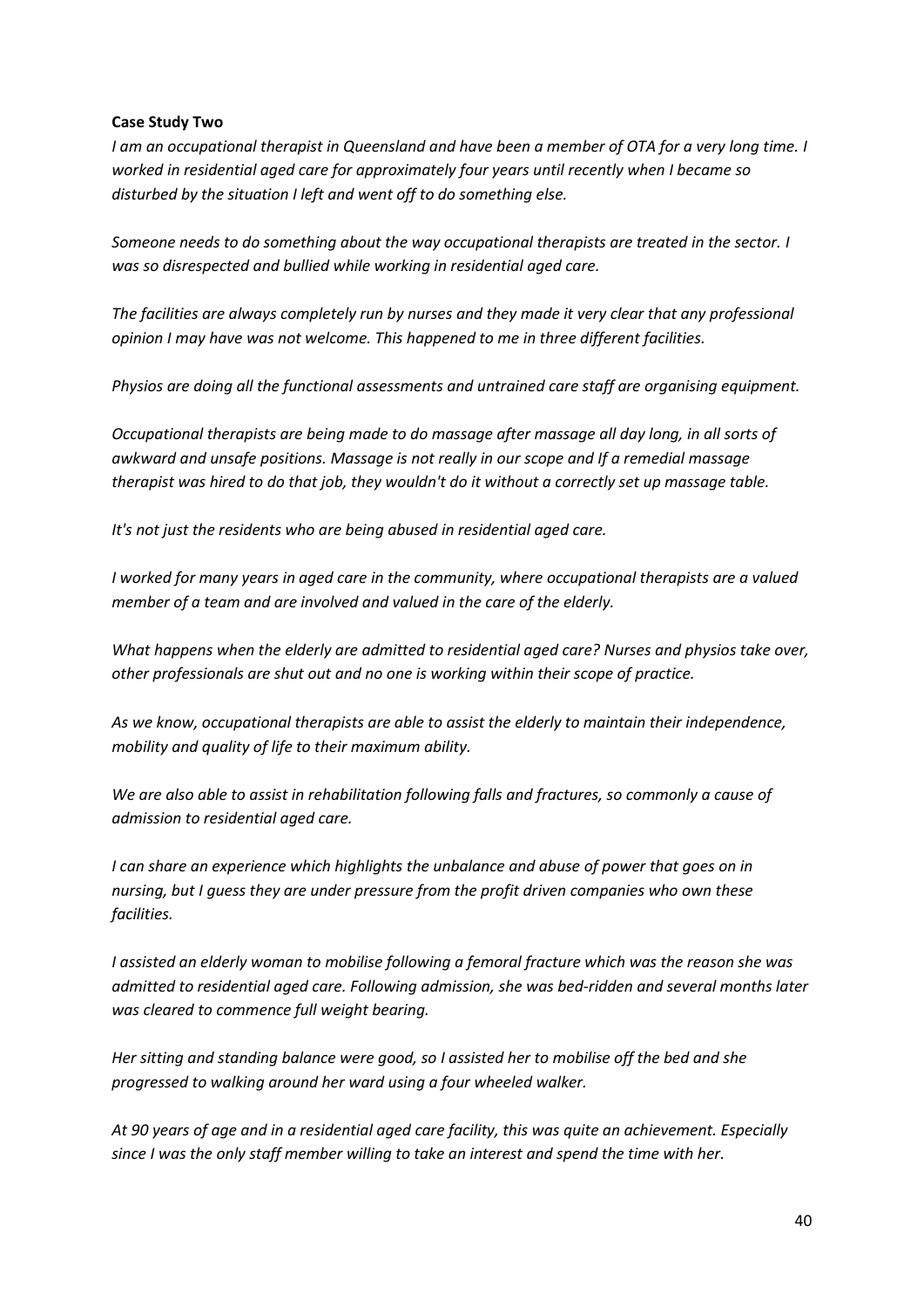*It took a great deal of courage and determination on her part.*

*Her goal was to be able to walk to the toilet with one assistant and this was definitely achievable.*

*Well, the facility manager got wind of it and suddenly overnight, this resident became very weak, unable to weight bear, at high risk of a fall and was put back to full bed care.*

*She had been medicated, and never got off that bed again.*

*I have seen example after example of nursing deteriorating residents' mobility and independence.*

*I can only think that it is for funding, since the lower resident mobility is the more money can be claimed through ACFI.*

*So, there is a financial incentive to remove resident mobility/independence.*

*Nurses seem to be more than willing to medicate residents to keep them quiet and in bed.*

*Resident medical conditions need to be looked at more closely prior to admission, and funding decided according to the predicted course of their medical condition.*

*Nurses need to be held to account, and if allied health can have a strong involvement, and its opinions respected at admission and during residency, then perhaps this corruption and gouging of funds can be slowed or halted.*

*I* was looking again at the ACFI review and note that government is continuing to only fund *physiotherapy in the form of timed physical therapy sessions. There is no funding for occupational therapy, speech pathology, psychology.*

*There is still no recognition of occupational therapy and what it can offer in the way of accurate Activities of Daily Living (ADL)/Functional Assessments and also Cognitive Assessment and Mental Health.*

*Occupational therapists have so much to offer yet are shut out due to the funding model.*

*Nurses are being required to carry out all the ADL assessment as well as cognitive and behavioural assessments.*

*Also, why aren't allied health professionals in management positions in RACFs?*

*Psychologists and speech therapists should also have input in residential aged care.*

*Nurses don't understand mobility and physios don't understand functional mobility and neither of them understand mental health.*